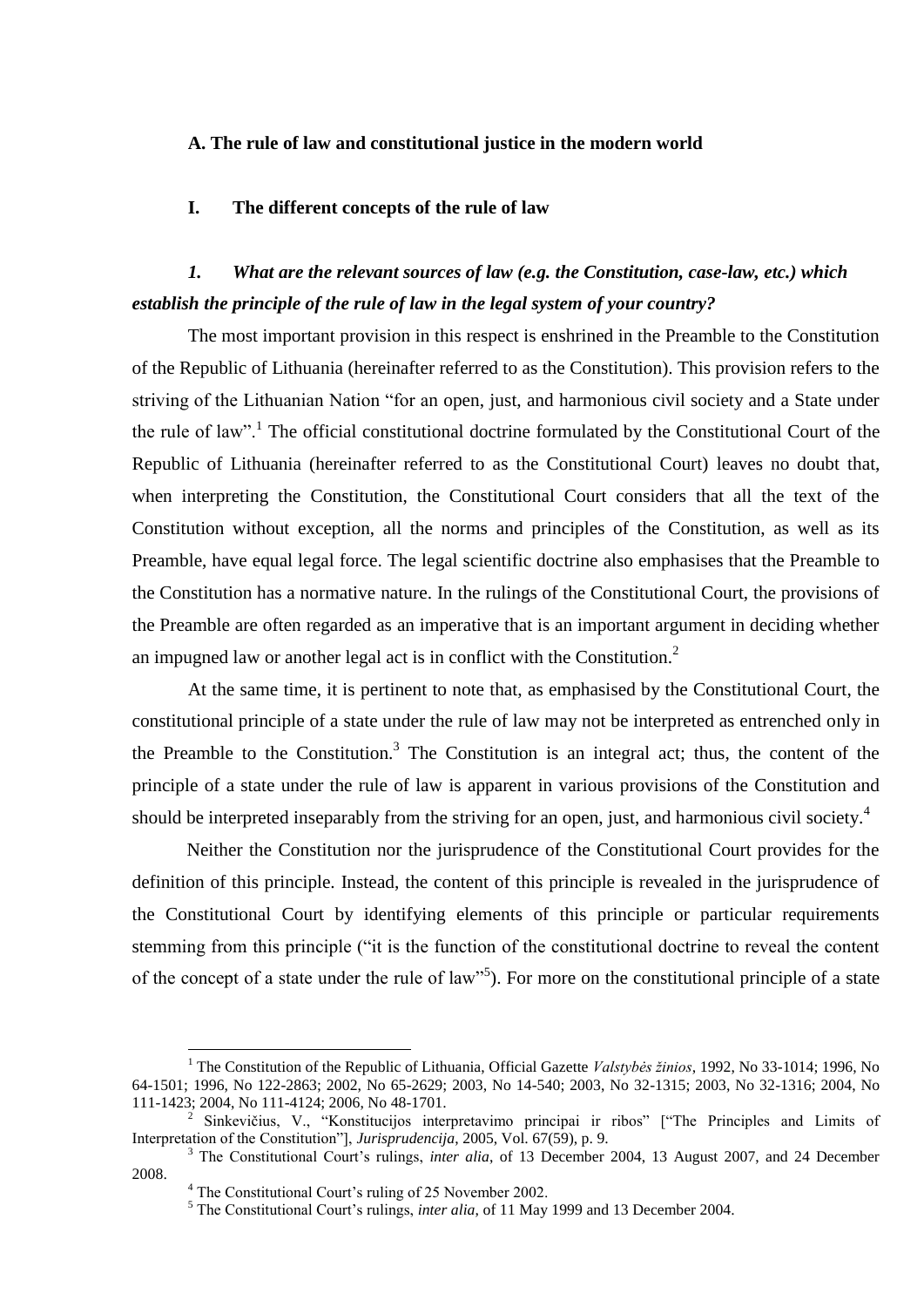under the rule of law as revealed in the jurisprudence of the Constitutional Court, see the answer to question no 4.

The principle of "the rule of law" or "a state under the rule of law" is referred to in some legal acts.<sup>6</sup> However, explicit references to this principle are rather rare. Some laws contain references to the principle of "the supremacy of a law". For example, the Law on Public Administration provides that public administration entities are guided in their activities by, among other things, the principle of the supremacy of a law. This principle is defined as meaning that "the powers of public administration entities must be stipulated in legal acts and that their activities must comply with the legal grounds laid down in this Law. Administrative acts related to the implementation of the rights and duties of persons must in all cases be based on laws".<sup>7</sup>

However, from the viewpoint of constitutional law, it is not the Constitution that must be interpreted on the grounds of laws, but it is laws that must be interpreted on the grounds of the Constitution. Only if doing so, it is possible to assess laws from the perspective of the Constitution as the apex of the legal system. The Constitutional Court has *expressis verbis* held that the norms and principles of the Constitution may not be interpreted on the grounds of the acts adopted by the legislature or other law-making subjects; otherwise the supremacy of the Constitution in the legal system would be denied.<sup>8</sup>

The interpretation of the Constitution, even though not mentioned *expressis verbis* in the Constitution, is an immanent function of constitutional review. All law-making and law-applying subjects must respect the official constitutional doctrine when they apply the Constitution, and they may not interpret the provisions of the Constitution in a way that is different from the interpretation provided in the acts of the Constitutional Court; acting otherwise would violate the constitutional principle that only the Constitutional Court enjoys the powers to officially interpret the Constitution, would involve disregard for the supremacy of the Constitution, and would create the preconditions for the occurrence of inconsistencies in the legal system.<sup>9</sup>

As specified in the Lithuanian legal scientific doctrine, the Constitutional Court has made a significant contribution through its activity to the creation of a new paradigm of constitutional law, according to which constitutional law has only two sources: the Constitution "in the narrow sense"

<sup>&</sup>lt;sup>6</sup> For example, in the Code of Administrative Offences (taking effect as from 1 January 2017), the rule of law is established as one of the principles providing the grounds for the imposition of administrative penalties and administrative enforcement measures.

 $<sup>7</sup>$  Article 4 of the Law on the Special Investigation Service of the Republic of Lithuania enumerates the</sup> principle of the supremacy of a law as one of the principles on which the activities of the Special Investigations Service are based (Official Gazette *Valstybės žinios*, 2000, No 41-1162).

<sup>&</sup>lt;sup>8</sup> *Inter alia*, the Constitutional Court's ruling of 12 July 2001 and its decision of 23 February 2011.

<sup>&</sup>lt;sup>9</sup> *Inter alia*, the Constitutional Court's decision of 20 September 2005 and its ruling of 5 September 2012.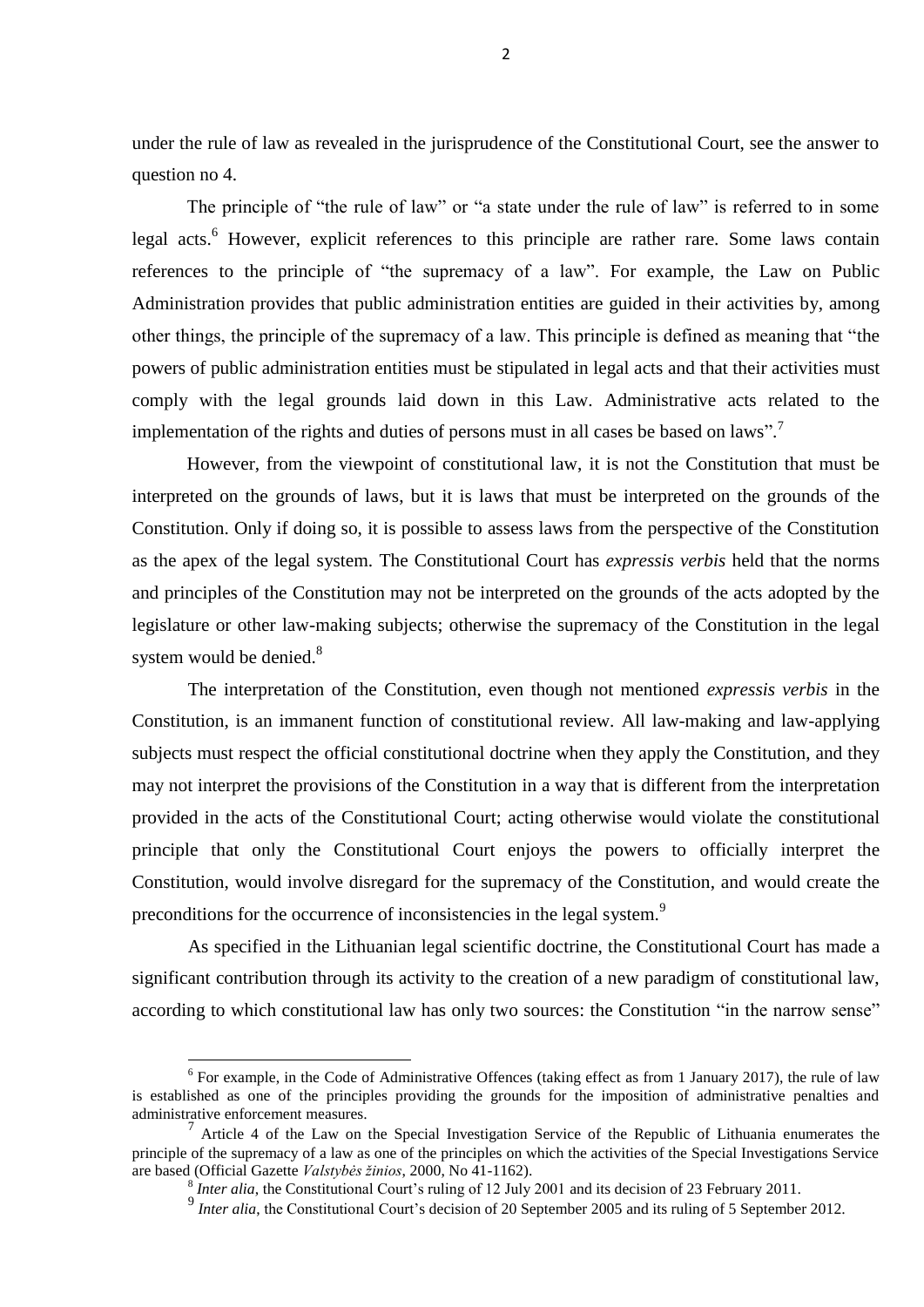(i.e. the "initial" constitutional document with subsequent amendments) and the acts of the Constitutional Court in which the provisions of the Constitution are interpreted.<sup>10</sup>

Under the Constitution, only the Constitutional Court has the powers to interpret the Constitution. The Constitutional Court reveals new aspects of a particular legal regulation established in the Constitution where such aspects are necessary for the consideration of a concrete constitutional justice case; in this way, the Constitutional Court further develops the concept of constitutional provisions that was presented in its previous rulings and other acts. Thus, while investigating constitutional justice cases, the Constitutional Court reveals the content of the constitutional principle of a state under the rule of law and identifies those new aspects of this principle that are necessary for the consideration of a concrete constitutional justice case.

#### *2. How is the principle of the rule of law interpreted in your country? Are there different concepts of the rule of law: formal, substantive or other?*

The representatives of the legal scientific doctrine express a broad variety of views regarding the principle of a state under the rule of law. Thus, this principle constitutes a phenomenon that assumes multiple meanings; it encapsulates a certain ideal purely in the form of discussions and guides particular intertwined directions. Before outlining the content of the principle of a state under the rule of law as it is revealed in the jurisprudence of the Constitutional Court, it is necessary to point to a certain difference between the concepts "a state under the rule of law" (or "a law-governed state", *Rechtsstaat*) and "the rule of law". These concepts are not identical: a state under the rule of law is considered the minimum of the rule of law. In this case, two concepts of the rule of law are meant: (i) that typical of continental Europe (and the countries that have taken over the logic and culture of continental law) and (ii) that characteristic of Anglo-Saxon countries (and the countries that have taken over common law experience). The first implies that the sovereign, albeit bound by law, is, nonetheless, not constrained to the extent precluding him from changing the fundamentals of the law, as long as that law has not been changed; the second means that not even the sovereign is allowed to make whatever interventions in the law in force, because some rights of individuals are considered inalienable or, otherwise stated, these rights override the will of the sovereign even where the sovereign is the nation and the will of this

 $10$  Kūris, E., "Europos Sąjungos teisė Lietuvos Respublikos Konstitucinio Teismo jurisprudencijoje: sambūvio algoritmo paieškos" ["The EU Law in the Jurisprudence of the Constitutional Court of the Republic of Lithuania: Search for the Algorithm of Coexistence"], *Teisė besikeičiančioje Europoje: Liber Amicorum Pranas Kūris [Law in the Changing Europe: Liber Amicorum Pranas Kūris]*, managing editor Katuoka, S., Vilnius: Mykolas Romeris University Publishing Centre, 2008, p. 677.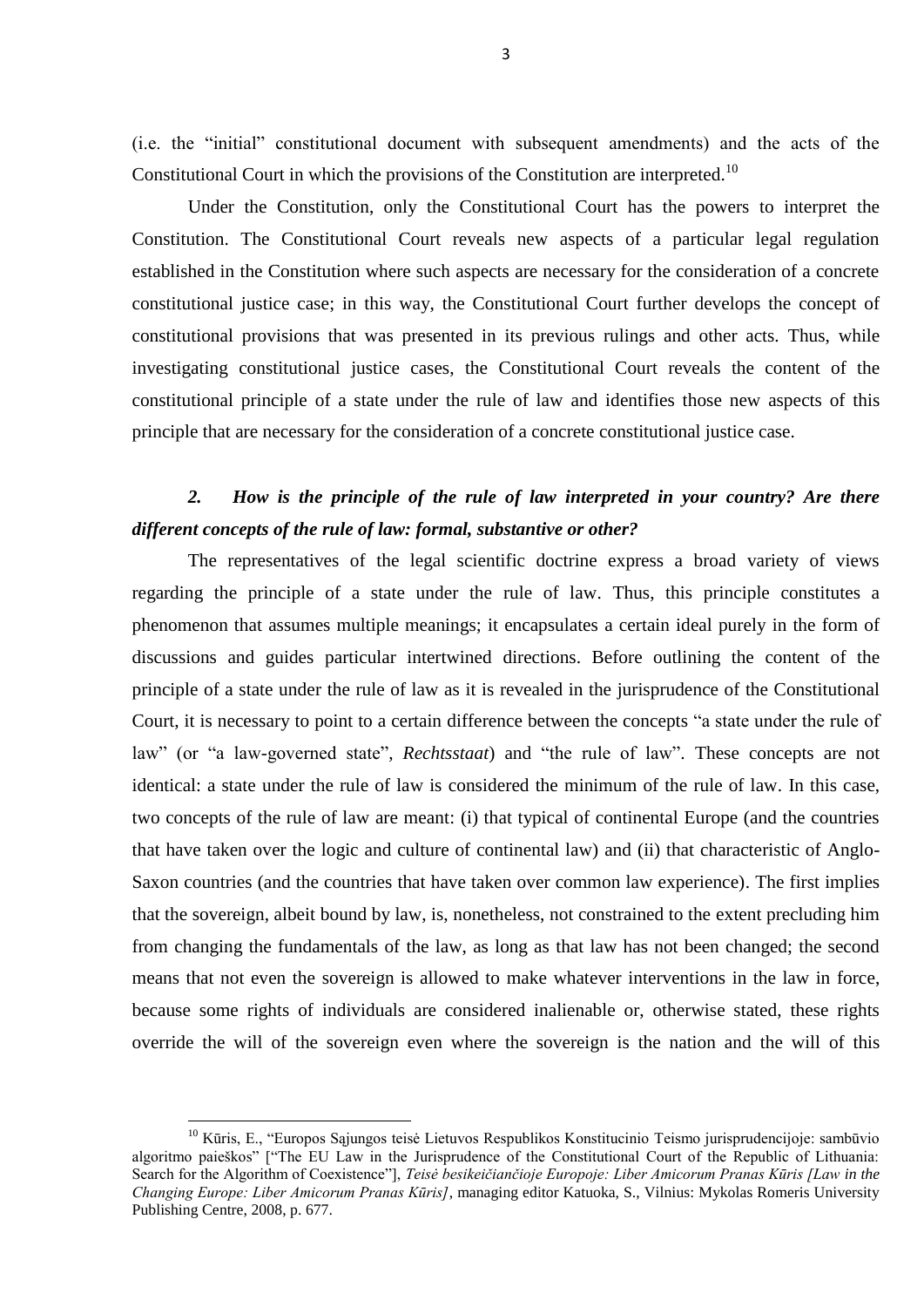sovereign reflects the general consensus.<sup>11</sup> The second concept is apparently broader than the first one. Nowadays the continental concept of *Rechtsstaat* has become so approximated to the Anglo-Saxon concept of the rule of law that today the difference between the rule of law and *Rechtsstaat* is only a matter of terminology.<sup>12</sup> The bridging between these formerly competing concepts was considerably facilitated by the spread of constitutionalism and, in particular, by the development of constitutional review in the countries of continental Europe.

Scholars, lawyers, politicians, or observers may have various opinions and interpretations regarding the constitutional principle of a state under the rule of law; however, such interpretations will be binding neither on the Constitutional Court nor on any other subject of legal relationships. Meanwhile, what is stated by the Constitutional Court changes the situation essentially and is compulsory for all subjects of legal relationships.

The above-mentioned tendency towards the proximity of the continental concept of *Rechtsstaat* to the Anglo-Saxon concept of the rule of law is also apparent in the official constitutional doctrine developed by the Constitutional Court. The official constitutional doctrine states that **the essence of the constitutional principle of a state under the rule of law is the rule of law**. The constitutional imperative of the rule of law means that the discretion of state power is limited by law; law must be obeyed by all subjects of legal relationships, including law-making subjects. Notably, the discretion of law-making subjects is limited by supreme law – the Constitution. All legal acts and decisions of all state and municipal institutions and officials must comply with and not contradict the Constitution.<sup>13</sup> Thus, in the Lithuanian Constitution and official constitutional doctrine, the term "a state under the rule of law" is used to express the idea of the rule of law. This term will also be used in providing answers to the questions of this Questionnaire.

The variety of the concepts of the rule of law in the legal scientific doctrine is also classified in terms of other aspects, e.g. such as formal, substantive, or functional. In terms of the formal aspect, this principle is understood as consolidating certain formal requirements for the system of law and is viewed as distanced from value-based (moral) requirements. When the principle of the rule of law is assessed in the context of the substantive aspect, formal requirements are considered together with certain value-based aspects, which may vary (from human rights to the universally recognised legal principles). In terms of the functional aspect, this principle can be treated as a phenomenon operating in dynamic social relationships.

<sup>11</sup> Kūris, E., "Standards of the Rule of Law", in Kūris, E. (scientific editor), *Crisis, the Rule of Law and Human Rights in Lithuania*, Vilnius University, 2015, p. 30.

 $12$  Ibid, p. 32.

<sup>&</sup>lt;sup>13</sup> *Inter alia*, the Constitutional Court's rulings of 13 December 2004 and 22 December 2011.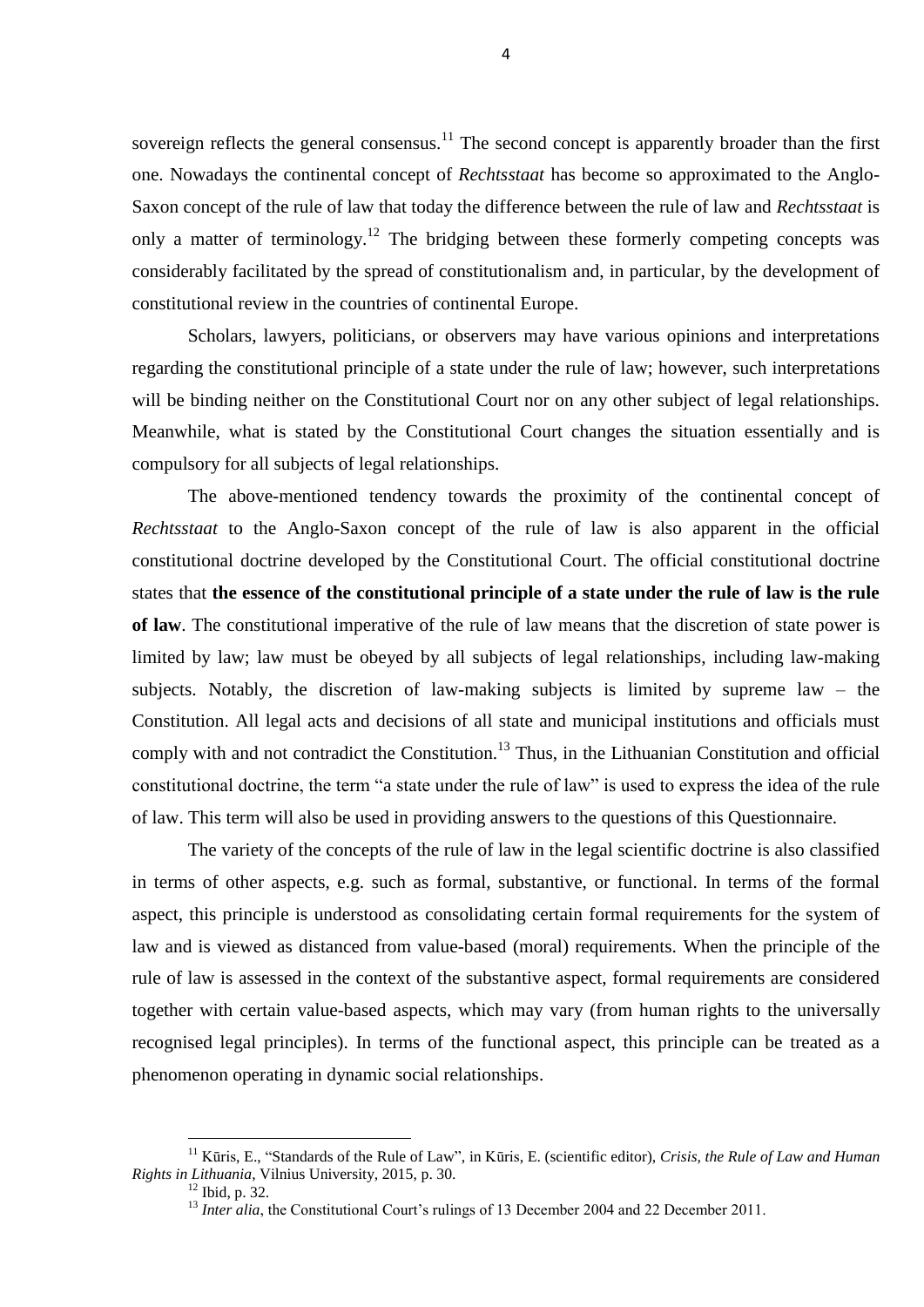Since the constitutional principle of "a state under the rule of law" is a universal principle on which the whole Lithuanian legal system and the Constitution of the Republic of Lithuania itself are based, $^{14}$  it is especially broad and encompasses various interrelated imperatives.<sup>15</sup> As mentioned before, the content of this principle is revealed in the jurisprudence of the Constitutional Court by identifying elements of this principle or particular requirements stemming from this principle. Most of these requirements are set out in the answer to question no 4. These requirements make it clear that the Constitutional Court draws not on the formal concept of the rule of law (a state under the rule of law), but on the substantive concept, encompassing, *inter alia*, the protection of human rights and freedoms (the Constitutional Court has held in its rulings more than once that one of the essential features of a state under the rule of law is the protection of the rights and freedoms of individuals).<sup>16</sup>

In the jurisprudence of the Constitutional Court, the constitutional principle of a state under the rule of law is one of the major guidelines for interpreting the provisions of the Constitution. In principle, it is not only possible but it is also necessary to view any constitutional norm or constitutional principle through the prism of the idea of a state under the rule of law.<sup>17</sup> The principle of a state under the rule of law ensures that the dynamics and interpretation of the Constitution is harmonious: no provision may be developed in the doctrine in the direction that is different from – or opposite to  $-$  a state under the rule of law. Thus, the principle of a state under the rule of law undoubtedly also comprises the functional aspect, which is related to the existing typology of constitutional principles classified in terms of the extent to which they guide the system of law. In this respect, constitutional principles are characterised as either determining or coordinating. The principle of a state under the rule of law, along with the principle of the supremacy of the Constitution and the principle of the integrity of the Constitution, should definitely be considered a coordinating principle. Coordinating principles determine whether certain constitutional norms are consistent with other norms and principles entrenched in the Constitution.<sup>18</sup>

*3. Are there specific fields of law in which your Court ensures respect for the rule of law (e.g. criminal, electoral law, etc.)?*

<sup>&</sup>lt;sup>14</sup> The Constitutional Court's ruling of 13 December 2004.

 $15$  Ibid.

<sup>&</sup>lt;sup>16</sup> The Constitutional Court's rulings, *inter alia*, of 11 May 1999 and 27 April 2016.

<sup>&</sup>lt;sup>17</sup> Kūris, E., "Lietuvos Respublikos Konstitucijos principai" ["The Principles of the Constitution of the Republic of Lithuania"], in Birmontienė, T. et al., *Lietuvos konstitucinė teisė [Lithuanian Constitutional Law]*, Vilnius, 2002, p. 253.

<sup>18</sup> Ibid., p. 236.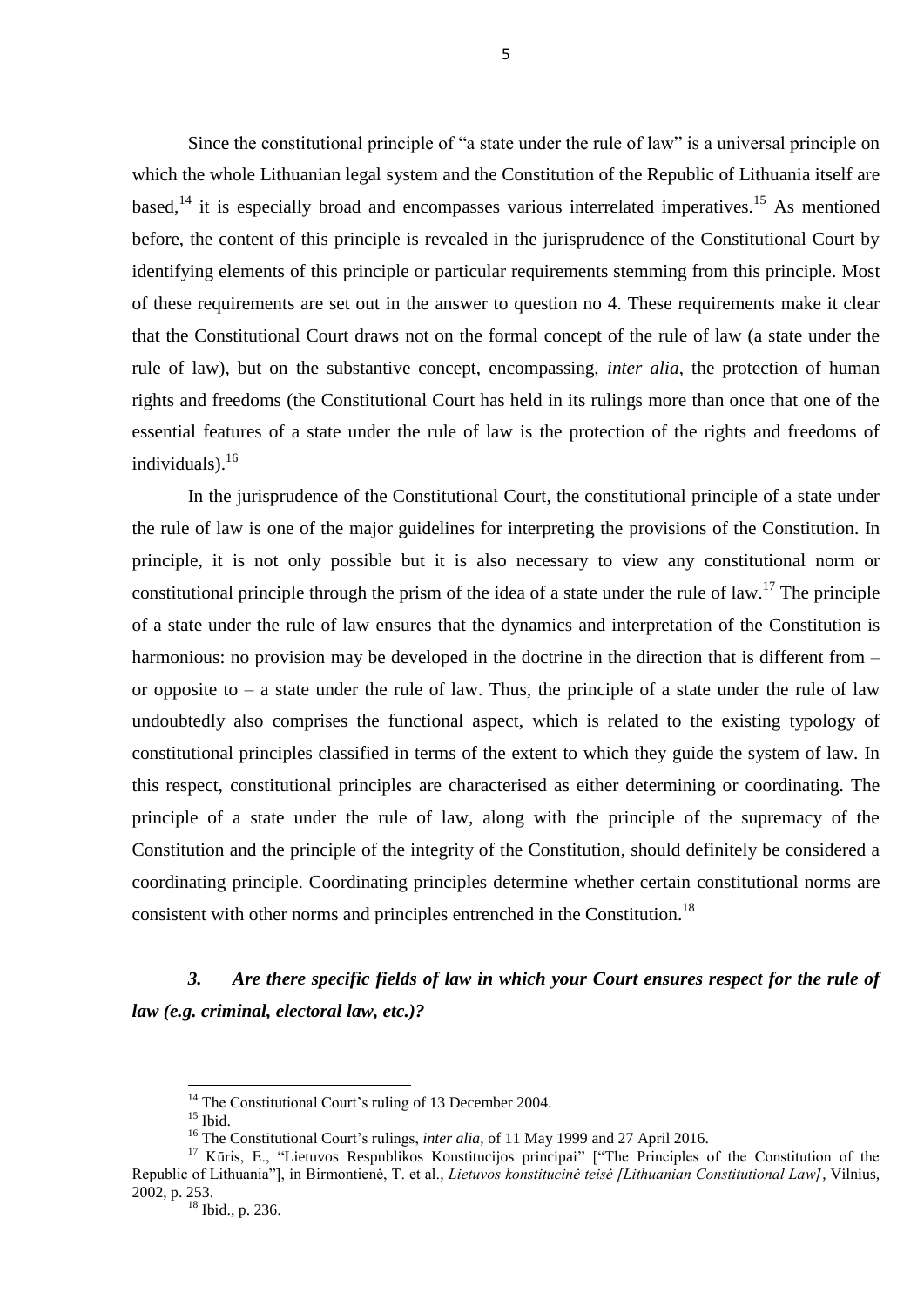The Constitutional Court has held that, under the Constitution, the Constitutional Court has the exclusive competence to investigate and decide whether any legal act (part thereof) passed by the Seimas (Parliament), the President of the Republic, or the Government, or any legal act (part thereof) adopted by referendum, is in conflict with any higher-ranking legal act, *inter alia* (and first of all) with the Constitution.<sup>19</sup> The Constitutional Court has also held that, under the Constitution, there may be no such laws or other acts passed by the Seimas, or acts passed by the President of the Republic or the Government, whose compliance with the Constitution could not be examined by the Constitutional Court.<sup>20</sup> Thus, there is not and there may not be any such field whose legislation in terms of its compliance with the Constitution could not be reviewed by the Constitutional Court in cases where the Constitutional Court has the constitutional powers to review it. As mentioned before, the constitutional principle of a state under the rule of law is a universal principle on which the entire legal system of Lithuania and the Constitution itself are based. Thus, it is important that this principle be uniformly observed in all fields of law. The Constitutional Court has ruled on violations of the constitutional principle of a state under the rule of law in various fields of law: taxes,<sup>21</sup> intellectual property,<sup>22</sup> elections,<sup>23</sup> civil<sup>24</sup> and criminal law,<sup>25</sup> etc.

# *4. Is there case-law on the content of the principle of the rule of law? What are the core elements of this principle according to the case-law? Please provide relevant examples from case-law.*

The content of the principle of a state under the rule of law was most exhaustively revealed in the Constitutional Court's ruling of 13 December 2004 concerning state service. In this ruling, the Constitutional Court systematised and further developed its previous case-law by providing a broad non-finite list of the requirements that stem from the principle of a state under the rule of law and must be observed both by law-making and law-applying subjects.

The Constitutional Court emphasised in this ruling that the content of the constitutional principle of a state under the rule of law should be revealed by taking account of various provisions of the Constitution and by assessing all values entrenched, defended, and protected under the Constitution, as well as by taking account of the content of various other constitutional principles as, for instance: the principle of the supremacy of the Constitution, its integrity, and direct

<sup>&</sup>lt;sup>19</sup> The Constitutional Court's ruling of 28 March 2006.

<sup>&</sup>lt;sup>20</sup> The Constitutional Court's ruling of 30 December 2003.

<sup>&</sup>lt;sup>21</sup> The Constitutional Court's ruling of 26 September 2006.

<sup>&</sup>lt;sup>22</sup> The Constitutional Court's ruling of 6 January 2011.

<sup>&</sup>lt;sup>23</sup> The Constitutional Court's rulings of 9 November 2010 and 5 September 2012.

<sup>&</sup>lt;sup>24</sup> The Constitutional Court's ruling of 7 June 2007.

<sup>&</sup>lt;sup>25</sup> The Constitutional Court's ruling of 18 March 2014.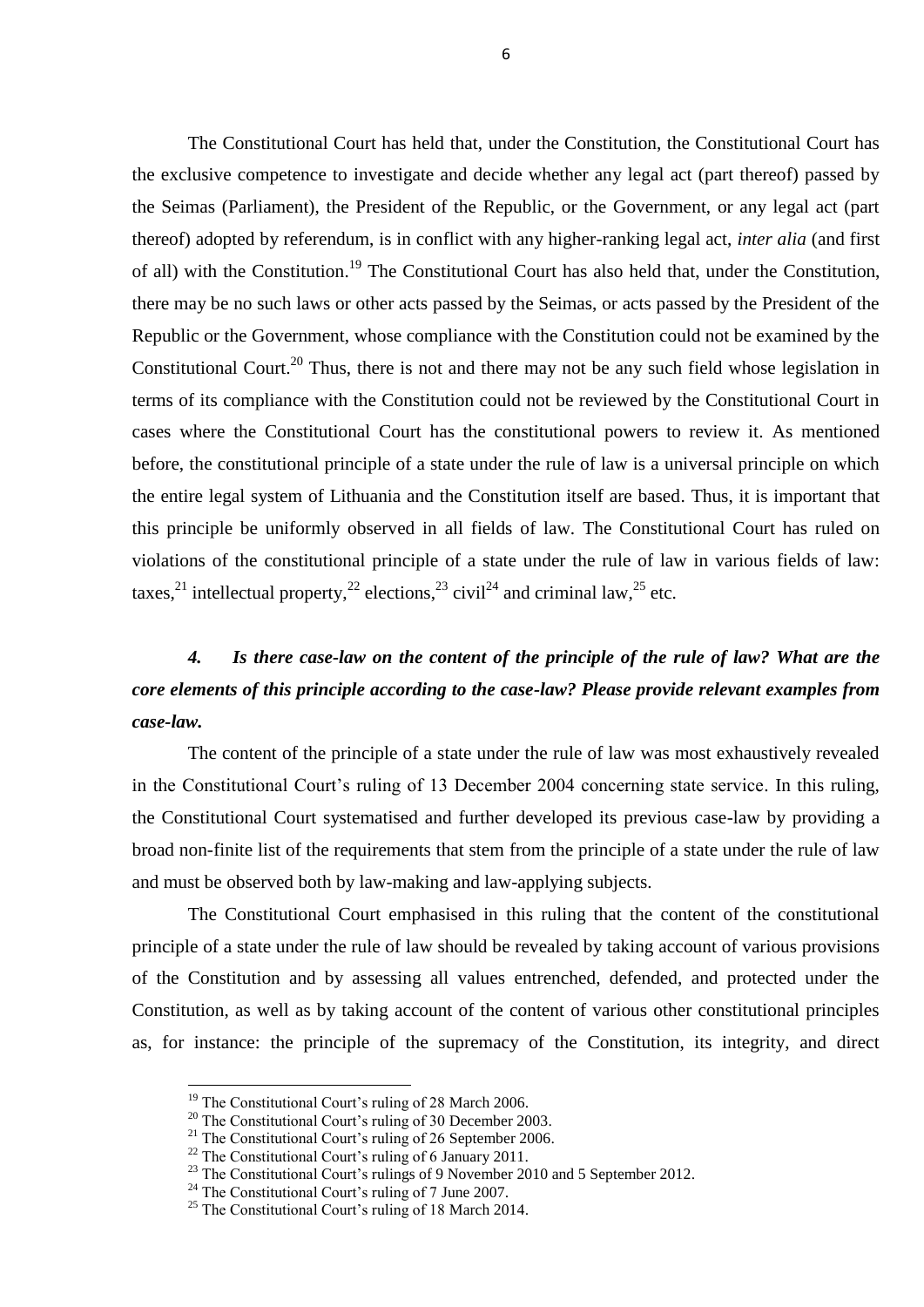application; the sovereignty of the Nation; democracy; responsible governance; the limitation of the scope of powers; the principle that state institutions serve the people; the publicity of law; justice (comprising, *inter alia*, natural justice); the separation of powers; civic consciousness; the equality of persons before the law, courts, state institutions, and their officials; respect for and the protection of human rights and freedoms (comprising, *inter alia*, the recognition that human rights and freedoms are innate); the balancing of interests of a person and society; the secularity of the state and its neutrality in world-view matters; the social orientation of the state; social solidarity (combined with the responsibility of everyone for their own fate); and other constitutional principles of no less importance.

In its ruling of 13 December 2004, the Constitutional Court held that the constitutional principle of a state under the rule of law may not be interpreted as consolidated only in the Preamble to the Constitution, nor may it be associated only with the striving, as declared in the Preamble, for "an open, just, and harmonious civil society and a state under the rule of law". As the content of the constitutional principle of a state under the rule of law should be interpreted without denying any provision of the Constitution, so in the same way no provision of the Constitution – no constitutional principle or constitutional norm – may be interpreted in a way that deviates from the requirements of a state under the rule of law, which stem from the Constitution; otherwise the content of the constitutional principle of a state under the rule of law, thus also the constitutional concept of a state under the rule of law, would be distorted or even completely denied. All provisions of the Constitution should be interpreted in the context of the constitutional principle of a state under the rule of law, as well as in the context of the concept of a state under the rule of law, as consolidated in the Constitution.

These provisions of the official constitutional doctrine define the constitutional principle of a state under the rule of law in general terms and offer a certain methodological basis. With regard to specific standards in relation to a state under the rule of law, the Constitutional Court noted that the constitutionally consolidated principle of a state under the rule of law implies, among other requirements, that human rights and freedoms must be ensured; that all institutions exercising state power, other state and municipal institutions, and all officials must act on the basis of law and in compliance with the Constitution and law; that the Constitution is the supreme legal act; and that all legal acts must be in line with the Constitution.

In addition, the Constitutional Court separately identified: (1) the requirements for the legislature and other law-making subjects and (2) the requirements for law-applying subjects. For more on this issue, see the answer to question no 12.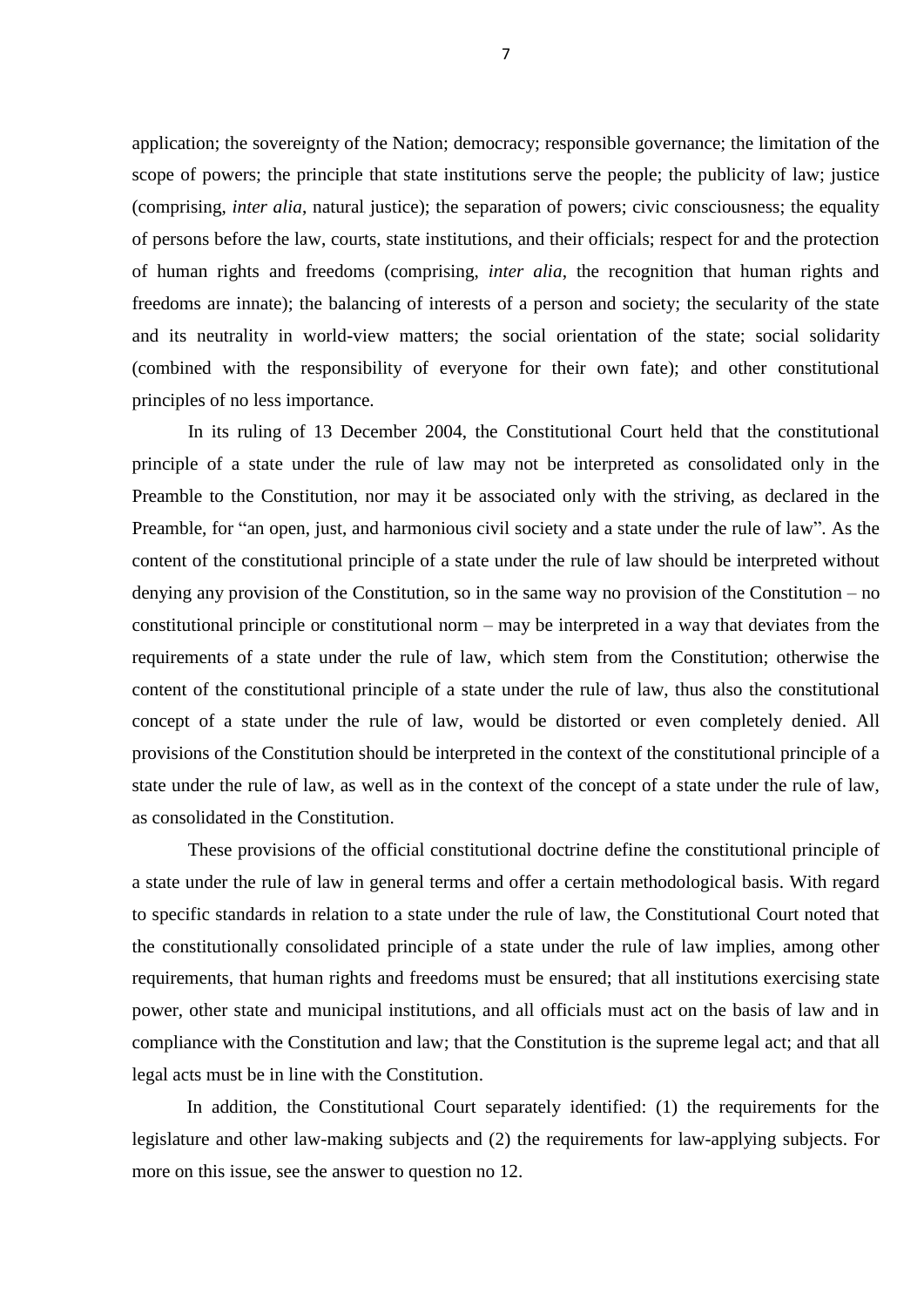The fundamental requirement of a democratic state under the rule of law is **the principle of the supremacy of the Constitution**; the constitutional principle of a state under the rule of law and the principle of the supremacy of the Constitution are inextricably interrelated. The latter is consolidated in Paragraph 1 of Article 7 of the Constitution, which provides that any law or other act that contradicts the Constitution is invalid. Various aspects of this principle are also entrenched in other articles of the Constitution, *inter alia*, in Paragraph 2 of Article 5, which stipulates that state power is limited by the Constitution, and in Paragraph 1 of Article 6, which provides that the Constitution is an integral and directly applicable act. The principle of the supremacy of the Constitution, *inter alia*, means that the Constitution has the exceptional, highest, place in the hierarchy of legal acts; no legal act may be in conflict with the Constitution; no one is permitted to violate the Constitution; the constitutional order must be protected; the Constitution itself consolidates the mechanism permitting to determine whether legal acts (parts thereof) are in conflict with the Constitution. $26$ 

In its rulings, the Constitutional Court has developed different aspects of the principle of the supremacy of the Constitution. The principle of the supremacy of the Constitution and the principle of a state under the rule of law serve as guiding contextual principles in interpreting particular constitutional provisions. For example, these principles have had fundamental importance for the development of the official constitutional doctrine concerning the possibility for the rulings of the Constitutional Court to have retroactive effect, leading to the unconstitutionality of consequences following from the application of unconstitutional legal acts.

In its decision of 19 December 2012, the Constitutional Court singled out three situations justifying the retroactive effect of its rulings; these situations are directly linked to the principles of the supremacy of the Constitution and a state under the rule of law. The first exception from the general rule that the legal force of the acts of the Constitutional Court is prospective is directly related to the necessity to safeguard the fundamental constitutional values of the State of Lithuania – its independence, democracy, the republic, and the innate nature of human rights and freedoms. The Constitutional Court held that "the provisions of Paragraph 1 of Article  $102^{27}$  and Paragraph 2 of Article 107<sup>28</sup> of the Constitution, as interpreted in the context of the fundamental constitutional

<sup>&</sup>lt;sup>26</sup> The Constitutional Court's rulings, *inter alia*, of 24 December 2002, 29 October 2003, 5 March 2004, and 20 March 2007.

<sup>&</sup>lt;sup>27</sup> Article 102(1): "The Constitutional Court shall decide whether the laws and other acts of the Seimas are in conflict with the Constitution, and whether the acts of the President of the Republic and the Government are in conflict with the Constitution or laws."

 $28$  Article 107(2): "The decisions of the Constitutional Court on the issues assigned to its competence by the Constitution shall be final and not subject to appeal."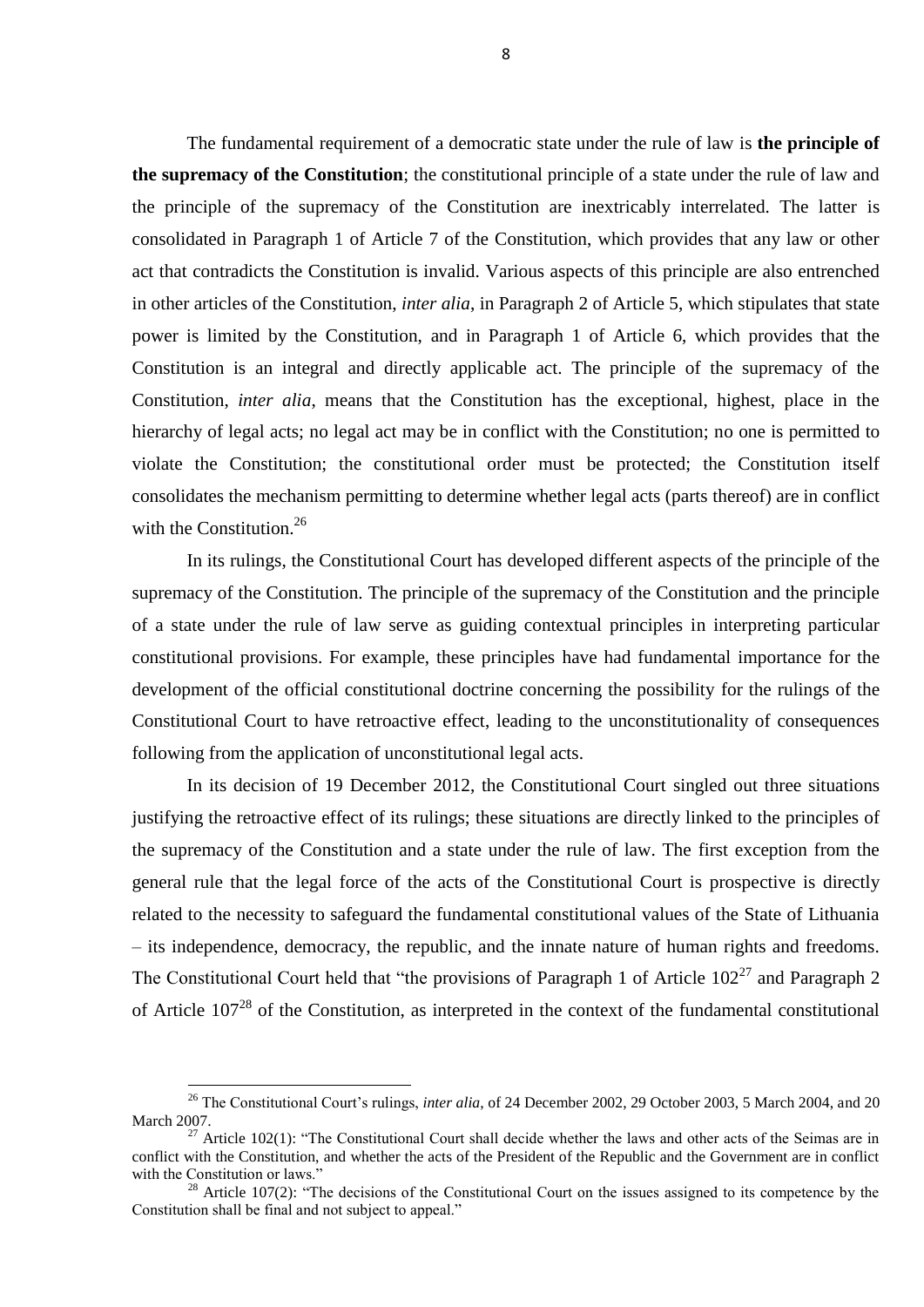values consolidated in Articles 1 and 18 of the Constitution,  $2^9$  as well as in the context of the principle of the supremacy of the Constitution and the constitutional imperative of the rule of law, *inter alia*, give rise to the powers of the Constitutional Court [...], upon establishing [...] that an impugned legal act (part thereof) is not merely in conflict with the Constitution but also, in principle, denies such fundamental constitutional values of the State of Lithuania as independence, democracy, the republic, or the innate nature of human rights and freedoms, to recognise that the consequences of the application of the said legal act (part thereof) are also unconstitutional".<sup>30</sup>

Another possibility of retroactive effect results from the finality of the decisions of the Constitutional Court. According to Paragraph 2 of Article 107 of the Constitution, "the decisions of the Constitutional Court on the issues assigned to its competence by the Constitution shall be final and not subject to appeal". In this respect, the Constitutional Court has held that "the constitutional prohibition on overruling the force of a final act of the Constitutional Court is one of the means of protection consolidated in the Constitution in order to ensure the supremacy of the Constitution and the rule of law". Therefore, if, in disregard for the said prohibition, an analogous legal act were adopted, such an act could not constitute a legal basis for acquiring any legitimate expectations, rights, or legal status. Thus, the Constitutional Court, after finding that a legal act was adopted in violation of the prohibition on overruling the final decisions of the Constitutional Court, may recognise the unconstitutionality of consequences following from the application of such a legal act even though those consequences had appeared before the decision was adopted.

The third exception to the general rule, prescribed in Paragraph 1 of Article 107 of the Constitution, that the force of decisions adopted by the Constitutional Court is prospective is established in Article 110 of the Constitution: a court considering a case may not apply any legal act (part thereof) that was found to have been in conflict with the Constitution by the Constitutional Court in the course of implementing the powers assigned to the Constitutional Court under Paragraph 1 of Article 102 of the Constitution. A different interpretation of the said prohibition, consolidated in Paragraph 1 of Article 110 of the Constitution, on applying legal acts (parts thereof) that are in conflict with the Constitution would deny the principle of the supremacy of the Constitution, laid down in Paragraph 1 of Article 7 of the Constitution, and the constitutional imperative of the rule of law, as well as other aspects of the principle of the supremacy of the Constitution, *inter alia*, the principle of the direct application of the Constitution, as stipulated in Paragraph 1 of Article 6 of the Constitution, the essence of the right of each person to defend

 $29$  Article 1: "The State of Lithuania shall be an independent democratic republic."

Article 18: "Human rights and freedoms shall be innate."

<sup>&</sup>lt;sup>30</sup> The Constitutional Court's decision of 19 December 2012.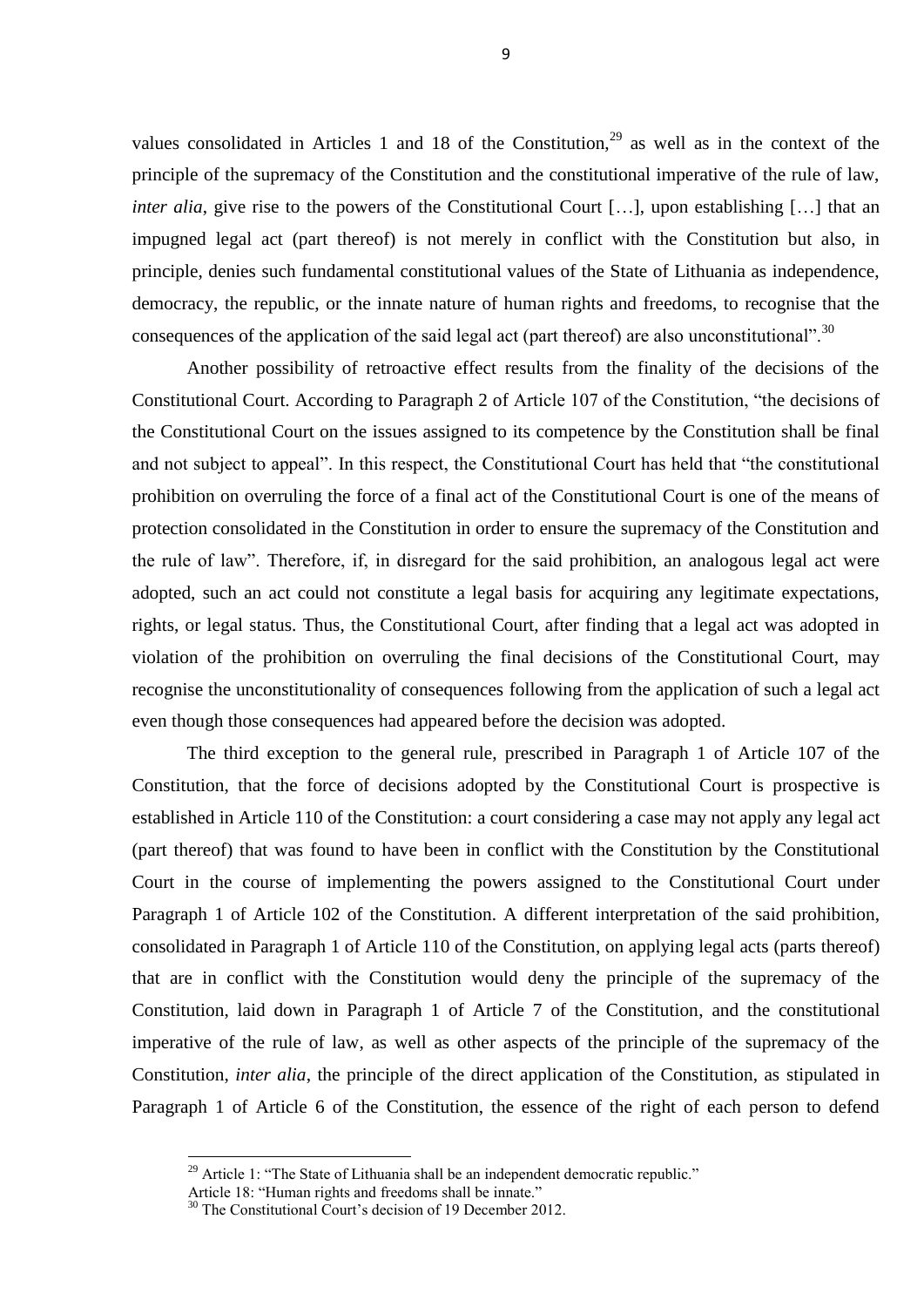his/her rights directly by invoking the Constitution, as entrenched in Paragraph 2 of the same article, and the essence of the right of each person to apply to a court in order to defend his/her violated constitutional rights or freedoms, as consolidated in Paragraph 1 of Article 30 of the Constitution.

In its rulings of 24 January 2014 and 11 July 2014, the Constitutional Court developed the doctrine that sets out requirements for the constitutional amendment process and establishes limitations on such constitutional amendment initiatives that would destroy the harmony of the Constitution.

In its ruling of 24 January 2014, adopted in the case concerning **the Law Amending Article 125 of the Constitution**, the Constitutional Court for the first time comprehensively formulated the doctrine on amendments to the Constitution by disclosing the limitations that arise from the Constitution itself with regard to the alteration of the Constitution. The Constitutional Court based its reasoning on the concept of the integrity of the Constitution, which is enshrined in Paragraph 1 of Article 6: "The Constitution shall be an integral […] act" (this provision is one of those consolidating the principle of the supremacy of the Constitution), as well as on the concept of the stability of the Constitution.

The Constitutional Court recalled that the Constitution is supreme law and that it reflects the social contract – the commitment democratically assumed to the present and future generations by all the citizens of the Republic of Lithuania to live in observance of the fundamental rules consolidated in the Constitution and to obey these rules; the Constitution is based on universal and unquestionable values such as the sovereignty of the Nation, democracy, the recognition of and respect for human rights and freedoms, respect for law and the rule of law, the limitation of the scope of powers, the duty of state institutions to serve the people and their responsibility to society, civic consciousness, justice, and the striving for an open, just, and harmonious civil society and a state under the rule of law.

The Constitutional Court also emphasised the importance of the stability and internal harmony of the Constitution. The stability of the Constitution is one of the preconditions for securing the continuity of the state and respect for the constitutional order and law, as well as for ensuring the implementation of the objectives that are declared in the Constitution by the Lithuanian Nation and form the basis of the Constitution itself. The stability of the Constitution constitutes such a property of the Constitution that, in conjunction with other properties (primarily, the special, supreme, legal force of the Constitution), distinguishes the constitutional regulation from the (ordinary) regulation laid down by lower-ranking legal acts. The Constitution is an integral act; therefore, no amendment thereto may create any such new constitutional regulation under which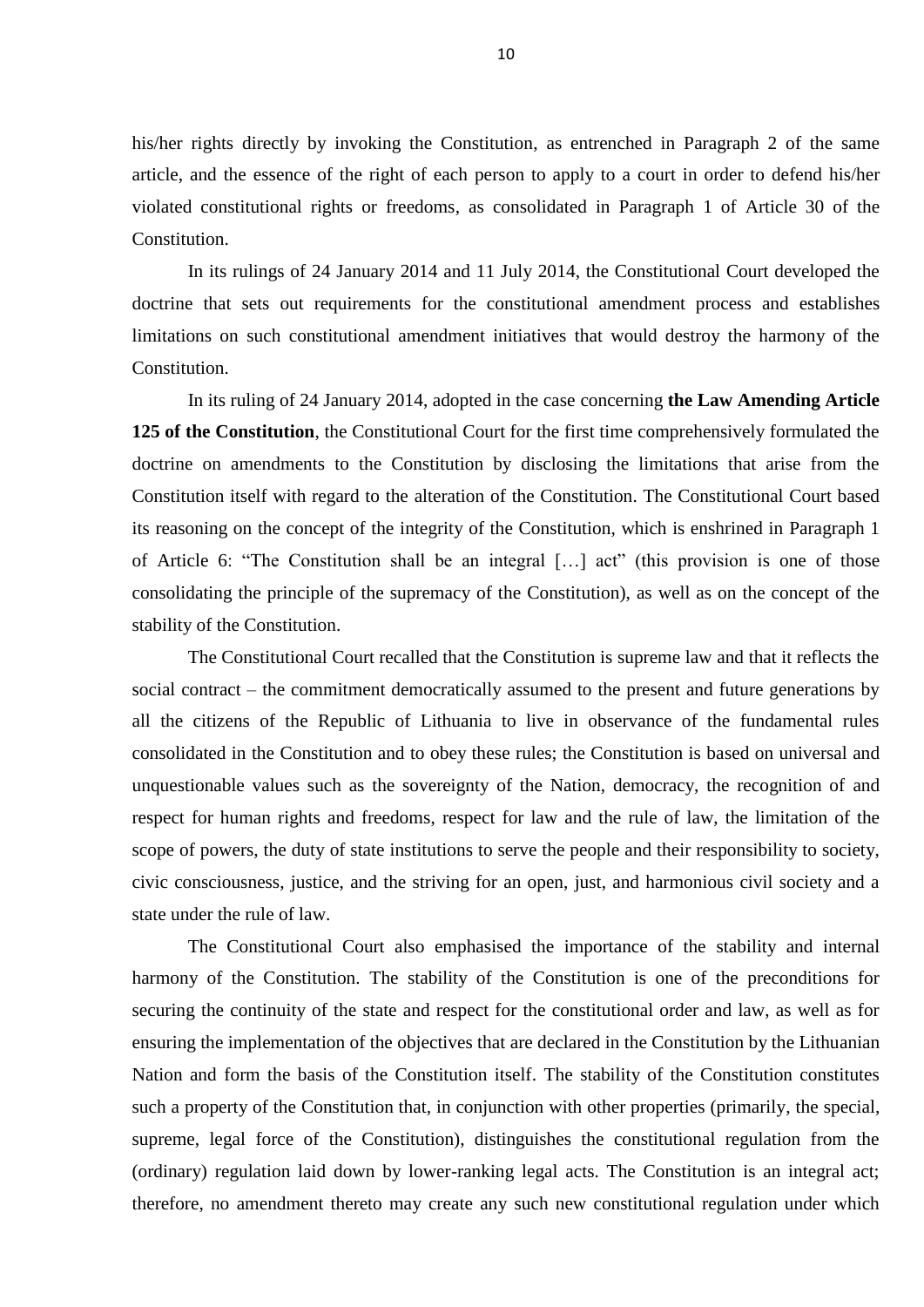one provision of the Constitution would deny or contradict another provision of the Constitution, so that it would be impossible to regard these provisions as in harmony; no amendments to the Constitution may violate the harmony of the provisions of the Constitution or the harmony of the values consolidated in these provisions. Consequently, the concept, nature, and purpose of the Constitution, the stability of the Constitution as a constitutional value, and the imperative of harmony among the provisions of the Constitution imply certain substantive and procedural limitations with regard to the alteration of the Constitution.

Substantive limitations on the alteration of the Constitution are the limitations consolidated in the Constitution regarding the adoption of constitutional amendments of certain content. These limitations stem from the overall constitutional regulation. They are designed to defend the universal values upon which the Constitution, as supreme law and as the social contract, and the state, as the common good of the entire society, are based, as well as to protect the harmony of these values and the harmony of the provisions of the Constitution.

The following substantive limitations on the alteration of the Constitution were essentially identified:

(1) The prohibition on denying the constitutional values constituting the foundations of the State of Lithuania (*inter alia*, consolidated in Article 1 of the Constitution). Under the Constitution, constitutional amendments must not deny any of the constitutional values lying at the foundations of the State of Lithuania – the independence of the state, democracy, the republic, and the innate nature of human rights and freedoms (with the exception of cases where Article 1 of the Constitution (as well as Article 1 of the Constitutional Law "On the State of Lithuania", which is a constituent part of the Constitution) would be altered by referendum if not less than 3/4 of the citizens of Lithuania with the electoral right vote in favour thereof).

The relevant constitutional jurisprudence was further developed in the ruling of 11 July 2014, in which the Constitutional Court emphasised that the innate nature of human rights and freedoms, democracy, and the independence of the state are such constitutional values that constitute the foundation of the Constitution, as the social contract, and the foundation of the Nation's common life, which is based on the Constitution, as well as the foundation of the State of Lithuania itself; no one may deny the provisions of the Constitution consolidating these fundamental constitutional values, since doing so would amount to the denial of the essence of the Constitution itself. Therefore, even in cases where the limitations that stem from the Constitution itself with regard to the alteration of the Constitution are observed, it is not permitted to adopt any such amendments to the Constitution that would destroy the innate nature of human rights and freedoms, democracy, or the independence of the state; if the Constitution were interpreted in a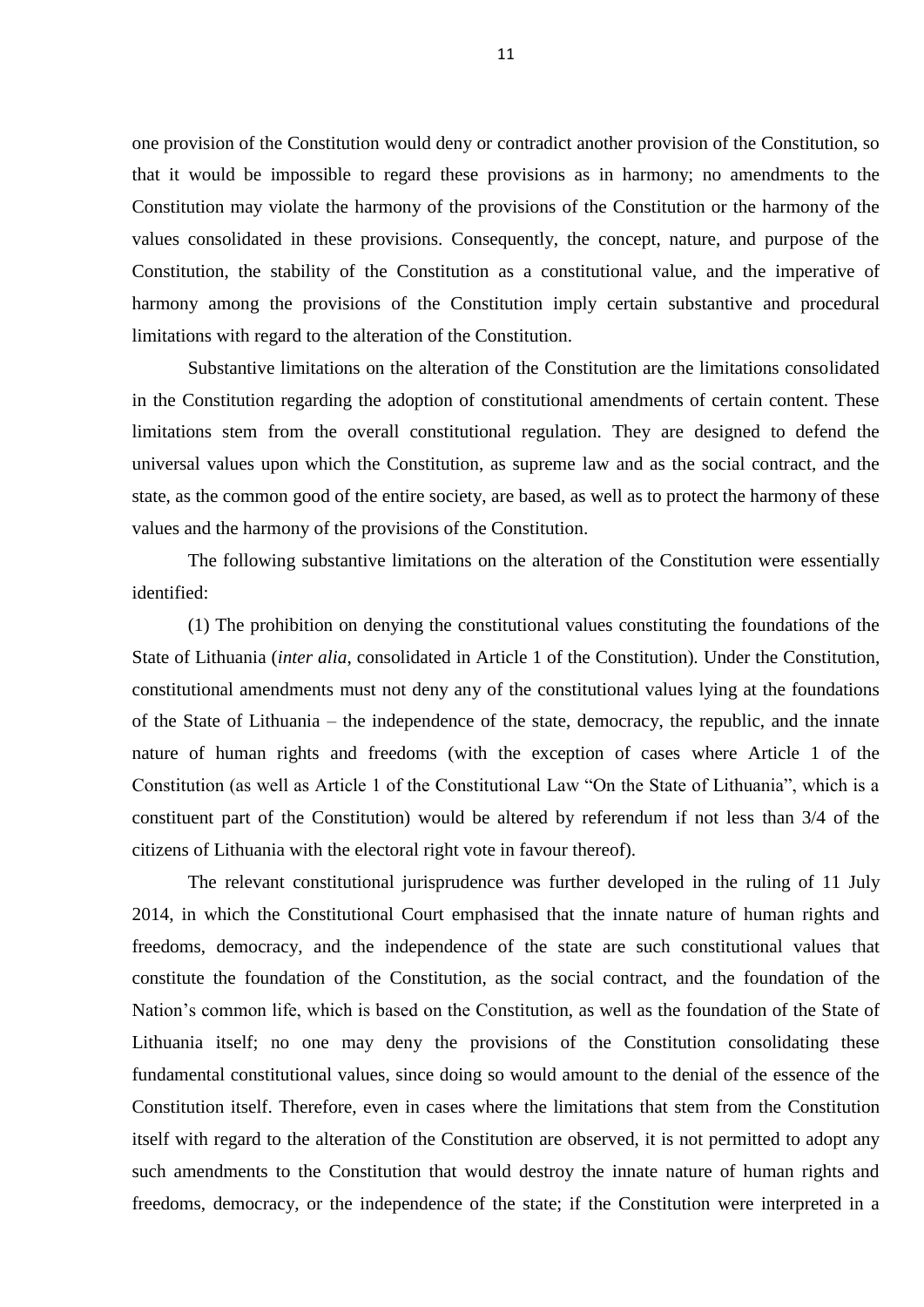different way, it would be understood as creating the preconditions for destroying the restored "independent State of Lithuania, founded on democratic principles", as proclaimed by the Act of Independence of Lithuania of 16 February 1918.

(2) The prohibition on denying the geopolitical orientation of the State of Lithuania, which is consolidated in the Constitution and implies the European and transatlantic integration pursued by the Republic of Lithuania. The geopolitical orientation of the State of Lithuania means membership of the Republic of Lithuania in the EU and NATO, as well as the necessity to fulfil international obligations related to this membership; such geopolitical orientation of the State of Lithuania is based on the recognised and protected universal constitutional values, which are shared with other European and North American states.

The prohibition on denying the geopolitical orientation (which is expressed in the text of the Constitution both in the negative and positive aspects) implies the following limitations on the alteration of the Constitution:

(2.1) the limitation deriving from the negative aspect of the geopolitical orientation (which implies the prohibition on joining any post-Soviet eastern unions); under the Constitution, no amendments may be made to the Constitution that would deny the provisions of the Constitutional Act "On the Non-Alignment of the Republic of Lithuania to Post-Soviet Eastern Unions", with the exception of cases where certain provisions of this constitutional act would be altered by referendum if not less than 3/4 of the citizens of Lithuania with the electoral right vote in favour thereof (i.e. in the same manner as provided for in Article 2 of the Constitutional Law "On the State of Lithuania");

(2.2) the limitation deriving from the positive aspect of the geopolitical orientation (which entails membership of the Republic of Lithuania in the European Union); under the Constitution, as long as the constitutional grounds for membership in the European Union, which are consolidated in Articles 1 and 2 of the Constitutional Act "On Membership of the Republic of Lithuania in the European Union", are not annulled by referendum, it is not permitted to make any such amendments to the Constitution that would deny the obligations of the Republic of Lithuania arising from its membership in the European Union.

(3) The prohibition on denying the constitutional principle of respect for international law. The Constitution does not permit any such amendments to the Constitution that would deny the international obligations of the Republic of Lithuania (including the obligations of the Republic of Lithuania arising from its membership in NATO, which are preconditioned by the geopolitical orientation of the Republic of Lithuania) and, at the same time, the constitutional principle of *pacta sunt servanda*, as long as the said international obligations are not renounced in accordance with the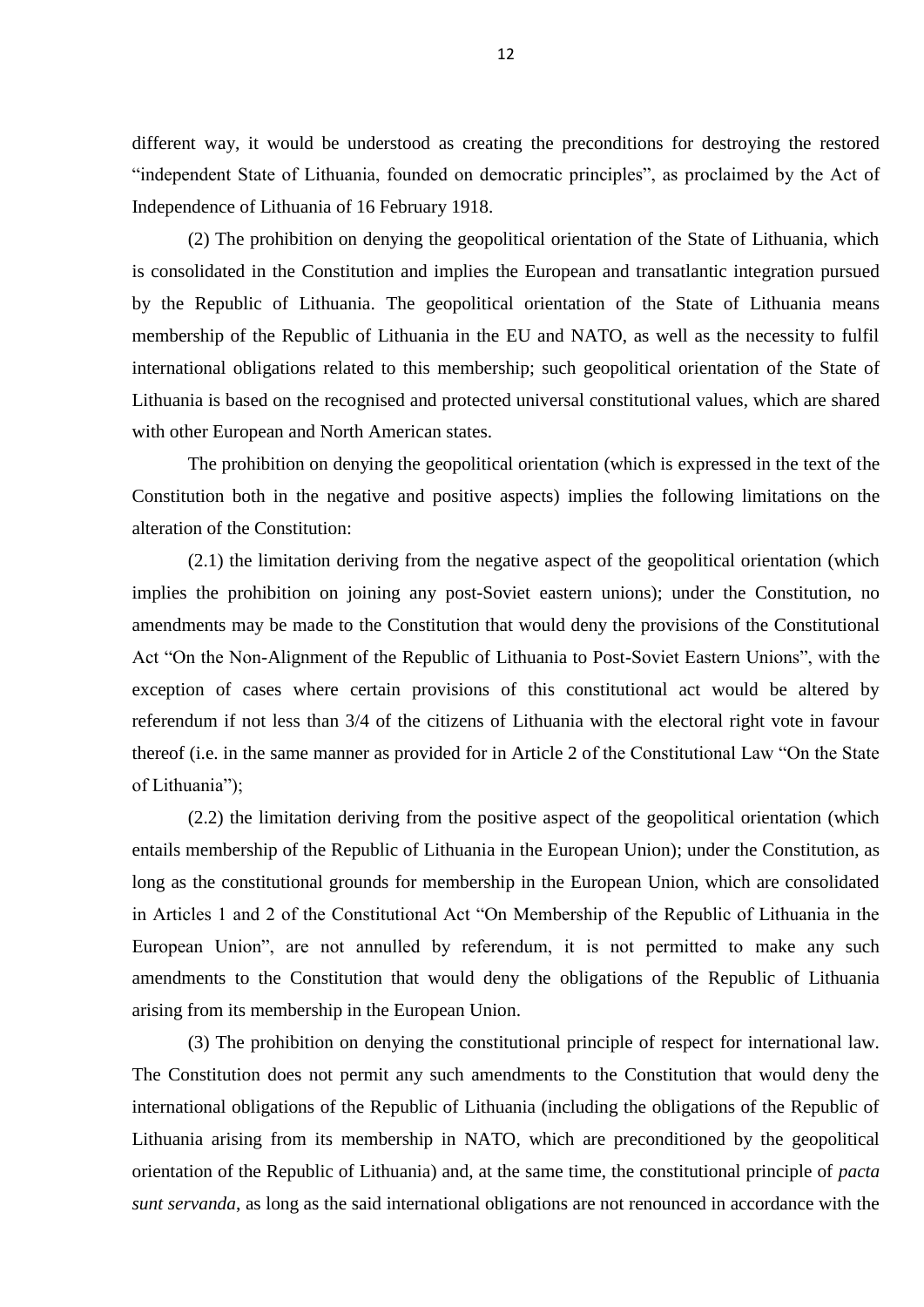norms of international law.

<u>.</u>

(4) The prohibition on denying constitutional provisions that enjoy higher protection (i.e. according to the Constitution, the provisions of Chapter I "The State of Lithuania" of the Constitution, as well as the provisions of Chapter XIV "The Alteration of the Constitution", may be altered only by referendum). $31$  The Seimas is not permitted to introduce any such amendments to the Constitution that would deny the provisions of Chapter I "The State of Lithuania" and Chapter XIV "The Alteration of the Constitution" of the Constitution; in addition, it is not permitted to introduce by referendum any such amendments to the Constitution that, without appropriately amending the provisions of Chapter I and Chapter XIV of the Constitution, would lay down a constitutional regulation contradicting the provisions of these chapters of the Constitution.

The Constitutional Court also identified certain procedural limitations on the alteration of the Constitution, i.e. a special procedure that is consolidated in the Constitution with regard to the alteration of the Constitution.

Another prominent ruling related, *inter alia*, to one of the core elements of the rule of law – the supremacy of the Constitution is the ruling of 11 July 2014 on organising and calling referendums.

The Constitutional Court emphasised that the Constitution is the legal foundation for the common life of the Nation as the national community and that it reflects the social contract and the obligation of the national community – the civil Nation – to create and reinforce the state by following the fundamental rules consolidated in the Constitution. Thus, the Constitution equally binds the national community – the civil Nation itself; therefore, the supreme sovereign power of the Nation may be executed directly (by referendum) only in observance of the Constitution. All legal subjects, including law-making subjects, the institutions organising referendums, initiative groups for referendums, and other groups of citizens, are bound by the Constitution, must observe it, and may not violate it. Thus, the principle of the supremacy of the Constitution gives rise to the constitutional imperative not to put to a referendum any such possible decisions that would be noncompliant with the requirements stemming from the Constitution.

The Constitutional Court also noted that the purpose of the provisions of Article 3 of the Constitution, according to which no one may restrict or limit the sovereignty of the Nation or arrogate the sovereign powers belonging to the entire Nation, is to protect the constitutional values referred to in this article (the sovereignty of the Nation, the independence of the State of Lithuania,

 $31$  As emphasised by the Constitutional Court, the values and principles consolidated in these provisions of the Constitution enjoy higher protection in comparison with those values and principles that can also be amended by the Seimas but are consolidated in other provisions of the Constitution.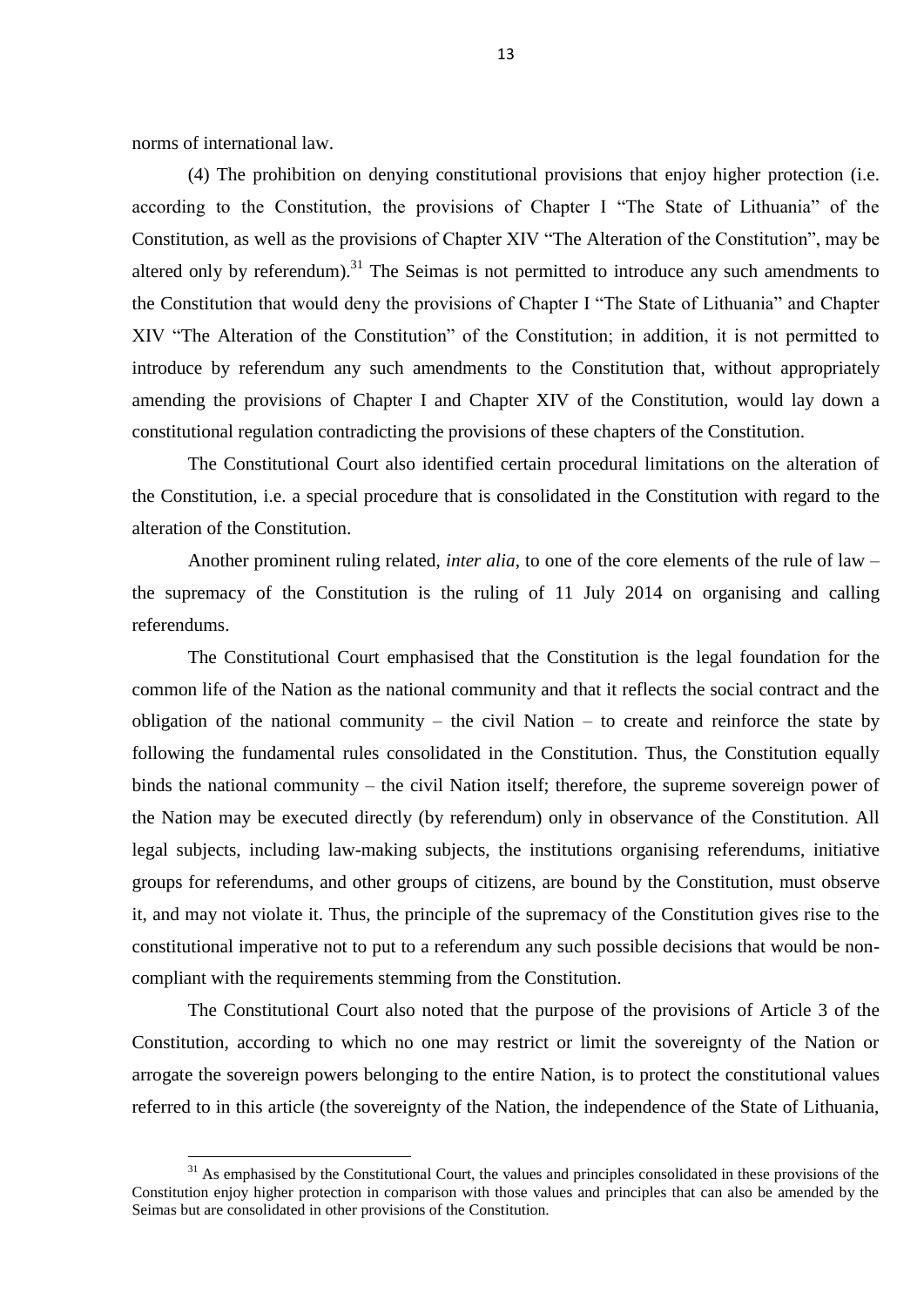its territorial integrity and constitutional order); therefore, these provisions may not be invoked for the purpose of denying the said constitutional values. In addition, the provisions of Article 3 of the Constitution may not be interpreted in such a way that, purportedly, they imply the right of the Nation to disregard the Constitution, which has been adopted by the Nation itself, or the right of any citizen or any group of citizens to equate themselves with the Nation and act on behalf of the Nation while seeking to violate the above-mentioned constitutional values. In view of this, the requirement that the Constitution must be observed when a referendum is called may not be regarded as an additional condition, not provided for in the Constitution.

To summarise, it can be maintained that the most prominent examples from the case-law of the Constitutional Court related to one of the core elements of the rule of law – the supremacy of the Constitution – are, on a large scale, linked to the substantive limitations on the alteration of the Constitution. As it is clear from the constitutional jurisprudence, these limitations have two functions: first, they protect the fundamental values on which the Constitution is based, i.e. the core of the Constitution and the constitutional identity of the state; second, they protect the integrity, or inner unity, of the Constitution. At the same time, both these functions are necessary in order to safeguard the foundations of a state under the rule of law.

In the above-mentioned ruling of 13 December 2004, the Constitutional Court singled out **the protection of legitimate expectations**, **legal certainty**, **and legal security** as elements that are inseparable from the principle of a state under the rule of law. The Constitutional Court held that the principle of legal security is one of the fundamental elements of the constitutionally consolidated principle of a state under the rule of law; the principle of legal security means the obligation of the state to ensure the certainty and stability of a legal regulation, to protect the rights of the subjects of legal relationships, including acquired rights, as well as to respect legitimate interests and legitimate expectations. If the protection of legitimate expectations, legal certainty, and legal security were not ensured, the trust of persons in the state and law would not be secured, either. The state must fulfil its obligations undertaken to a person.

Another important element of the principle of a state under the rule of law is **the right to judicial protection**. The Constitutional Court has held that the constitutional principle of a state under the rule of law and other provisions of the Constitution give rise to the imperative according to which a person who believes that his/her rights or freedoms have been violated has the right to an independent and impartial court, which would resolve the dispute. The right of a person to apply to a court also implies his/her right to the due process of law; the latter right is a necessary condition for the administration of justice. It should be emphasised that the constitutional right of a person to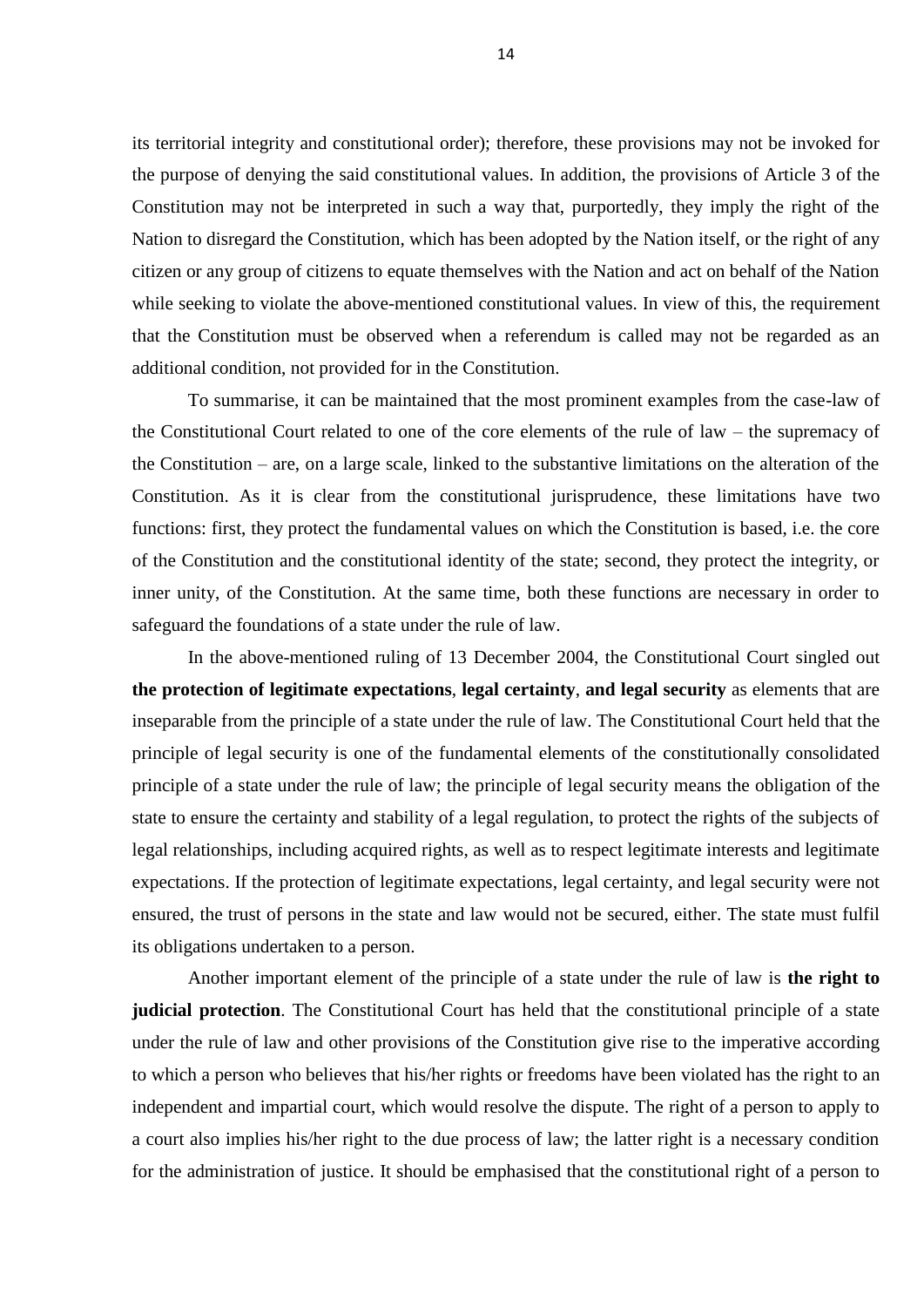apply to a court may not be artificially restricted, nor may the implementation of this right be unreasonably burdened.

In the jurisprudence of the Constitutional Court, **the constitutional principle of justice** is similarly regarded as an inextricable element of the principle of a state under the rule of law. The constitutional principle of justice is implemented through ensuring a balance of interests and avoiding contingencies and arbitrariness, the instability of social life, or the confrontation of interests.<sup>32</sup> The Constitutional Court has noted on more than one occasion that justice, as a means of regulating social relationships, is one of the basic objectives of law.<sup>33</sup>

Among the elements of the constitutional principle of a state under the rule of law, the Constitutional Court has also singled out **the constitutional principle of proportionality**. <sup>34</sup> As an element of the principle of a state under the rule of law, the principle of proportionality means that the measures provided for in a law must be in line with the legitimate objectives that are important to society, that these measures must be necessary in order to reach the said objectives, and that these measures must not restrict the rights and freedoms of a person obviously more than necessary in order to reach these objectives.<sup>35</sup> When clarifying the content of the proportionality of legal liability, the Constitutional Court has pointed out that there must be a fair balance (proportionality) between the pursued objective to punish the violators of law and prevent the violations of law, on the one hand, and the measures chosen for reaching this objective, on the other.<sup>36</sup>

As stated in the jurisprudence of the Constitutional Court, neither may the constitutional principle of a state under the rule of law be dissociated from **the principle of the equality of the rights of persons**, <sup>37</sup> which is entrenched in the Constitution, *inter alia*, Article 29 thereof. The Constitutional Court has held that any violation of the constitutional principle of the equality of the rights of persons is, at the same time, a violation of the constitutional principle of a state under the rule of law. 38

The constitutionally consolidated principle of a state under the rule of law entails **the continuity of jurisprudence**. <sup>39</sup> This means that the preconditions must be created for the development of uniform (consistent, non-contradictory) case-law, based on the provision deriving from, *inter alia*, the principle of a state under the rule of law that similar (analogous) cases must be

<sup>&</sup>lt;sup>32</sup> *Inter alia*, the Constitutional Court's ruling of 29 November 2010.

<sup>&</sup>lt;sup>33</sup> *Inter alia*, the Constitutional Court's ruling of 24 December 2008.

<sup>&</sup>lt;sup>34</sup> *Inter alia*, the Constitutional Court's ruling of 29 December 2004.

<sup>&</sup>lt;sup>35</sup> *Inter alia*, the Constitutional Court's ruling of 11 December 2009.

<sup>&</sup>lt;sup>36</sup> Inter alia, the Constitutional Court's ruling of 31 January 2011.

<sup>&</sup>lt;sup>37</sup> *Inter alia*, the Constitutional Court's ruling of 14 April 2006.

<sup>&</sup>lt;sup>38</sup> *Inter alia*, the Constitutional Court's ruling of 22 December 2014.

<sup>&</sup>lt;sup>39</sup> *Inter alia*, the Constitutional Court's ruling of 28 March 2006.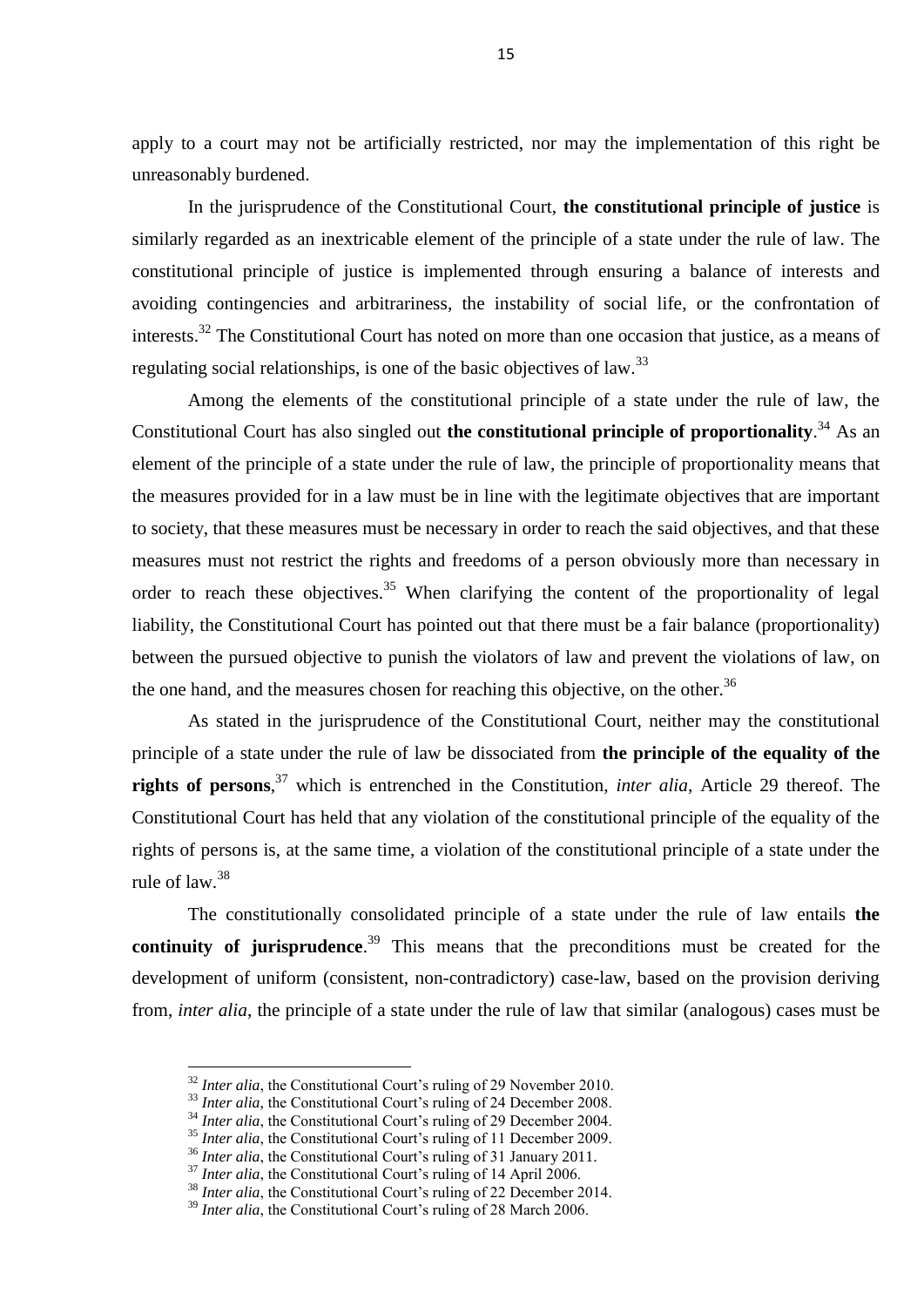adjudicated in a similar manner, i.e. such cases must be solved with regard to the established precedents and may not lead to new precedents that would compete with the existing ones.<sup>40</sup>

In addition, **the principle of the independence of judges and courts** (which is explicitly entrenched in Paragraph 2 of Article 109 of the Constitution)<sup>41</sup> is consistently invoked by the Constitutional Court as "an essential principle of a democratic state under the rule of law and a necessary condition for the protection of human rights and freedoms".<sup>42</sup> The Constitutional Court has formed a broad official constitutional doctrine on the independence of judges and courts, in which the constitutional imperative of the independence of judges and courts is interpreted in the context of the constitutional principle of a state under the rule of law.<sup>43</sup> In the jurisprudence of the Constitutional Court, it has been held that the independence of judges and courts, as well as their impartiality, may be ensured by means of various measures, *inter alia*, by establishing, by means of a law, their procedural independence, the organisational independence and self-governance of courts, as well as the status and social (material) guarantees of judges.<sup>44</sup> The content of particular guarantees has been developed through the interpretation of relevant constitutional provisions. The principle of a state under the rule of law, including its separate elements such as the constitutional principle of proportionality, serves in this respect as a contextual and guiding principle. Thus, a violation of certain guarantees of the independence of judges and courts generally amounts to a violation of the principle of a state under the rule of law. For example, in its ruling of 1 July 2013 on the reduction of the remuneration of state servants and judges, the Constitutional Court stated that "the reduction of the remuneration of judges must not be disproportionate or discriminatory; *inter alia*, remuneration may not be reduced only for judges, or only for the judges of certain courts, or only for the judges performing certain duties; the proportions of the amount of salaries established at the time prior to a particularly difficult economic and financial situation in the state must be secured for judges performing different duties (for the judges of different systems of courts and/or of different levels of courts), as well as the proportions of the amount of remuneration established for the different categories of judges and other persons (*inter alia*, state servants, politicians, and officials) who are paid for their work from the state or municipal budget. Any failure to observe the said requirements should be regarded as an encroachment upon the

<sup>40</sup> *Inter alia*, the Constitutional Court's ruling of 24 October 2007.

<sup>&</sup>lt;sup>41</sup> Article 109(2): "When administering justice, judges and courts shall be independent."

<sup>&</sup>lt;sup>42</sup> The Constitutional Court's rulings, *inter alia*, of 12 February 2001 and 22 October 2007.

<sup>43</sup> The Constitutional Court's ruling, *inter alia*, of 22 October 2007.

<sup>&</sup>lt;sup>44</sup> The Constitutional Court's rulings, *inter alia*, of 21 December 1999 and 22 October 2007 and its decision of 10 March 2014.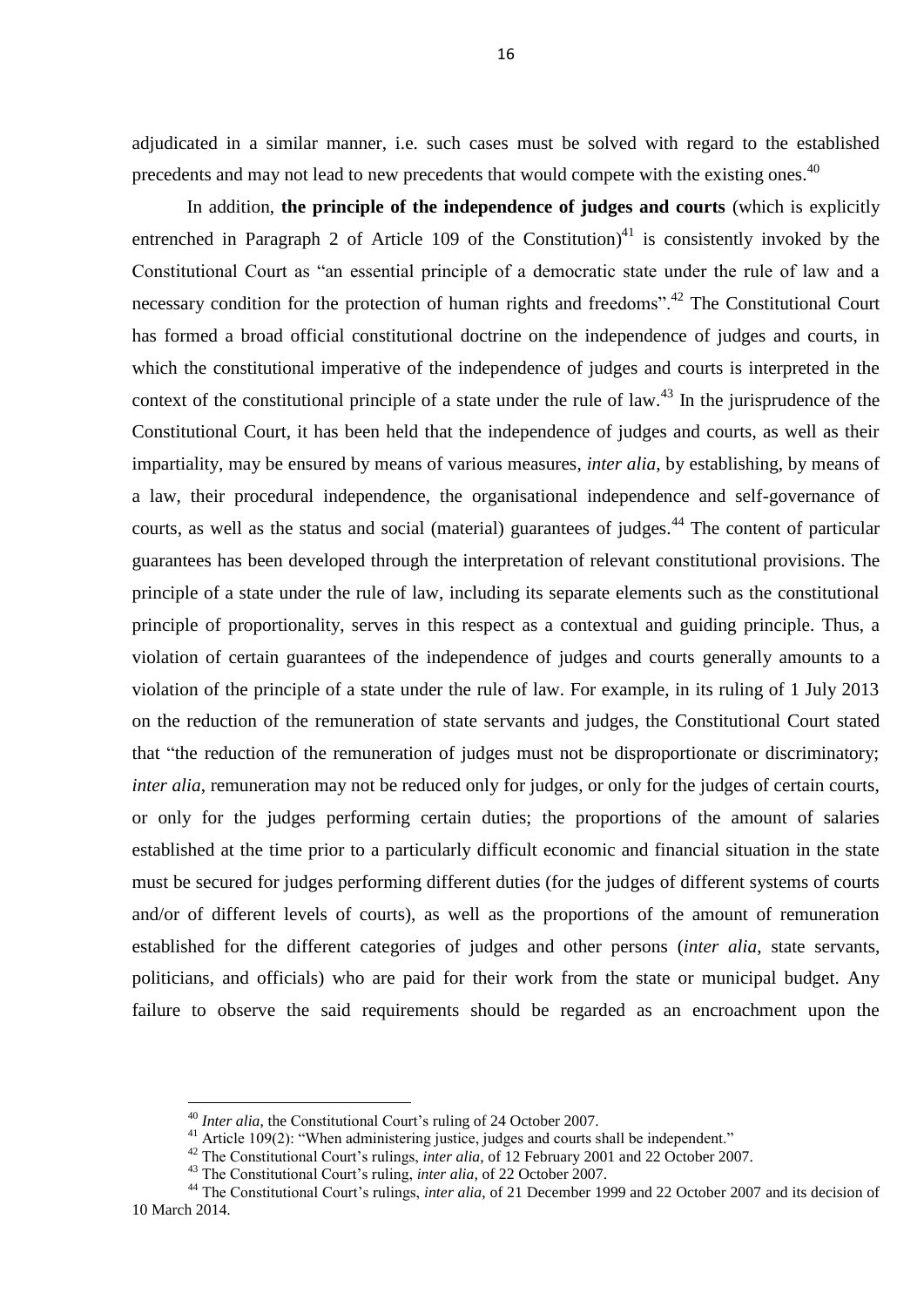independence of judges and courts and, thus, *inter alia*, also as a violation of Paragraph 2 of Article 109 of the Constitution<sup>45</sup> and the constitutional principle of a state under the rule of law".

The Constitutional Court has also held that "**respect for international law** is an inseparable part of the constitutional principle of a state under the rule of law, the essence of which is the rule of  $law$ ".  $46$ 

## *5. Has the concept of the rule of law changed over time in case-law in your country? If so, please describe these changes referring to examples.*

The unfolding of the constitutional content of a state under the rule of law in the constitutional jurisprudence is a gradual, consistent, and never-ending process. The principle of a state under the rule of law has been analysed in the constitutional jurisprudence virtually since the beginning of the activity of the Constitutional Court. The concept "a state under the rule of law" was for the first time mentioned in the Constitutional Court's ruling of 13 December 1993. In its ruling of 23 February 2000, the Constitutional Court for the first time held that the constitutional principle of a state under the rule of law is a universal principle on which the whole Lithuanian legal system and the Constitution of the Republic of Lithuania itself are based, as well as that the content of the principle of a state under the rule of law is apparent in various provisions of the Constitution. In the Constitutional Court's ruling of 13 December 2004, it was for the first time *expressis verbis* stated that the essence of the constitutional principle of a state under the rule of law is the rule of law.

Different requirements stemming from this principle (or elements of this principle) have been developed in various acts of the Constitutional Court. These requirements were given a particularly broad consideration in the Constitutional Court's ruling of 13 December 2004, as well as in other rulings, which were discussed in more detail in the answer to question no 4. However, the list of particular requirements stemming from the principle of a state under the rule of law is not viewed as exhaustive: i.e. the content of the principle of a state under the rule of law has not been conclusively defined and new aspects of this principle continue to be revealed in the official constitutional doctrine.

The unfolding of new aspects should not be perceived as a "change", but rather as a result of the continuing development of the official constitutional doctrine on the principle of a state under the rule of law. There have been no changes in terms of the correction of the official constitutional doctrine concerning this principle. When interpreting the constitutional principle of a state under the

 $45$  Article 109(2): "When administering justice, judges and courts shall be independent".

<sup>&</sup>lt;sup>46</sup> The Constitutional Court's rulings of 24 January 2014 and 18 March 2014 and its decision of 16 May 2016.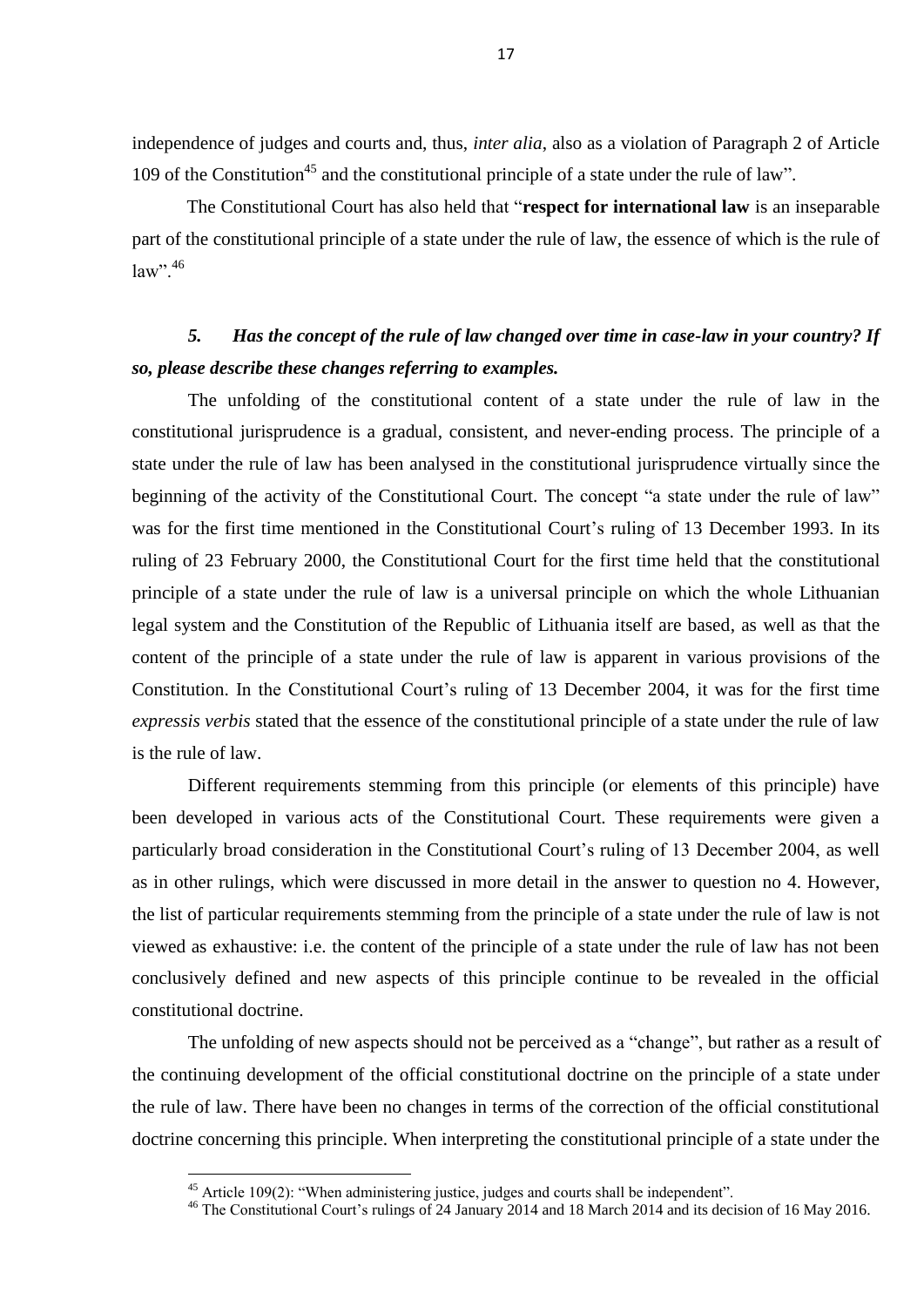rule of law and revealing the content of the concept of a state under the rule of law, as enshrined in the Constitution, the Constitutional Court forms the official constitutional doctrine on the principle of a state under the rule of law and further develops it by interpreting those new aspects of the legal regulation established in the Constitution that are necessary for the investigation of a particular constitutional justice case.<sup>47</sup>

### *6. Does international law have an impact on the interpretation of the principle of the rule of law in your country?*

According to the official constitutional doctrine, "the observance of voluntarily undertaken international obligations and respect for the universally recognised principles of international law (including the principle of *pacta sunt servanda*) are a legal tradition and a constitutional principle of the restored independent State of Lithuania […] respect for international law is an inseparable part of the constitutional principle of a state under the rule of law, the essence of which is the rule of  $law$ ".  $48$ 

Respect for international law may be perceived as such an element of the principle of a state under the rule of law that reinforces other elements comprising the content of this principle. In particular, international law is important in ensuring the protection of human rights and fundamental freedoms (which is referred to in the case-law of the Constitutional Court as one of the requirements implied by the principle of a state under the rule of law). It should be mentioned that Paragraph 1 of Article 135 of the Constitution, consolidating the principle of *pacta sunt servanda*, directly refers to international law only in the context of Lithuanian foreign policy: it is stated that, "in implementing its foreign policy, the Republic of Lithuania shall follow the universally recognised principles and norms of international law". However, the Constitution cannot be interpreted only literally, without taking into account the overall constitutional regulation. The Constitutional Court, in its ruling of 9 December 1998 concerning the death penalty, noted that, "recognising the principles and norms of international law, the State of Lithuania may not apply to the people of this country any such standards that, in principle, would be different from international ones; holding that it is an equal member of the international community, the State of Lithuania, of its own free will, adopts and recognises these principles and norms, as well as the customs of the international community, and naturally integrates itself into the world culture and becomes its intrinsic part". Thus, it is possible to draw the conclusion that the constitutional principle of *pacta sunt servanda* gives rise to the

 $47$  The Constitutional Court's ruling of 13 December 2004.

<sup>&</sup>lt;sup>48</sup> The Constitutional Court's rulings of 24 January 2014 and 18 March 2014 and its decision of 16 May 2016.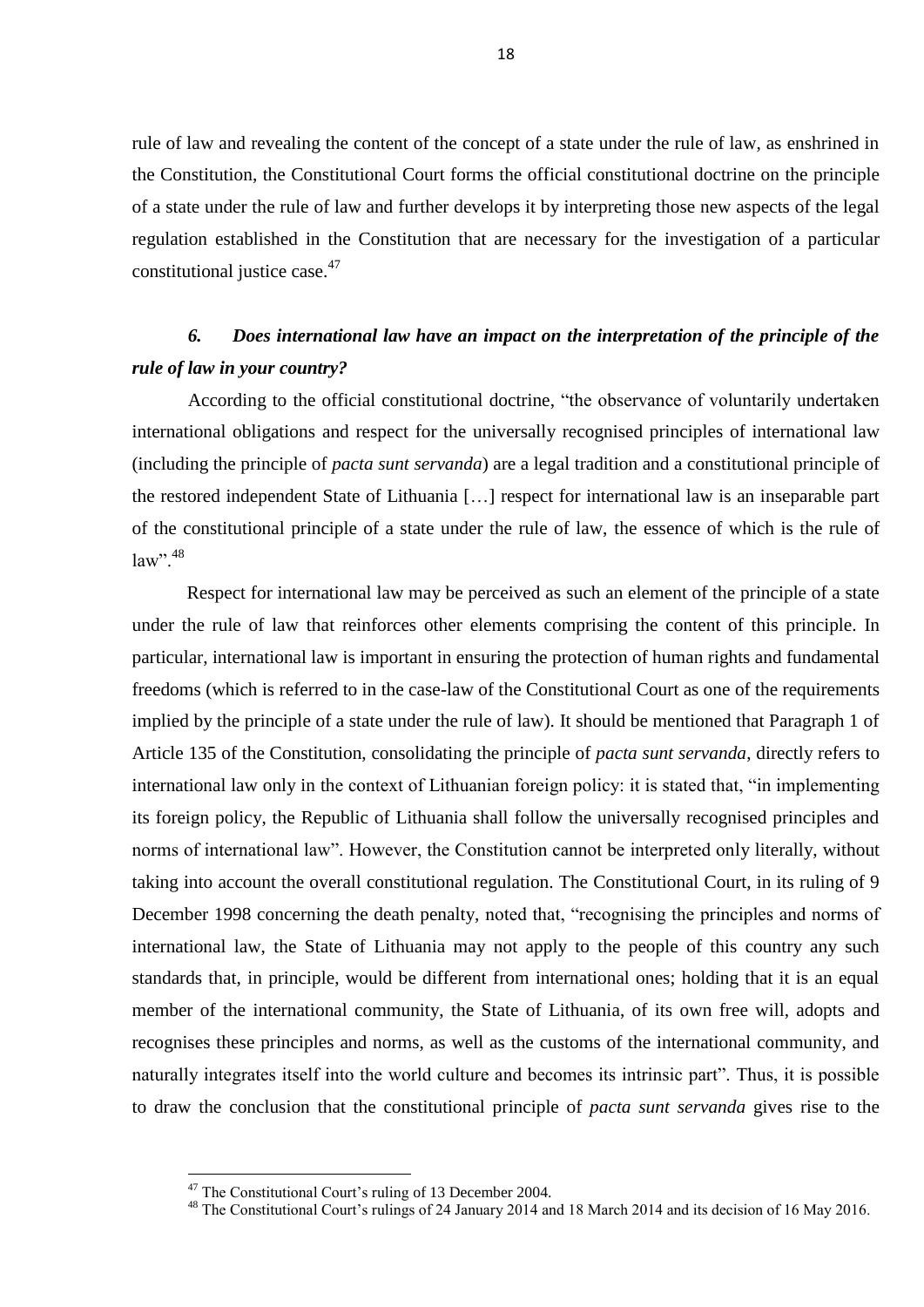requirement that international law should be regarded as the minimum necessary constitutional standard for national law in the area of human rights.

The reinforcing impact of international law on the elements of the principle of a state under the rule of law can be illustrated by the constitutional justice case concerning criminal liability for genocide. The petitioners – several Lithuanian courts – doubted the constitutionality of the provisions of the Criminal Code providing for criminal liability for genocide directed against persons belonging to social or political groups, i.e. groups not included in the definition of genocide according to the universally recognised norms of international law. According to the Criminal Code, such a broader definition of genocide could be applied retroactively, i.e. to acts committed before the entry into force of the relevant provision defining genocide. In its ruling of 18 March 2014, the Constitutional Court stated that the criminal laws of the Republic of Lithuania that are related to liability for international crimes, including genocide, may not establish any such standards that would be lower than those established under the universally recognised norms of international law. Disregard for the said requirement would be incompatible with the principle of *pacta sunt servanda* and the pursuit for an open, just, and harmonious civil society and a state under the rule of law.

When interpreting the content of the constitutional principle of *nullum crimen, nulla poena sine lege*, the Constitutional Court took into account that the universally recognised norms of international law permit an exception to this principle, by providing for the retroactivity of national laws establishing criminal liability for international crimes, as defined by the universally recognised norms. In addition, the Constitutional Court recalled that, under Article 7 of the European Convention on Human Rights, liability for an act constituting a crime under international law or the general principles of law at the time when it was committed may also be imposed in cases where the act did not constitute a crime under national law valid at the time when the crime was committed. Thus, the exception to the principle of non-retroactivity cannot apply to crimes defined exclusively under national law. Therefore, persons may not be brought to trial for actions committed prior to the entry into force of the broader concept of genocide in cases where such actions do not meet the definition of genocide under international law. At the same time, it is important to mention that this ruling should not be perceived as leading to impunity. The Constitutional Court emphasised that, in cases where the actions committed during the period of the Soviet occupation against particular political or social groups of the Lithuanian population do not meet the definition of genocide under international law, it should be assessed whether such actions can be qualified as crimes against humanity or war crimes.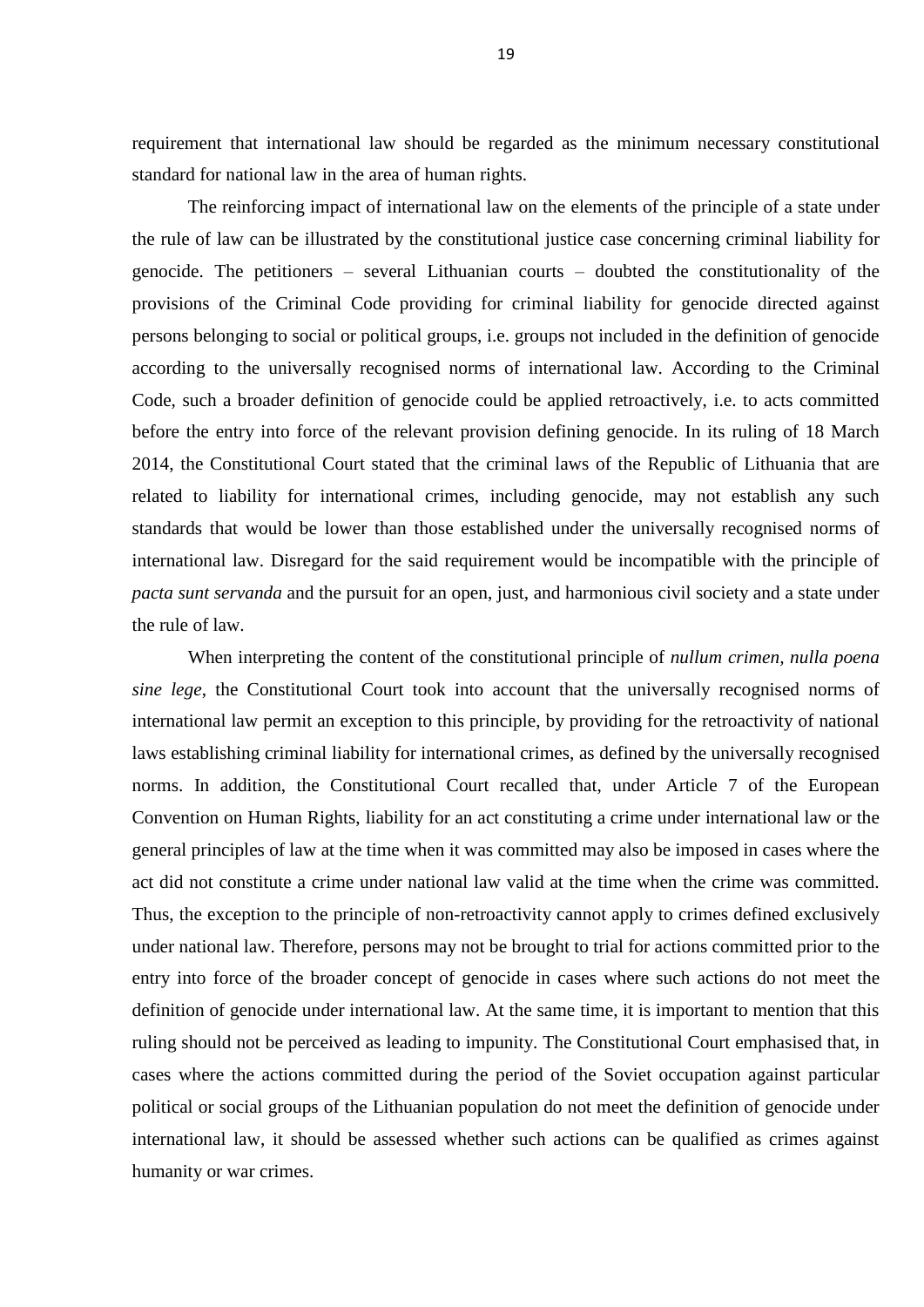Based on this reasoning, the provisions of the Criminal Code establishing that a person could be retroactively brought to trial for genocide directed against persons belonging to any social or political group (i.e. groups not covered by the definition of genocide under the universally recognised norms of international law) were ruled to have been in conflict with the Constitution, including the principle of a state under the rule of law.

Thus, this constitutional justice case demonstrates the fundamental impact of international law in reinforcing the requirement of non-retroactivity, which is an important element of the principle of a state under the rule of law.

International law, in particular the law of the European Convention on Human Rights (the Convention, its Protocols, and related case-law of the European Court of Human Rights), has also had a considerable impact on the interpretation of the content of different constitutional rights. For example, Convention law has had a substantial impact on the interpretation of the content of the right to a fair trial, which is regarded as one of the elements of the principle of a state under the rule of law.<sup>49</sup> The interpretation of this constitutional right was developed on the basis of Convention law in such contexts as the independence of courts,<sup>50</sup> the use of conduct simulating criminal activities as a method to investigate crimes,  $51$  the use of the testimony of anonymous witnesses in a court,<sup>52</sup> the right of persons charged with a criminal offence to have an advocate,<sup>53</sup> the use of classified information as evidence in a court.<sup>54</sup> the application of the requirements of criminal procedure in the consideration of cases concerning administrative violations of law,<sup>55</sup> etc.

In the context of the impact of international law on the concept of the rule of law, it is worth mentioning that respect for international law, which is an inseparable part of the constitutional principle of a state under the rule of law, is closely linked to the official constitutional doctrine concerning the constitutionality of constitutional amendments.

The Constitutional Court formulated this doctrine in its rulings of 24 January 2014 and 11 July 2014. The essence of this doctrine is the notion of substantive limitations on constitutional amendments. Such limitations stem from the overall constitutional regulation and may be either absolute (aimed at protecting "eternal clauses") or relative (conditional). Some of them are directly

<sup>&</sup>lt;sup>49</sup> According to the jurisprudence of the Constitutional Court, the imperative arises from the constitutional principle of a state under the rule of law and other provisions of the Constitution that a person who believes that his/her rights and freedoms have been violated has an absolute right to an independent and impartial trial; the right to a fair trial is also regarded as a separate element of the rule of law by the Venice Commission.

The Constitutional Court's ruling of 21 December 1999.

<sup>&</sup>lt;sup>51</sup> The Constitutional Court's ruling of 8 May 2000.

<sup>52</sup> The Constitutional Court's ruling of 19 September 2000.

<sup>&</sup>lt;sup>53</sup> The Constitutional Court's ruling of 12 February 2001.

<sup>&</sup>lt;sup>54</sup> The Constitutional Court's ruling of 15 May 2007.

<sup>&</sup>lt;sup>55</sup> The Constitutional Court's ruling of 28 May 2008.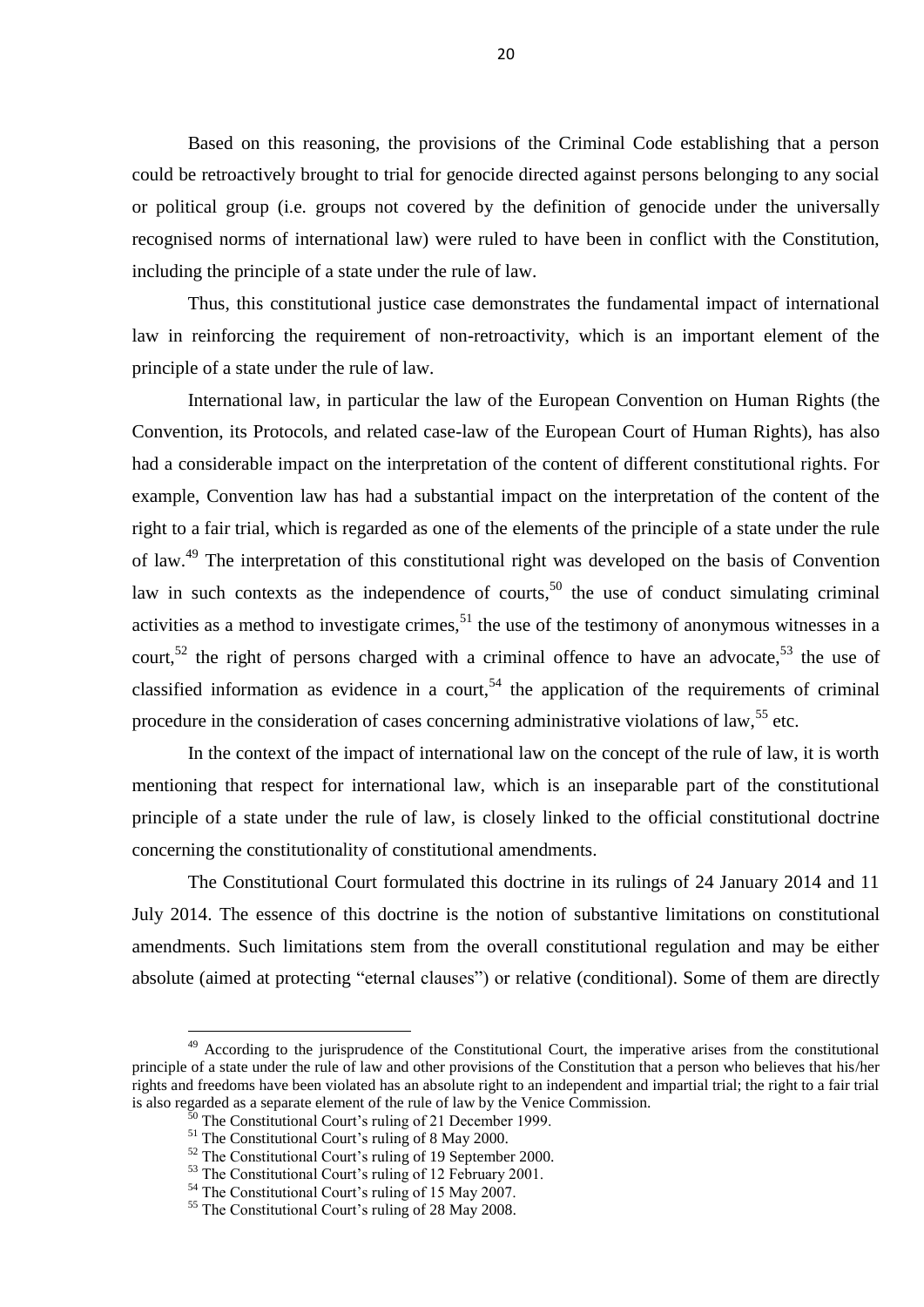related to international law. It should be noted in this context that, while deciding a related case, the Constitutional Court took into account, *inter alia*, the provisions of legal acts adopted by the Venice Commission, including the provisions of the Guidelines for Constitutional Referendums at National Level (adopted in 2001).

With respect to the international legal obligations undertaken by the State of Lithuania, the Constitutional Court noted in its ruling of 24 January 2014 that the principle *of pacta sunt servanda* is a legal tradition and a constitutional principle of the restored independent State of Lithuania; in addition, respect for international law is regarded as an inseparable part of the constitutional principle of a state under the rule of law. The Constitutional Court held that the Constitution does not permit any such amendments to the Constitution that would deny the international obligations of the Republic of Lithuania and, at the same time, the constitutional principle of *pacta sunt servanda*, as long as the said international obligations are not renounced in accordance with the norms of international law.

Thus, the doctrine on unconstitutional constitutional amendments not only ensures the highest possible legal protection of democracy and innate human rights, but it also provides for the special protection of the international obligations of the State of Lithuania.

#### **II. New challenges to the rule of law**

1

### *7. Are there major threats to the rule of law at the national level or have there been such threats in your country (e.g. economic crises)?*

Considering that, during the period of the Soviet occupation, the rule of law did not exist, building a democratic state based on the rule of law following the restoration of the independence of Lithuania was a serious challenge. In the transitional period, Lithuania could not avoid facing various problems; thus, the Constitutional Court had to consider constitutional justice cases concerning crime prevention,<sup>56</sup> the constitutional responsibility of state officials,<sup>57</sup> the restoration of citizens' property rights, <sup>58</sup> etc.

The major challenge in the recent years to the principle of a state under the rule of law was posed by the global economic crisis that broke out in 2008. The crisis forced the political authorities to resort to harsh austerity measures (reduce public financing) in all areas, limit the commitments

<sup>56</sup> *Inter alia*, the Constitutional Court's rulings of 8 May 2000 and 29 December 2004.

<sup>&</sup>lt;sup>57</sup> *Inter alia*, the Constitutional Court's rulings of 30 March 2000 and 15 April 2004; the Constitutional Court's conclusions of 31 March 2004, 27 October 2010, and 3 June 2014.

<sup>58</sup> *Inter alia*, the Constitutional Court's rulings of 27 May 1994, 8 March 1995, 4 March 2003, 22 December 2010, and 8 October 2014.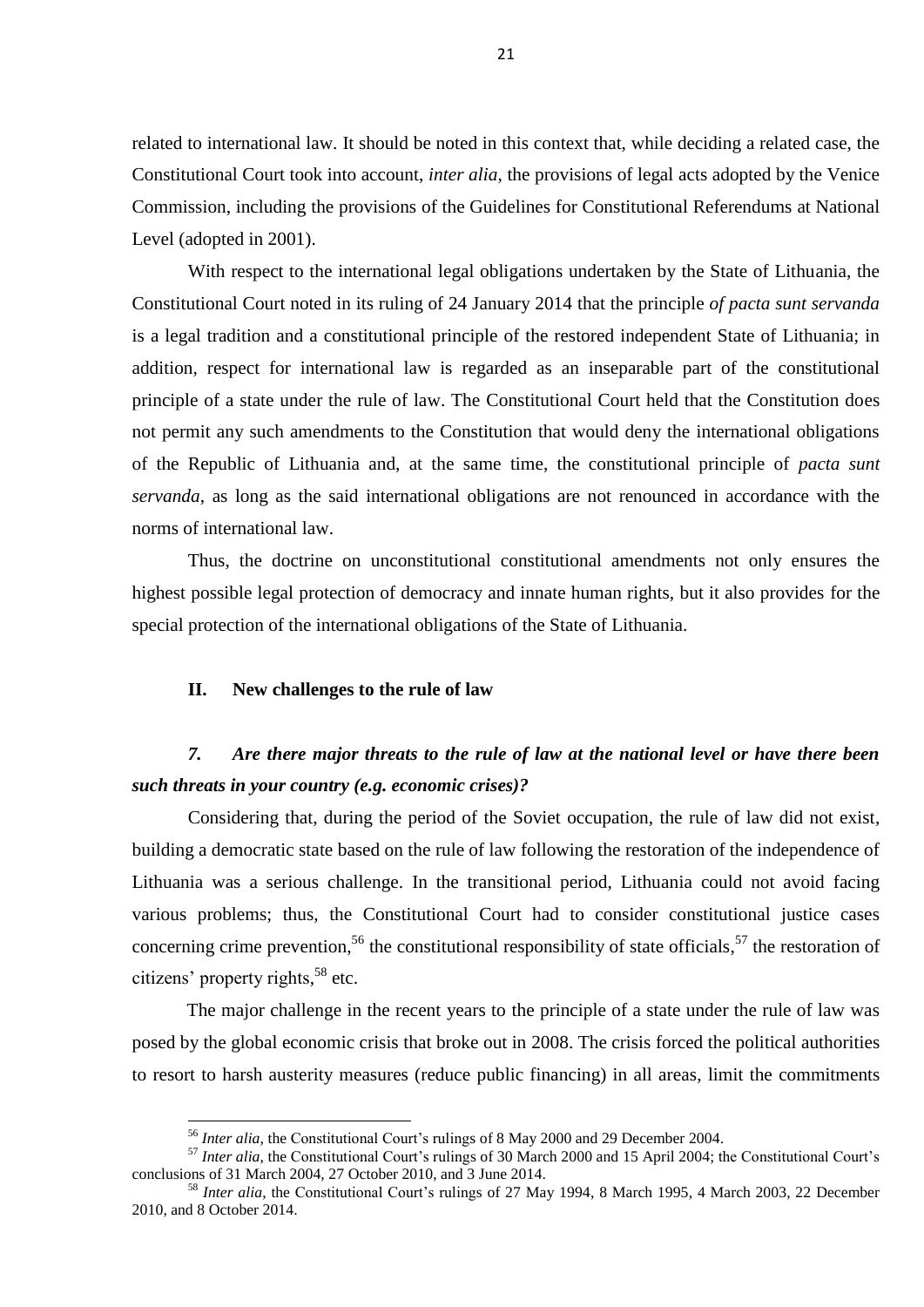(in particular, social) that the state had undertaken and had been fulfilling to different groups of society, and, in some areas, increase the obligations of different legal subjects to the state – impose new obligations (such as taxes) and, in this way, at least to some extent, shift the burden of the crisis onto the shoulders of various members of society. <sup>59</sup> As the crisis was unfolding in Lithuania, the law-making initiatives focussing on public spending savings affected various areas of the economic and public life.

At a time of economic downturn, it happens so that the goal of economic stabilisation marginalises certain requirements stemming from the principle of a state under the rule of law, *inter alia*, such as requirements of human rights protection; therefore, during this period, the review carried out by the Constitutional Court over the constitutionality of legal acts adopted by political authorities is particularly important; it does not allow derogations from the requirements of the principle of a state under the rule of law in cases where decisions by other branches of power are based on the reasons of apparently short-sighted and short-term political gains.

In the same way as the constitutional review institutions of some other European states, the Constitutional Court faced the onerous responsibility of assessing the constitutionality of austerity measures applied by political authorities (legal acts and provisions aimed at overcoming the economic crisis). During the period of the economic crisis, *inter alia*, the following issues were dealt with: the reduction of pensions;  $^{60}$  the reduction of the amount of pension contributions accumulated in pension funds;<sup>61</sup> the procedure for adopting the law on the 2009 state budget and the related laws;<sup>62</sup> the reduction of granted maternity (paternity) benefits;<sup>63</sup> the reduction of the remuneration of state servants and judges;<sup>64</sup> and the reduction of the coefficients of positional salaries of prosecutors and some other state officials.<sup>65</sup>

Certain austerity measures were found by the Constitutional Court to have been in conflict with the Constitution, *inter alia*, with the constitutional principle of a state under the rule of law (e.g. the provisions of legal acts that disproportionately reduced the remuneration of state servants and judges,<sup>66</sup> the coefficients of the salaries of prosecutors and some other state officials;<sup>67</sup> and pensions<sup>68</sup>).

<sup>59</sup> Kūris, E. (scientific editor), *Krizė, teisės viešpatavimas ir žmogaus teisės [Crisis, the Rule of Law and Human Rights in Lithuania]*, Vilnius University, 2015, p. 506.

The Constitutional Court's ruling of 6 February 2012.

<sup>&</sup>lt;sup>61</sup> The Constitutional Court's ruling of 29 June 2012.

 $62$  The Constitutional Court's ruling of 15 February 2013.

 $63$  The Constitutional Court's ruling of 16 May 2013.

<sup>64</sup> The Constitutional Court's ruling of 1 July 2013.

<sup>&</sup>lt;sup>65</sup> The Constitutional Court's ruling of 22 December 2014.

<sup>66</sup> The Constitutional Court's ruling of 1 July 2013.

<sup>67</sup> The Constitutional Court's ruling of 22 December 2014.

<sup>&</sup>lt;sup>68</sup> The Constitutional Court's ruling of 6 February 2012.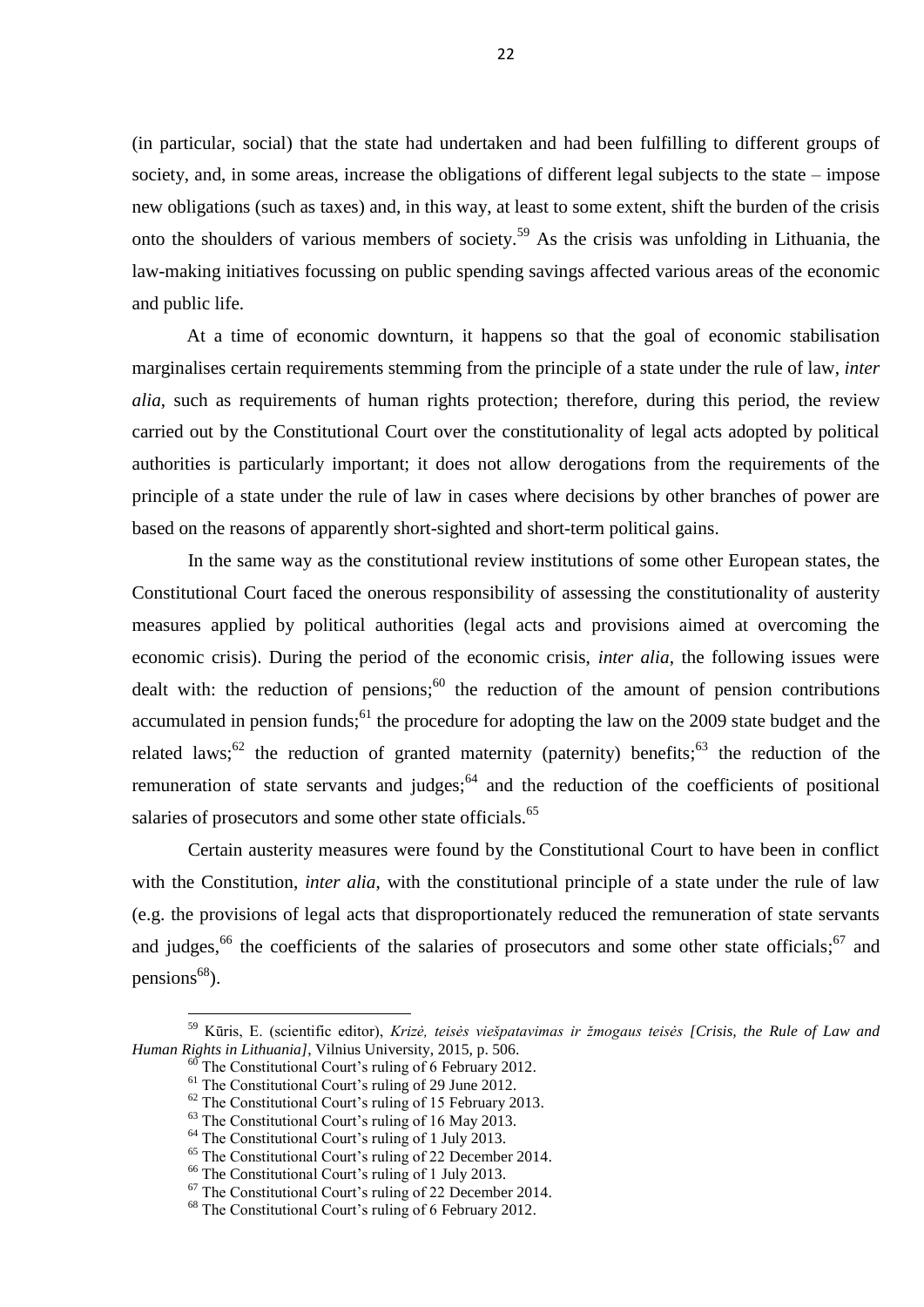Some of these measures, e.g. the provisions of legal acts on reducing maternity (paternity) benefits,<sup>69</sup> were ruled to have been not in conflict with the Constitution.

The application of certain austerity measures was found to have been justifiable due to a difficult economic and financial situation in the state.

For instance, in its ruling of 15 February 2013, the Constitutional Court noted that Paragraph 1 of Article 69 of the Constitution and the constitutional principle of a state under the rule of law give rise to the requirement that laws and other legal acts must be adopted according to the procedure that is established in advance and is compliant with the Constitution, provided that this procedure is not altered after the process of adopting laws has started; it is allowed to derogate from this requirement only where it is necessary to secure the protection of other, more important, constitutional values. The Constitutional Court held that the provision of the Statute of the Seimas that had extended the term of the beginning of the second consideration of the state budget interfered with the process of the consideration of the state budget that had already started; however, it was recognised that, by adopting the said provision, the legislature had implemented the constitutional requirement to respond to an especially difficult situation caused due to the economic crisis and had created the conditions for a new Seimas to exercise its constitutional powers in considering and approving a draft state budget.

The Constitutional Court pointed out that derogations from the requirements arising from the Constitution with regard to the adoption and entry into force of laws on a state budget and laws related to the revenue and expenditure of a state budget, *inter alia*, derogations from the requirement that any amendments to laws related to the revenue and expenditure of the state must be adopted before the Seimas approves a state budget, as well as derogations from the requirement of a sufficient *vacatio legis*, are constitutionally justifiable with a view to ensuring an important public interest – to guarantee the stability of public finances and prevent an excessive state budget deficit upon the emergence of an especially difficult economic and financial situation in the state due to the economic crisis, since such an interest creates the need for urgent and effective decisions.

The Constitutional Court recognised that the Seimas had adopted the laws related to the Law on the 2009 State Budget in response to the situation that had occurred in the state due to the economic crisis and in an attempt to ensure the important public interest – to guarantee the stability of public finances and prevent an excessive state budget deficit. Thus, even though the Seimas had derogated from the above-mentioned constitutional requirements for the adoption and entry into force of legislation, this derogation was found to have been constitutionally justifiable.

 $69$  The Constitutional Court's ruling of 16 May 2013.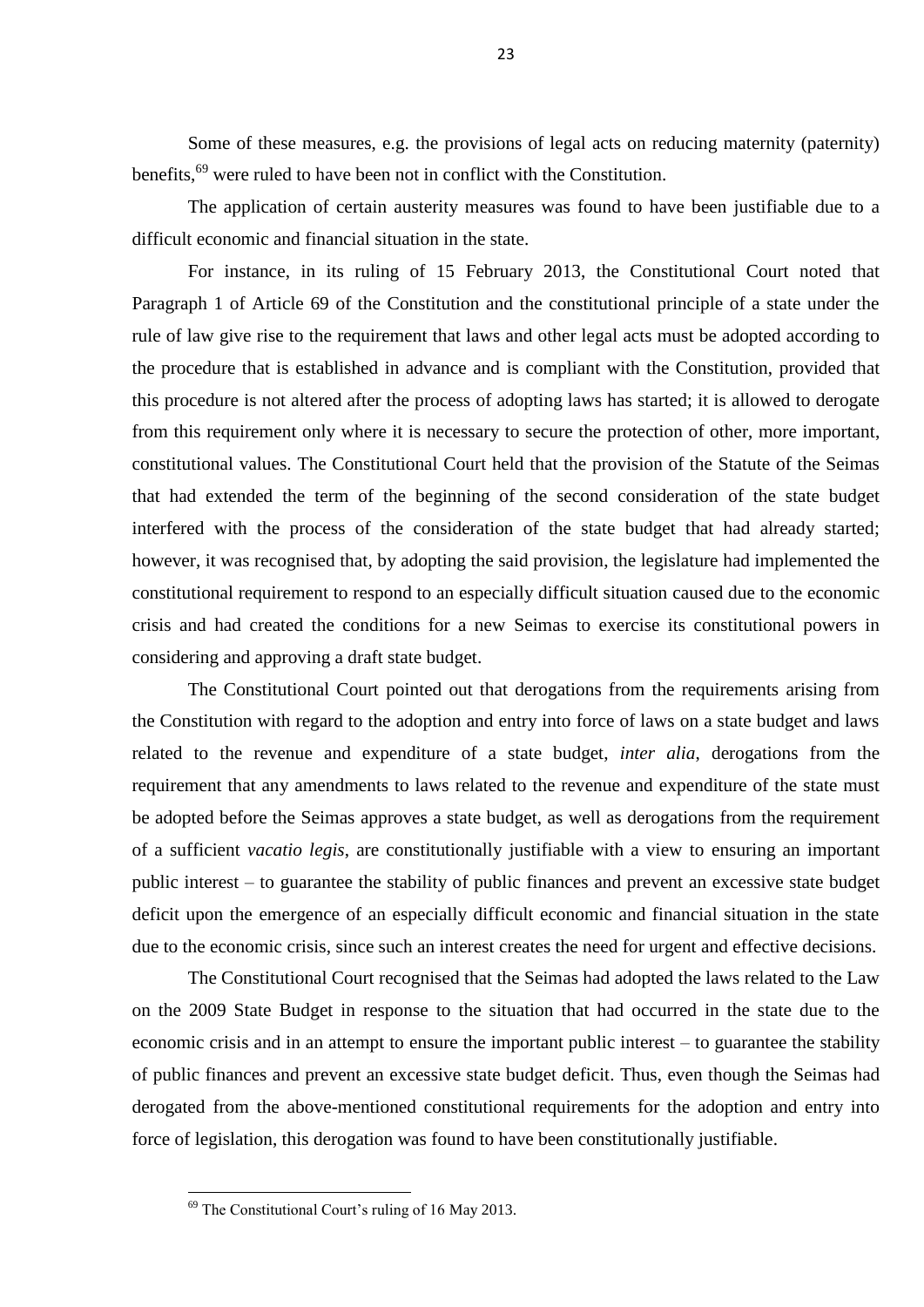In its ruling of 29 June 2012, the Constitutional Court held that, having established that part of the funds allocated for old-age pensions was to be transferred to special pension funds in order to accumulate future old-age pensions, in cases of necessity (e.g. in the event of an economic crisis) when the economic and financial situation in the state changed so that the collection of the funds necessary to pay old-age pensions was not ensured from the income of working persons, the legislature had the powers to decide to temporarily reduce that part of the funds collected from the said income that was to be transferred to special pension funds for the accumulation of future oldage pensions.

In the course of considering these constitutional justice cases, the Constitutional Court formed the doctrine on the constitutionality of (austerity) measures aimed at overcoming an economic crisis. This doctrine was developed, *inter alia*, in the light of the requirements stemming from the principle of a state under the rule of law, and it is based on the principled provision that the application of measures aimed at overcoming an economic crisis must be compliant with the requirements deriving from the constitutional principles of a state under the rule of law and justice.

For instance, in the Constitutional Court's decision of 20 April 2010, which comprehensively revealed the doctrine on the constitutionality of measures aimed at overcoming an economic crisis, *inter alia*, it was held that, under the Constitution, *inter alia*, under the constitutional principles of a state under the rule of law and responsible governance, state institutions forming and implementing state economic and financial policies must also assess the fact that special circumstances (an economic crisis etc.) may cause an especially difficult economic and financial situation in the state; therefore, state institutions must take all possible measures in order to predict the tendencies in the economic development of the state and to prepare for possible difficult economic and financial situations. Upon the emergence of an especially difficult economic and financial situation in the state as a result of special circumstances (an economic crisis etc.), decisions to reduce pensions must be adopted in compliance with the requirements stemming from the constitutional principles of a state under the rule of law and justice, such as the requirements to avoid contingencies and arbitrariness, the instability of social life, or the confrontation of interests.

In its ruling of 6 February 2012, the Constitutional Court noted that, upon the occurrence of an extreme situation in the state when, due to an especially difficult economic and financial situation, it is impossible to accumulate the amount of funds necessary to pay pensions, the granted and payable pensions may be subject to reduction; however, in doing so, the legislature is obliged to pay regard to the constitutional principles of the equality of rights and proportionality (which, as mentioned before, are regarded in the constitutional jurisprudence as inseparable from the constitutional principle of a state under the rule of law) and to provide for an equally balanced and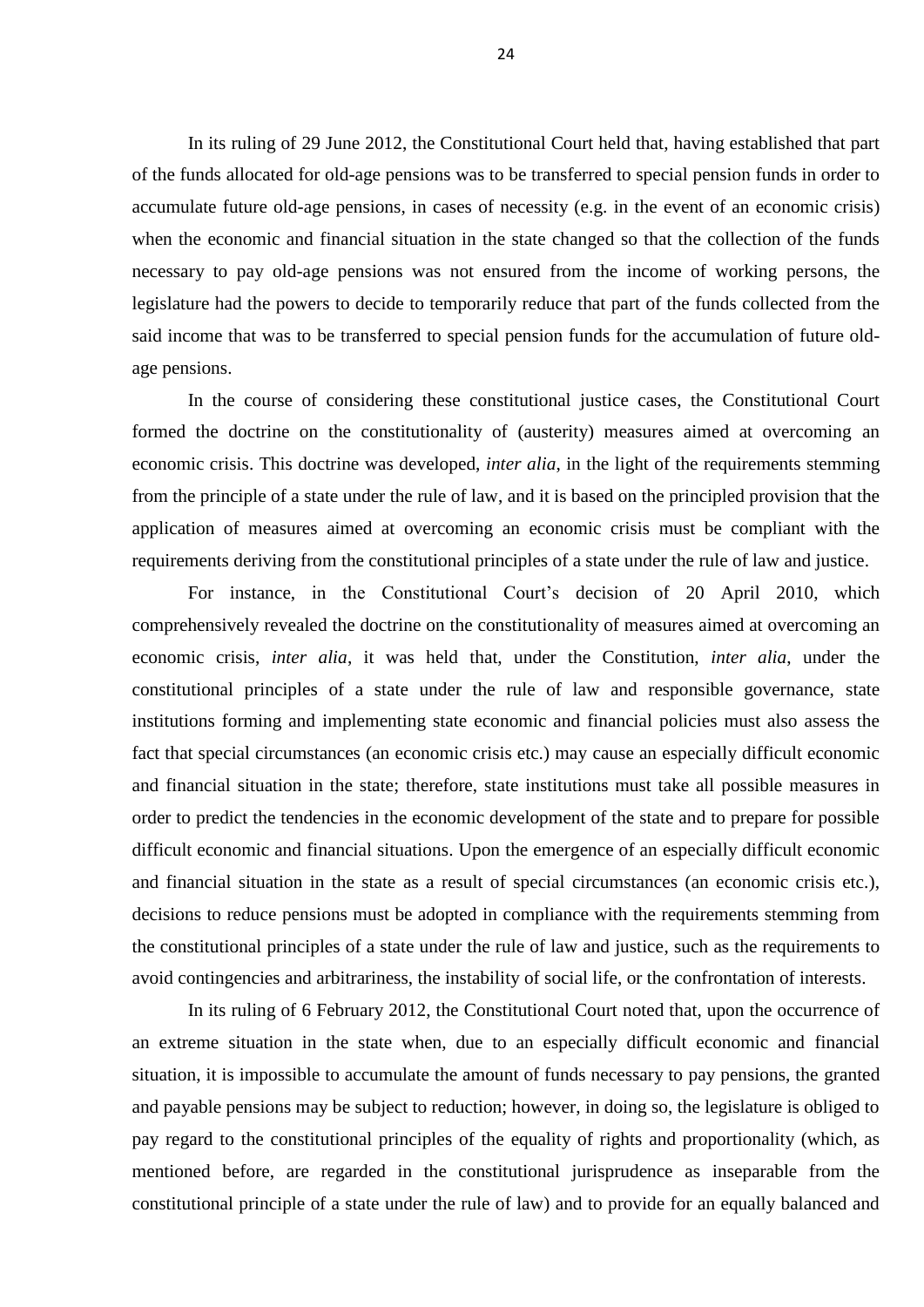non-discriminatory scale of the reduction of pensions; reduced pensions may be paid only on a temporary basis and a mechanism of compensation for losses incurred as a result of reduced pensions must be provided for.

In its ruling of 1 July 2013, which reviewed the constitutionality of the reduction of the remuneration of state servants and judges, the Constitutional Court clarified the requirements that stem from the provision "Everyone […] shall have the right […] to receive fair pay for work" of Paragraph 1 of Article 48 of the Constitution (interpreted in conjunction with the constitutional principles of a state under the rule of law, the equality of rights, justice, and proportionality) in cases where, due to an especially difficult economic and financial situation in the state, the legislature lays down a legal regulation reducing the remuneration of persons who are paid for their work from the state or municipal budget.

### *8. Have international events and developments had a repercussion on the interpretation of the rule of law in your country (e.g. migration, terrorism)?*

It should be noted that the most evident recent international development that was definitely reflected in the jurisprudence of the Constitutional Court was the global economic crisis, which broke out in Lithuania in 2008 (and has been discussed in more detail in the answer to question no 7). Other international developments (e.g. migration, terrorism) have had no obvious repercussions on the jurisprudence of the Constitutional Court. In this context, however, mention can be made of the ruling of 29 December 2004, in which the Constitutional Court reviewed the constitutionality of some measures (e.g. an injunction not to maintain relations with the persons specifically named or an injunction to be present at the place of residence at the appointed time) aimed at the prevention of organised crime. In this ruling, it was held that the majority of especially dangerous crimes as, for example, **terrorism**, trafficking in people, criminal trade in weapons, drug trafficking, money laundering, financial crimes, and crimes related to corruption, are often committed namely by organised crime groups (criminal organisations). If organised crime were not prevented and organised crime groups (criminal organisations) were not prosecuted, a threat would be posed to the constitutional values, *inter alia*, the rights and freedoms of a person, the constitutionally consolidated legal foundations of the life of society, the state as an organisation of all society, as well as to all society.

The Constitutional Court also noted that organised crime in the modern world often reaches beyond state borders and presents a threat to the international community. If the activity of organised crime groups (criminal organisations) were not persecuted at the time when it is spreading from one country to another, the most important values of the communities of democratic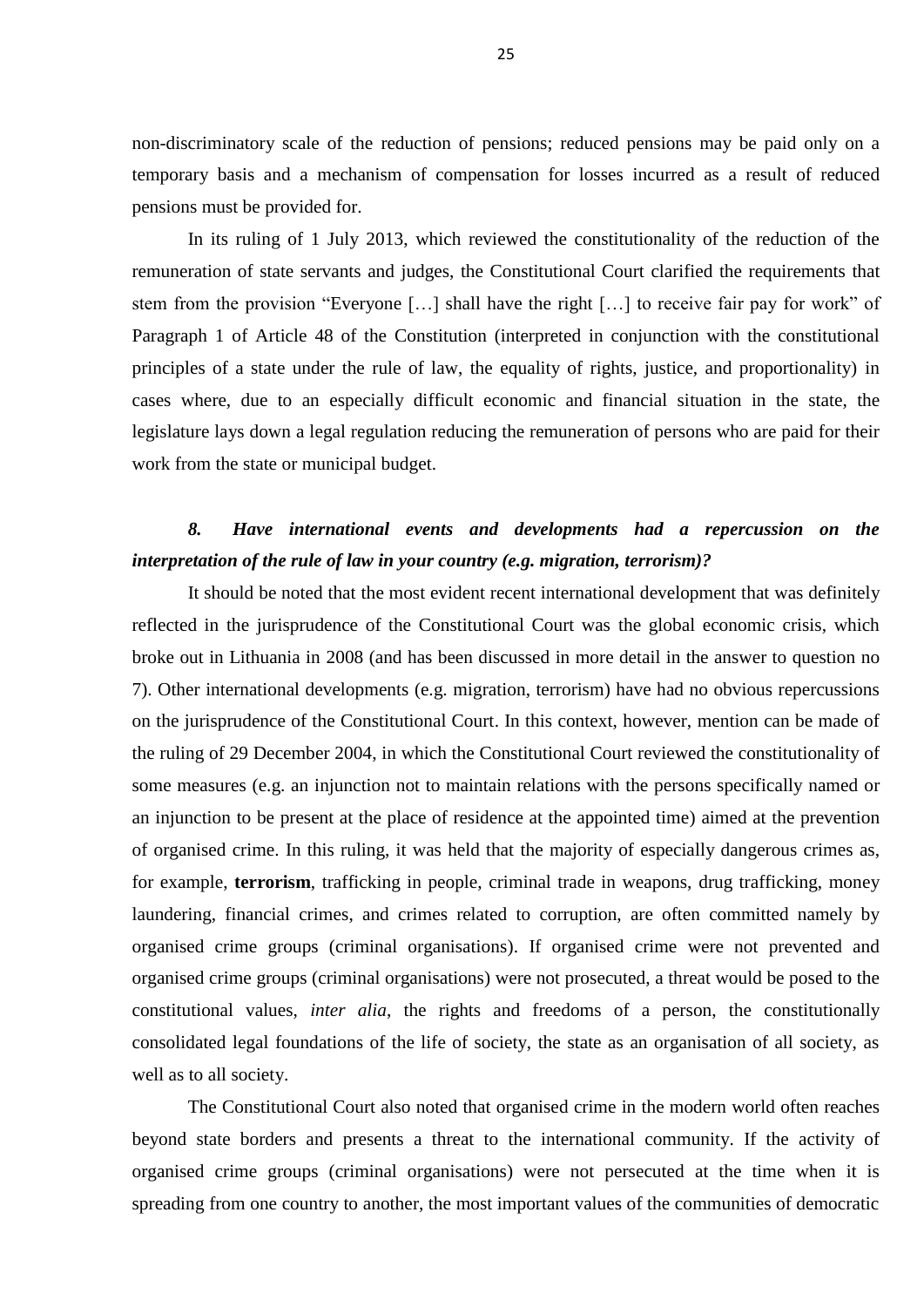states and the international community would come under threat. Therefore, modern states establish and apply various measures, both repressive and preventive, for restricting and reducing organised crime. As a democratic state under the rule of law and a member of the international community, Lithuania is also under the duty to establish and apply both repressive and preventive measures, adequate to the threat posed by organised crime.

With regard to these measures, it was noted in the ruling that, in general, it would be misleading to interpret them in such a way that, purportedly, the constitutional recognition of the innate nature of human rights and freedoms, the broad catalogue of innate human rights and freedoms, which is entrenched in the Constitution, or other constitutional institutes do not permit the establishment and application of effective and, if needed, rather strict measures for restricting and reducing organised crime. On the contrary, the duty of the state as an organisation of all society to protect a person and the state from the threat posed by crimes obligates it to establish and to resolutely apply effective measures for restricting and reducing crime, including organised crime.

*9. Has your Court dealt with the collisions between national and international legal norms? Have there been cases of different interpretation of a certain right or freedom by your Court compared to regional/international courts (e.g. the African, Inter-American or European Courts) or international bodies (notably, the UN Human Rights Committee)? Are there related difficulties in implementing decisions of such courts/bodies? What is the essence of these difficulties? Please provide examples.*

Lithuanian constitutional provisions and the constitutional doctrine generally follow the monist model of relationship between national laws and international treaties. When interpreting the provision "International treaties ratified by the Seimas of the Republic of Lithuania shall be a constituent part of the legal system of the Republic of Lithuania" of Paragraph 3 of Article 138 of the Constitution, the Constitutional Court has held that this provision means that international treaties ratified by the Seimas acquire the force of a law.<sup>70</sup>

However, even though ratified international treaties and laws have comparable legal force, in view of the constitutional tradition of respect for international law as reflected in Paragraph 1 of Article 135 of the Constitution, the Constitutional Court has held that the doctrinal provision under which international treaties ratified by the Seimas acquire the force of a law may not be interpreted as meaning that, purportedly, the Republic of Lithuania may disregard international treaties if its laws or constitutional laws contain a legal regulation that is different from the one established in

 $70$  The Constitutional Court's conclusion of 24 January 1995 and its ruling of 14 March 2006.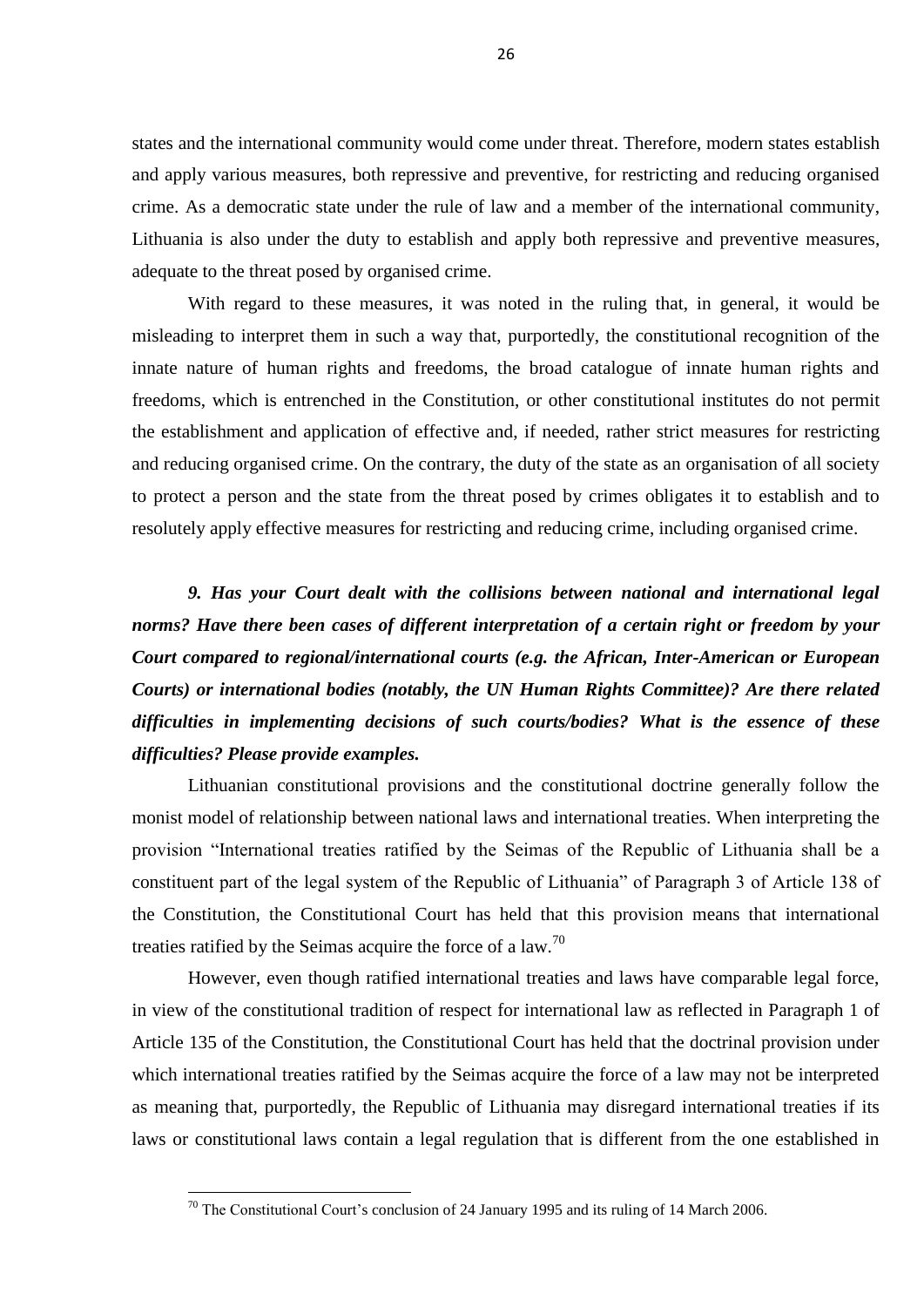international treaties.<sup>71</sup> According to the interpretation of the Constitutional Court, the Constitution consolidates the principle that, in cases where a national legal act (with the exception of the Constitution itself) establishes a legal regulation that competes with the one established in an international treaty, the international treaty must be applied.<sup>72</sup>

In its decision of 9 May 2016, the Constitutional Court noted that a collision between the provisions of a law and an international treaty is an issue of the application of law and needs to be resolved by taking account of the relevant official constitutional doctrine and the Law on International Treaties. As the matters concerning the application of laws do not fall under the jurisdiction of the Constitutional Court, the Constitutional Court refused to consider the petition in which questions of a collision between the provisions of a law and the European Convention on Human Rights were raised.

The constitution-centric concept of the Lithuanian legal system determines that no law or other legal act, including international treaties of the Republic of Lithuania, may be in conflict with the Constitution. In the ruling of 18 March 2014 concerning criminal liability for genocide, the Constitutional Court held that the incompatibility between an international treaty of the Republic of Lithuania and the provisions of the Constitution must be removed either by renouncing the international obligations established under the international treaty in the manner prescribed by the norms of international law or by making appropriate amendments to the Constitution.

In this context, it is important to mention that the Lithuanian Constitution, both explicitly and implicitly, consolidates the principles that make it possible to minimise the potential tensions between the Constitution and international law. The main principle is that of *pacta sunt servanda*, which is consolidated in Paragraph 1 of Article 135 of the Constitution*.* This principle is complemented by two other principles implying the integration of the State of Lithuania into the community of democratic states – the principle of an open, just, and harmonious civil society (which implies openness to the values of international community) and the principle of the geopolitical orientation of the state (which is underpinned by the common values shared by Lithuania with western democratic states and entails the membership of Lithuania in the European Union and NATO).

It should be noted that there has been only one, to a certain extent, conflicting situation with regard to the provisions of the Constitution and the provisions of international law, namely the Convention for the Protection of Human Rights and Fundamental Freedoms.

 $71$  The Constitutional Court's ruling of 14 March 2006.

 $72$  Thid.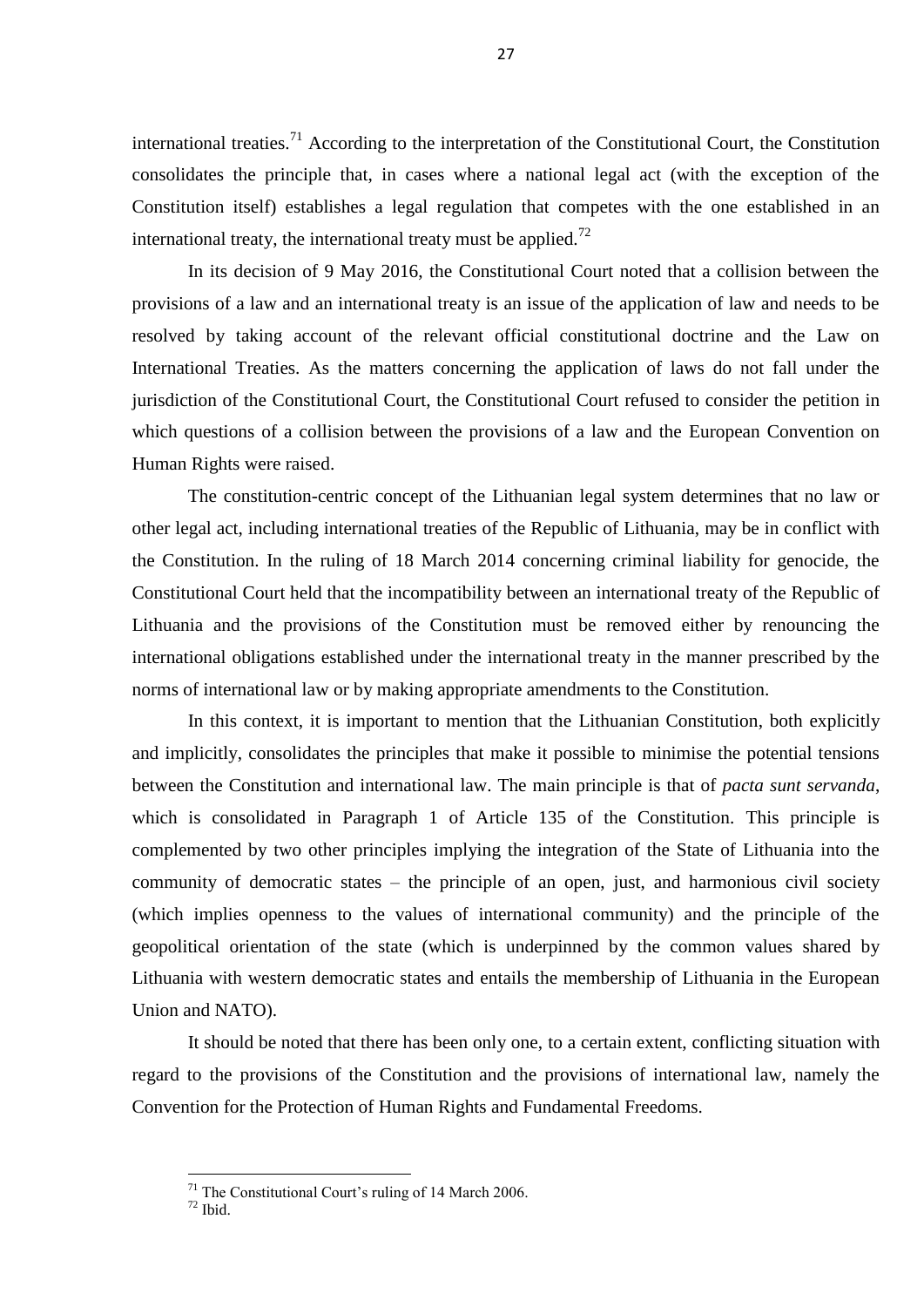This particular case is related to the removal of a former President of the Republic of Lithuania, Rolandas Paksas, from office following the impeachment proceedings in 2004. On 25 May 2004,<sup>73</sup> the Constitutional Court, after considering the constitutionality of the amendments to the Law on Presidential Elections,  $74$  adopted the ruling in which it was held that a person who had grossly violated the Constitution and breached his/her oath and, as a result of this, was removed from office could never again stand in elections for an office requiring a person to take an oath to the State of Lithuania. On 6 January 2011, in the case of *Paksas v Lithuania*, the Grand Chamber of the European Court of Human Rights held that such a permanent disqualification from standing in parliamentary elections was disproportionate and constituted a violation of Article 3 of Protocol No 1 to the Convention (the right to free elections).<sup>75</sup>

Following the judgment in the case of *Paksas v Lithuania*, the Law on Elections to the Seimas was amended so as to allow a person who was removed from office under the impeachment procedure to stand in elections for a member of the Seimas, provided that no less than four years have elapsed from the removal from office. Consequently, a group of members of the Seimas contesting the constitutionality of this provision applied to the Constitutional Court.

In its ruling of 5 September 2012, the Constitutional Court emphasised that, in the course of implementing the international obligations of the Republic of Lithuania in domestic law, it is necessary to take account of the principle of the supremacy of the Constitution, which is consolidated in Paragraph 1 of Article 7 of the Constitution and prescribes that "Any law or other act that contradicts the Constitution shall be invalid". The Constitutional Court noted that this constitutional provision in itself cannot render any law or international treaty invalid, but it requires that the provisions of laws and international treaties be not in conflict with the provisions of the Constitution. With regard to the foregoing, the Constitutional Court concluded that, in cases where a legal regulation consolidated in an international treaty that has been ratified by the Seimas and has entered into force competes with a legal regulation established in the Constitution, the provisions of such an international treaty do not take precedence in terms of application.

Concerning the above-mentioned divergence of the jurisprudence of the two courts, the Constitutional Court held that the judgment of the European Court of Human Rights may not in itself serve as a constitutional basis for the reinterpretation (correction) of the official constitutional doctrine if such reinterpretation, in the absence of appropriate amendments to the Constitution,

<sup>73</sup> The Constitutional Court's ruling of 25 May 2004.

<sup>&</sup>lt;sup>74</sup> The relevant law had been supplemented, *inter alia*, by including the provision that a person who has been removed from office or whose mandate of a member of the Seimas has been revoked by the Seimas according to the impeachment procedure may not stand for election as the President of the Republic if less than 5 years have elapsed since his/her removal from office or since the revocation of his/her mandate of a member of the Seimas.

<sup>75</sup> The ECtHR, the judgment of 6 January 2011, *Paksas v Lithuania* [GC], no 34932/04.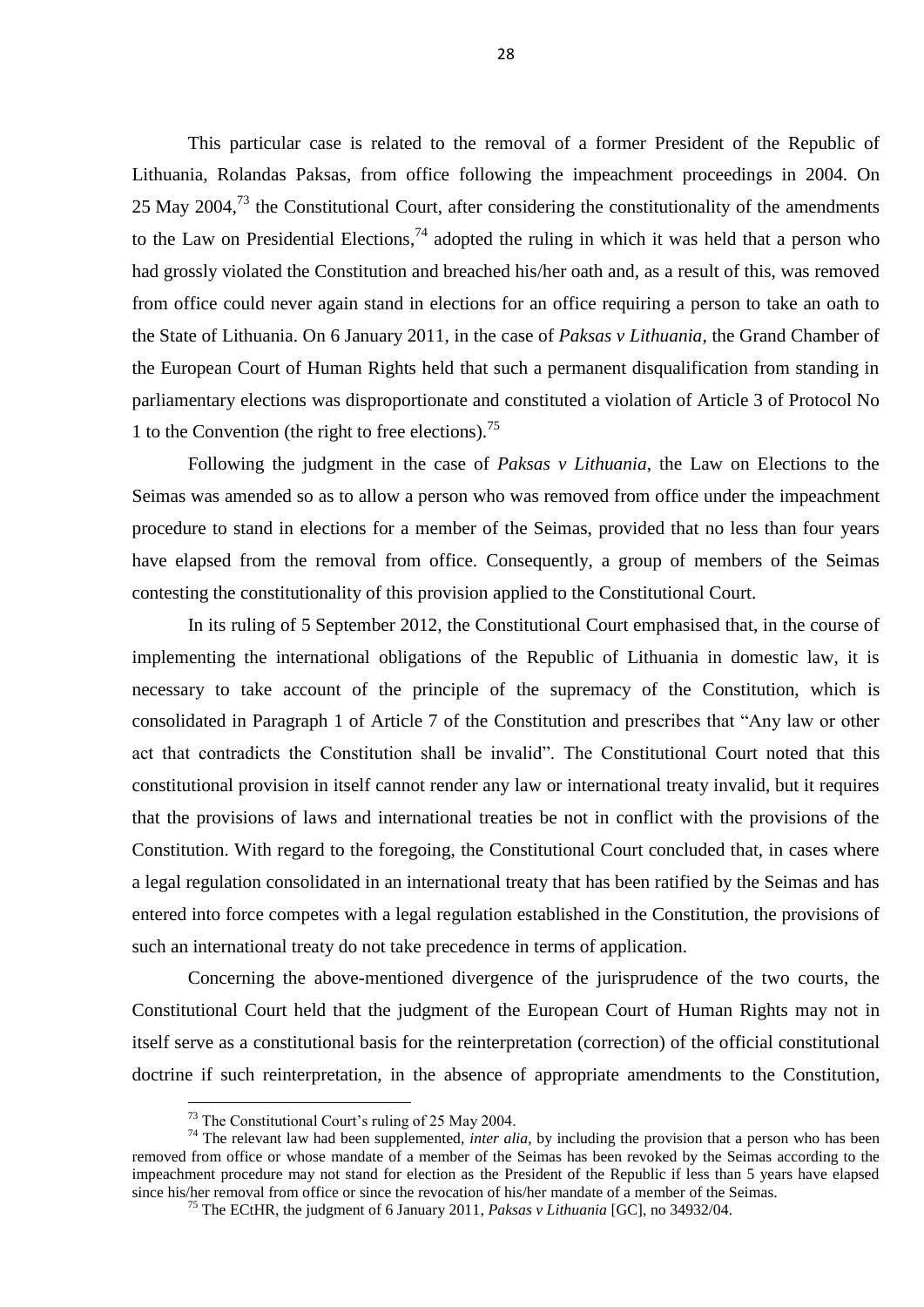would substantially change the overall constitutional regulation (in this particular case, the integrity of constitutional institutes of impeachment, the oath, and the electoral right) and would distort the system of the values entrenched in the Constitution or undermine the guarantees for the protection of the supremacy of the Constitution in the legal system.

On the other hand, in the same ruling, the Constitutional Court recognised the existence of a clear interrelationship between the international human rights protection system and the national (constitutional) legal system, the subsidiarity of the international human rights protection system with respect to the Constitution, and the broad discretion (however, limited by the Constitution) of the state to choose the means of implementing the obligations related to international human rights protection. The Constitutional Court emphasised the necessity to harmonise national law in the field of human rights with the respective international obligations of the Republic of Lithuania, even where doing so would require amending the Constitution, so that the principle of its supremacy would not be denied. In the context of this particular case, the Constitutional Court emphasised that the constitutional principle of *pacta sunt servanda* implies the duty of the Republic of Lithuania to remove the incompatibility between the provisions of Article 3 of Protocol No 1 to the Convention and the Constitution, i.e. the duty to adopt appropriate amendment(s) to the Constitution.

#### **III. The law and the state**

### *10. What is the impact of the case-law of your Court on guaranteeing that state powers act within the constitutional limits of their authority?*

Under Article 5 of the Constitution, in Lithuania, state power is executed by the Seimas, the President of the Republic and the Government, and the Judiciary. The same article also provides that the scope of power is limited by the Constitution and that state institutions serve the people. The Constitutional Court has noted that the constitutional principle of the separation of powers is consolidated not only in Article 5, but also in other articles of the Constitution, which is an integral act.<sup>76</sup> This principle is fundamental in the organisation and functioning of a democratic state under the rule of law.<sup>77</sup> The Constitutional Court has held on more than one occasion that this principle means that legislative power, executive power, and judicial power must be separated, sufficiently independent, but, at the same time, such branches of power must be balanced. The competence answering their purpose is conferred on every state institution; the concrete content of such competence depends on the form of government of the state, on the place of that institution among

 $76$  The Constitutional Court's ruling of 26 April 2001.

<sup>&</sup>lt;sup>77</sup> *Inter alia*, the Constitutional Court's ruling of 24 September 2009.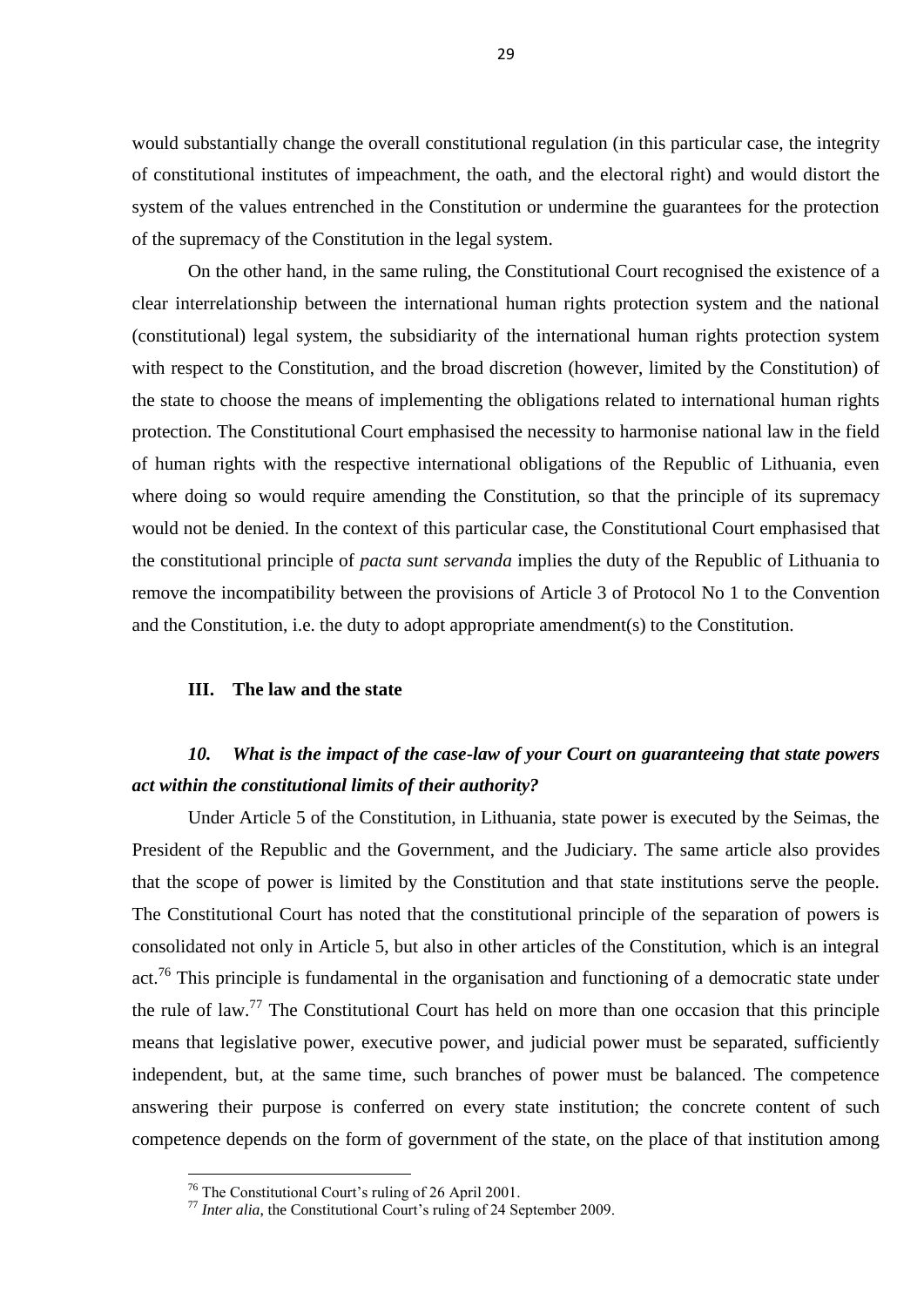other state institutions, and on the relationship of its powers with those of other institutions; the said principle also means that, if the Constitution directly establishes particular powers of a certain state institution, no state institution can take over such powers from another institution, or transfer or waive them; such powers may not be changed or limited by law.<sup>78</sup>

The constitutional justice model of Lithuania does not provide for the special area of jurisdiction – deciding disputes on competence between state institutions, which is envisaged in the constitutions of some countries. In Lithuania, such disputes are decided indirectly, i.e. the Constitutional Court decides disputes related to the powers of and interrelations among the Seimas, the President of the Republic, the Government, and courts when assessing whether laws and other acts of the Seimas are in conflict with the Constitution (where the provisions of impugned acts are related to the powers and functions of, as well as the interaction among, state institutions); such disputes are also decided when the Constitutional Court assesses whether acts adopted by the President of the Republic or the Government are in conflict with the Constitution (where this is related to the powers and functions of, as well as the interrelations among, state institutions). Conflicts between the supreme state institutions are also indirectly decided when the Constitutional Court presents conclusions on the violations of election laws during elections or on impeachment of state officials.

The doctrine of relations between legislative power and executive power has been formed from most varied aspects: by describing the form of government to which the model of the *structure of* and interrelations among supreme state institutions belongs,<sup>79</sup> by forming the doctrine of the relation between a law and a substatutory legal act,<sup>80</sup> by separating the powers of the Seimas and the Government in the sphere of tax relations,  $81$  by separating the competence of the Seimas and the Government in the spheres of forming and executing the budget,  $82$  by separating the powers of the Seimas and the President in the sphere of forming the Government,<sup>83</sup> by interpreting the powers of the President and the Government in the sphere of concluding international treaties,  $84$  by separating the competence of the Seimas, the Speaker of the Seimas, and the President in the legislation process, by interpreting the powers of the Seimas and the President when the President implements the right of delaying veto, $85$  etc.

<sup>78</sup> *Inter alia*, the Constitutional Court's ruling of 13 May 2004.

<sup>&</sup>lt;sup>79</sup> The Constitutional Court's ruling of 10 January 1998.

<sup>80</sup> *Inter alia*, the Constitutional Court's rulings of 19 January 1994, 15 May 2001, and 23 April 2001.

<sup>&</sup>lt;sup>81</sup> *Inter alia*, the Constitutional Court's ruling of 9 October 1998.

<sup>&</sup>lt;sup>82</sup> *Inter alia*, the Constitutional Court's rulings of 3 June 1999, 9 July 1999, and 14 January 2002.

<sup>&</sup>lt;sup>83</sup> The Constitutional Court's ruling of 10 January 1998 and 23 November 1999.

<sup>&</sup>lt;sup>84</sup> The Constitutional Court's ruling of 17 October 1995.

<sup>85</sup> The Constitutional Court's ruling of 19 June 2002.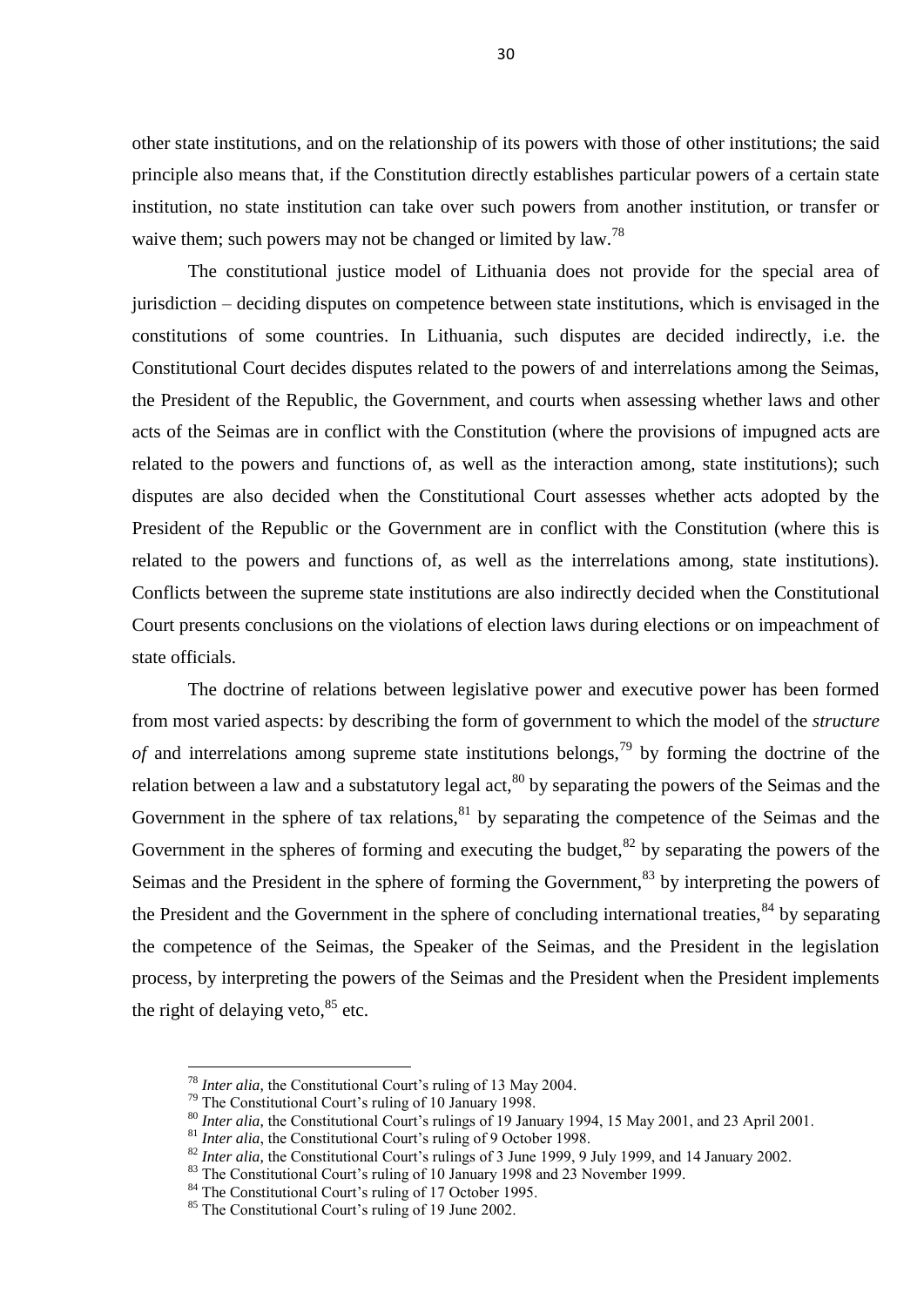When considering the constitutional issues of the legal regulation governing the activities of courts, the Constitutional Court has held on more than one occasion that the administration of justice is the function that determines the place of judicial power within the system of state institutions.<sup>86</sup> In the jurisprudence of the Constitutional Court, the ensuring of the powers of the judiciary is inseparable from the institutional guarantees of the rights and freedoms of persons. The Constitutional Court has noted that the independence of a court is an essential guarantee of ensuring human rights and freedoms, and is a necessary condition of a fair consideration of a case; consequently, this is also a necessary condition for trust in courts. $87$  In its various rulings, the Constitutional Court has disclosed the constitutional doctrine of the judiciary as a fully fledged branch of state power, the justice function performed by the judiciary, the relations of the judiciary with other institutions of state power, and the independence of judges and courts.<sup>88</sup> The official constitutional doctrine formed by the Constitutional Court distinguishes the following guarantees in the system of the guarantees of the independence of judges and courts: the inviolability of the term of powers of judges; the inviolability of the person of a judge; social (material) guarantees of judges; the self-government of the judiciary as a fully fledged branch of state power; the guarantees of the financial and material–technical provision of courts (the organisational independence of courts).<sup>89</sup> It should be noted that the Constitutional Court also had to interpret its own constitutional status as part of the judiciary.<sup>90</sup>

To sum up, it should be held that, in its rulings on the issues of the constitutionality of the activities of legislative power and executive power, the Constitutional Court clarified the limits of the powers of respective institutions, the organisational autonomy of institutions, the importance of the competence conferred on an institution, whereas, in its rulings on the issues of the activity of the judiciary, the Constitutional Court protected the function carried out by this branch of state power, and strengthened the independence of judges who administer justice, as well as the independence of courts as an institutional system.

*11. Do the decisions of your Court have binding force on other courts? Do other/ordinary courts follow/respect the case-law of your Court in all cases? Are there conflicts between your Court and other (supreme) courts?*

<sup>86</sup> *Inter alia*, the Constitutional Court's rulings of 21 December 1999 and 12 December 2013.

<sup>87</sup> The Constitutional Court's ruling of 12 February 2001, Official Gazette *Valstybės žinios*, 2001, No 14-445.

<sup>&</sup>lt;sup>88</sup> *Inter alia*, the Constitutional Court's rulings of 6 December 1995, 5 February 1999, 12 July 2001, and 29 June 2010.

<sup>89</sup> Birmontienė, T., "Konstitucinė teismų nepriklausomumo garantijų sistema" ["The Constitutional System of the Guarantees of the Independence of Courts"] in *Teismų nepriklausomumo garantijos*, Vilnius, 2013, p. 18.

<sup>&</sup>lt;sup>90</sup> The Constitutional Court's ruling of 6 June 2006.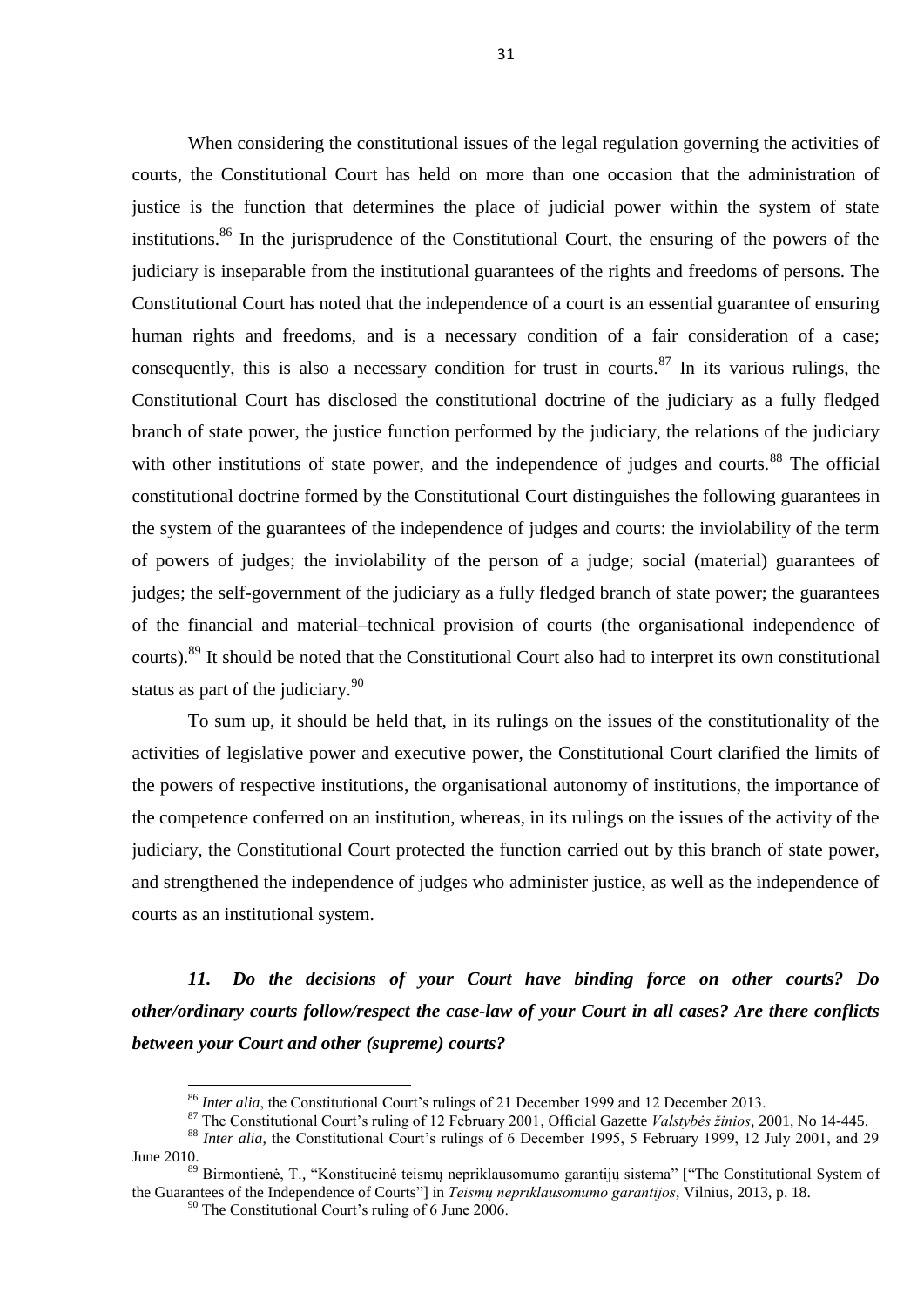Paragraph 1 of Article 107 of the Constitution provides that a law (or part thereof) of the Republic of Lithuania or another act (or part thereof) of the Seimas, an act (or part thereof) of the President of the Republic, or an act (or part thereof) of the Government may not be applied from the day of the official publication of the decision of the Constitutional Court that the act in question (or part thereof) is in conflict with the Constitution of the Republic of Lithuania (Paragraph 1). The decisions of the Constitutional Court on the issues assigned to its competence by the Constitution are final and not subject to appeal (Paragraph 2). The Law on the Constitutional Court provides that rulings passed by the Constitutional Court are binding on all state institutions, **courts**, all enterprises, establishments, and organisations, as well as officials and citizens (Paragraph 2 of Article 72); the decisions based on legal acts that have been ruled to be in conflict with the Constitution or laws must not be executed if they had not been executed prior to the entry into force of the appropriate ruling of the Constitutional Court (Paragraph 4 of Article 72).

It is also important to stress that the Constitutional Court has noted that not only the content of rulings of the Constitutional Court, but also the content of its decisions and conclusions in which the Constitution is interpreted, i.e. the official constitutional doctrine is formulated, is binding on both law-making institutions (officials) and those institutions (officials) that apply law.<sup>91</sup> Thus, under the Constitution, the content of all the acts of the Constitutional Court in which the Constitution is interpreted, i.e. the official constitutional doctrine is formulated, is also binding on law-making institutions (officials) and those that apply law, including courts of general jurisdiction and specialised courts.  $92$  It has been held in the jurisprudence of the Constitutional Court that all courts of general jurisdiction – the Supreme Court of Lithuania, the Court of Appeal of Lithuania, regional courts, and local courts – are bound by the fact that the decisions of the Constitutional Court on the issues assigned to its competence by the Constitution are final and not subject to appeal, as entrenched in Article 107 of the Constitution; all courts of general jurisdiction are bound by the official constitutional doctrine, which is formed in the jurisprudence of the Constitutional Court.<sup>93</sup> All law-making and law-applying subjects, including courts, must pay regard to the official constitutional doctrine when they apply the Constitution; they may not interpret the provisions of the Constitution differently from how the Constitutional Court interpreted the said provisions in its acts.<sup>94</sup>

It should be noted that, according to representatives from courts of general jurisdiction, the constitutional doctrine has become a positive instrument of a legal regulation in such courts – the

<sup>&</sup>lt;sup>91</sup> The Constitutional Court's ruling of 20 September 2005; the Constitutional Court's ruling of 28 March 2006.

<sup>&</sup>lt;sup>92</sup> *Inter alia*, the Constitutional Court's ruling of 28 March 2006.

<sup>&</sup>lt;sup>93</sup> The Constitutional Court's ruling of 28 March 2006.

 $94$  The Constitutional Court's ruling of 20 September 2005.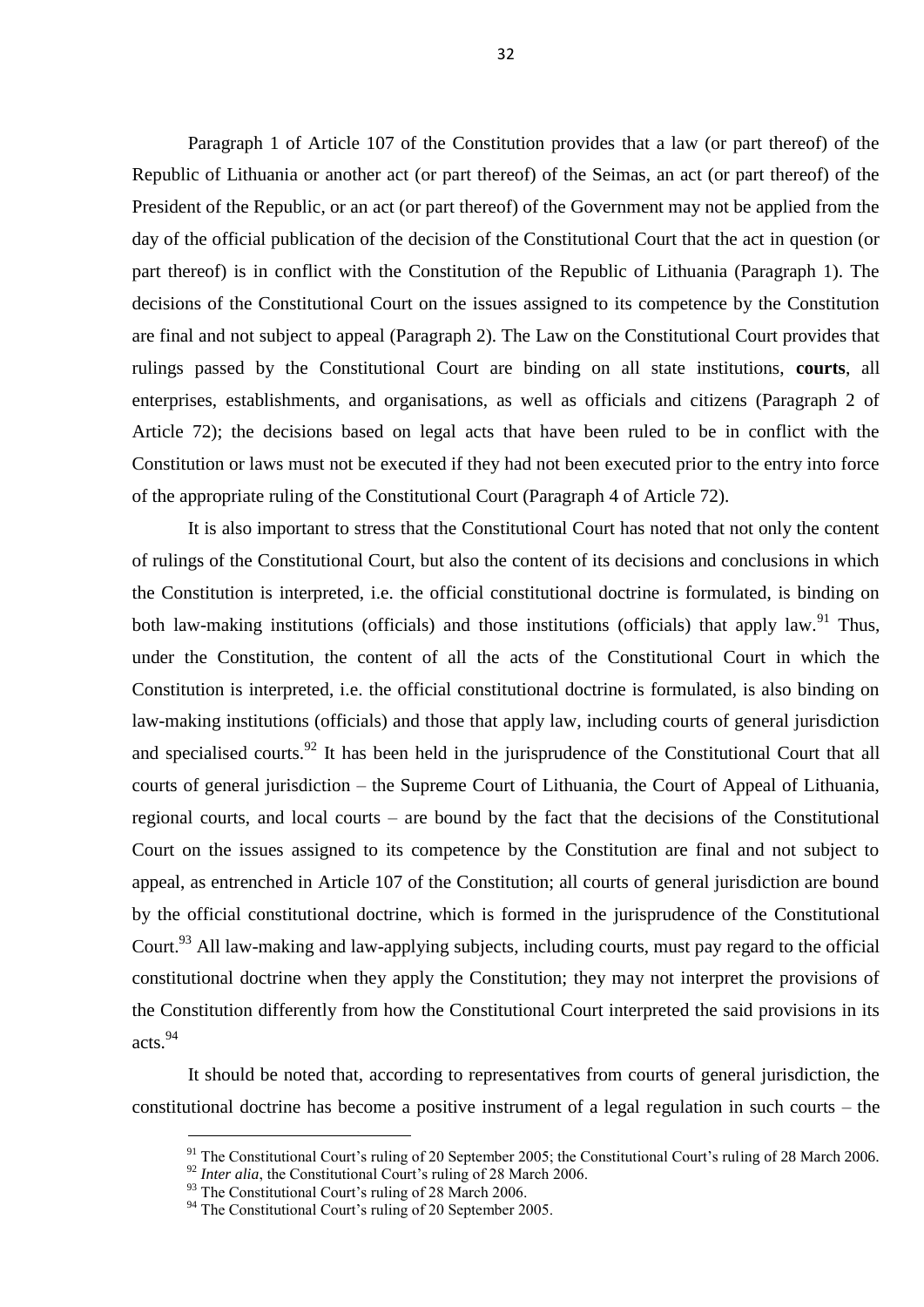constitutional doctrine draws guidelines for legal practice and serves as a broad basis for reasoning given by courts of general jurisdiction. As regards the relations between the constitutional jurisprudence and other jurisprudential systems, e.g. the cassation jurisprudence, such relations are considered interfunctional partnership, while confrontation between the jurisprudential systems is deemed to be a thing that must not be tolerated.<sup>95</sup> Thus, it should be held that there have never been any serious conflicts between the Constitutional Court and courts of general jurisdiction or specialised courts.

## *12. Has Your Court developed/contributed to standards for law-making and for the application of law? (e.g. by developing concepts like independence, impartiality, acting in accordance with law, non bis idem, nulla poena sine lege, etc.)*

It has been mentioned that the Constitutional Court's ruling of 13 December 2004 separately identified the requirements stemming from the constitutional principle of a state under the rule of law: (1) requirements for the legislature and other law-making subjects; (2) requirements for lawapplying subjects.

Concerning **the requirements** (implied by the constitutional principle of a state under the rule of law) **for the legislature and other law-making subjects**, the Constitutional Court noted the following: "law-making subjects may pass legal acts only without exceeding their powers; the requirements established in legal acts must be based on the general provisions (legal norms and principles) that can be applied with regard to all the specified subjects of respective legal relationships; a differentiated legal regulation must be based exclusively on objective differences in the situation of the subjects of public relationships regulated by relevant legal acts; in order to ensure that the subjects of legal relationships know what is required from them by legal norms, legal norms must be established in advance, legal acts must be published officially, and they must be public and accessible; a legal regulation established in laws and other legal acts must be clear, easy to understand, and consistent; formulas in legal acts must be explicit; consistency and internal harmony of the legal system must be ensured; legal acts may not contain any provisions that at the same time regulate the same public relationships in a different manner; in order that the subjects of legal relationships could orient their behaviour according to the requirements of law, the legal regulation must be relatively stable; legal acts may not require the impossible *(lex non cogit ad impossibilia)*; the force of legal acts is prospective, while the retrospective validity of laws and

<sup>&</sup>lt;sup>95</sup> Kryževičius, G., "Bendrosios kompetencijos teismai ir Konstitucija" ["Courts of General Jurisdiction and the Constitution"], www.lat.lt/lt/naujienos/kalbos/archive/gintaras-kryzevicius.-bendrosios-5dzt/p0.html.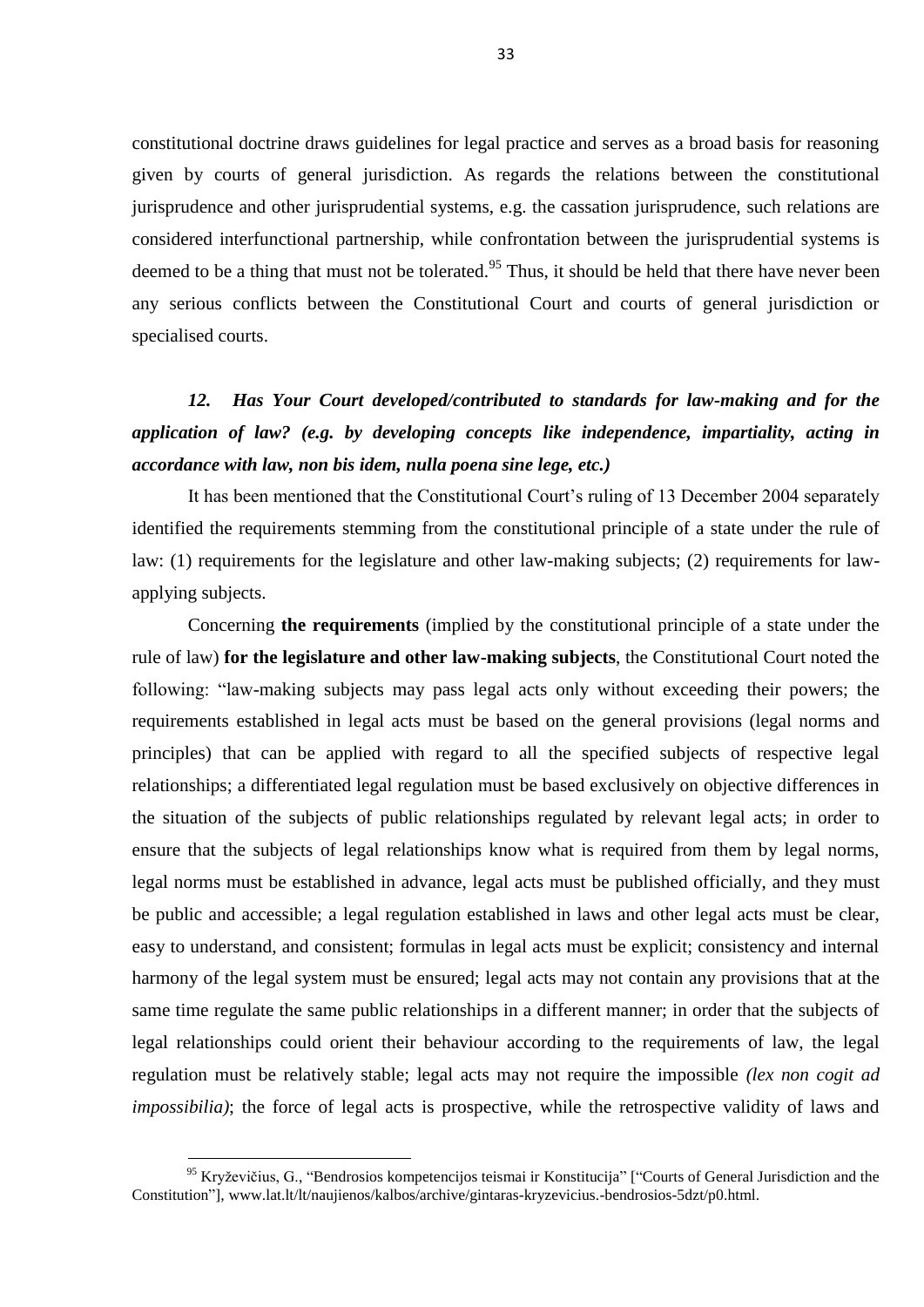other legal acts is not permitted *(lex retro non agit)* unless the legal act mitigates the situation of a subject of legal relationships and does not injure other subjects of legal relationships *(lex benignior retro agit)*; those violations of law for which responsibility is established in legal acts must be clearly defined; when setting legal restrictions and responsibility for violations of law, the legislature must pay regard to the requirement of reasonableness, as well as to the principle of proportionality, according to which the established legal measures must be necessary in a democratic society and suitable for achieving the legitimate and universally important objectives (there must be a balance between the objectives and measures); the rights of a person may not be restricted more than necessary in order to achieve the pursued objectives; if legal measures are related to sanctions for violations of law, in such cases, these sanctions must be proportionate to the committed violation of law; a legal regulation of public relationships must be established taking account of the requirements of natural justice, comprising, *inter alia*, the necessity to ensure the equality of persons before the law, the court, and state institutions and officials; when legal acts are passed, it is compulsory to take account of the procedural law-making requirements, including those established by the law-making subject itself; the hierarchy of legal acts, which stems from the Constitution, must be observed; etc."

The Constitutional Court also identified those **requirements** emanating from the constitutional principle of a state under the rule of law that are **applicable to law-applying subjects**: law-applying institutions must follow the requirement of the equal rights of persons; it is not permitted to punish twice for the same violation of law *(non bis in idem)*; responsibility (sanction, punishment) for violations of law must be established in advance *(nullum poena sine lege)*; an act is not considered to be criminal if it is not provided for in the law *(nullum crimen sine lege)*; jurisdictional and other law-applying institutions must be impartial and independent; they must seek to establish the objective truth and must adopt their decisions only on the grounds of law; judges may not apply any legal act that is in conflict with a higher-ranking legal act, *inter alia*, they may not apply any substatutory legal act that is in conflict with the Constitution or a law; similar cases must be decided in a similar manner; therefore, the discretion of jurisdictional authorities in deciding disputes and applying law is limited.

### *13. Do you have case-law relating to respect for the rule of law by private actors exercising public functions?*

The Constitutional Court has not considered any constitutional justice cases relating to respect for the rule of law by private actors exercising public functions. Still, in this context, it is possible to mention the Constitutional Court's ruling of 22 December 2011, which declared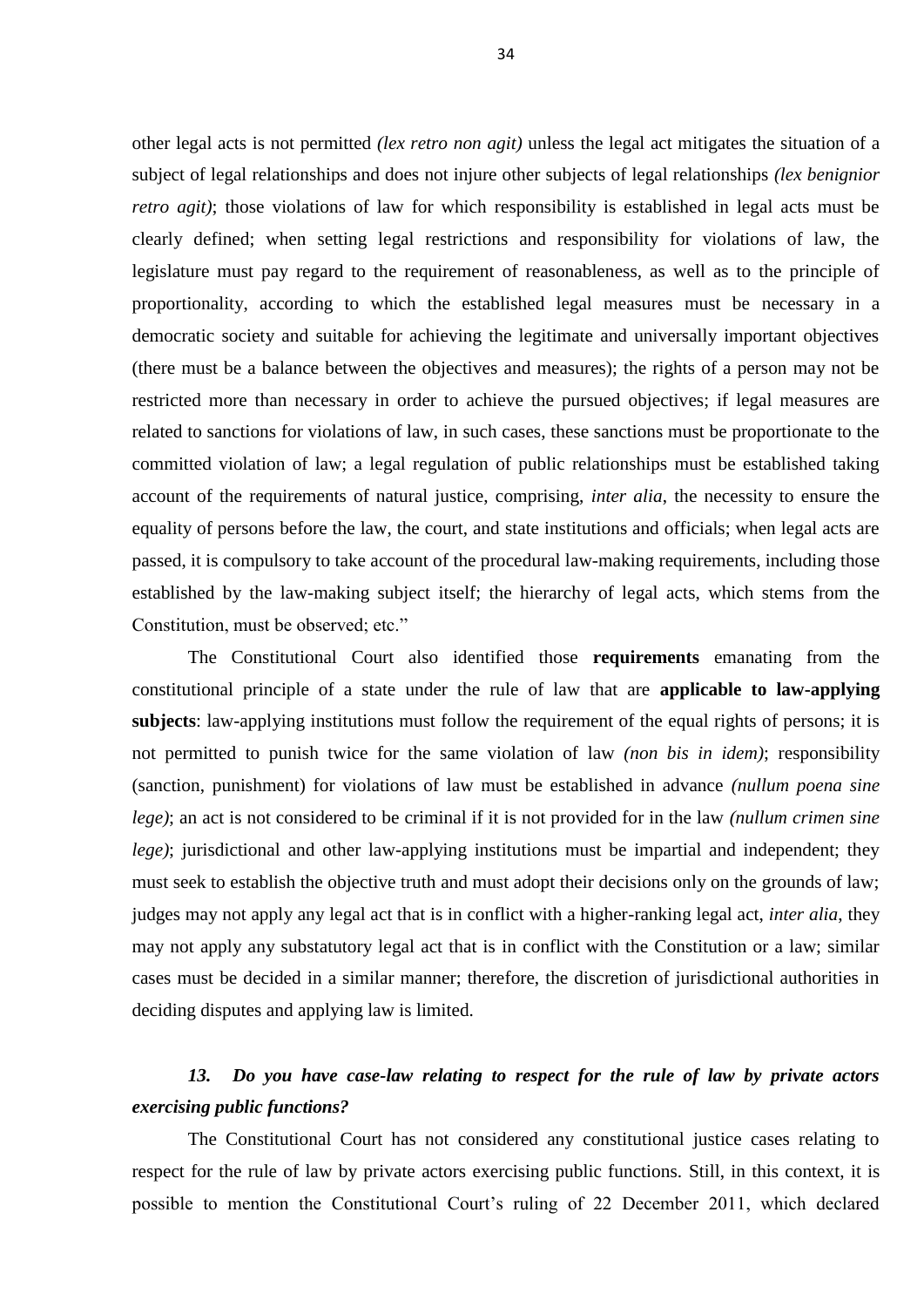unconstitutional the relevant provisions of the Law on Science and Studies on the ground that the said provisions failed to establish the duty of non-state schools of higher education and non-state scientific research institutes to account to society for the funds of the state budget allocated to them. It was held in the same ruling that, when combining autonomy of schools of higher education with their responsibility and accountability to society, the legislature has the duty to establish such a legal regulation by which all (state and non-state) schools of higher education and all state and nonstate scientific research institutes should inform society of the use of the funds of the state budget allocated to them. The duty of the legislature that was mentioned in that ruling is derived, *inter alia*, from Paragraph 2 (which consolidates the constitutional grounds for possessing, using, and disposing of state-owned property) of Article 128 of the Constitution, and this paragraph, as stated by the Constitutional Court,  $96$  must be interpreted by taking into consideration the constitutional principle of a state under the rule of law. Besides, the Constitutional Court has held that, *inter alia,* the striving for an open, just, and harmonious civil society, as consolidated in the Preamble to the Constitution, Paragraph 2 of Article 128 of the Constitution, as well as other constitutional provisions, give rise to the requirement that state-owned property must be treasured and not wasted.<sup>97</sup> Thus, it is possible to assert that the duty of non-state schools of higher education and non-state scientific research institutes to inform society of the use of the funds of the state budget allocated to them is also related to the constitutional principle of a state under the rule of law.

The Constitutional Court has also considered other cases in which it decided various issues related to commissioning private actors with the exercise of public functions. For example, in its ruling of 19 September 2002, the Constitutional Court declared unconstitutional the legal regulation that established the continuing duty of private actors – telecommunications enterprises – to use their property to fulfil state functions, which must be financed from state funds (in this case, to ensure and constantly maintain the technical feasibility of the facilities (which are not necessary in the economic activity of the telecommunications operators) required to control the content of information transmitted via telecommunications networks). In another ruling, which was adopted on 15 January 2015, the Constitutional Court recognised that the provision of the Road Transport Code, under which municipal institutions may select, *inter alia*, private carriers for the provision of public road passenger transport services by directly awarding contracts for the provision of public services rather than through a tender, was not in conflict with the Constitution. However, the issues considered in the above-mentioned cases were not related to the fact whether private actors, when exercising public functions, violated the Constitution, and, first of all, the principle of the rule of

<sup>&</sup>lt;sup>96</sup> The Constitutional Court's ruling of 30 September 2003.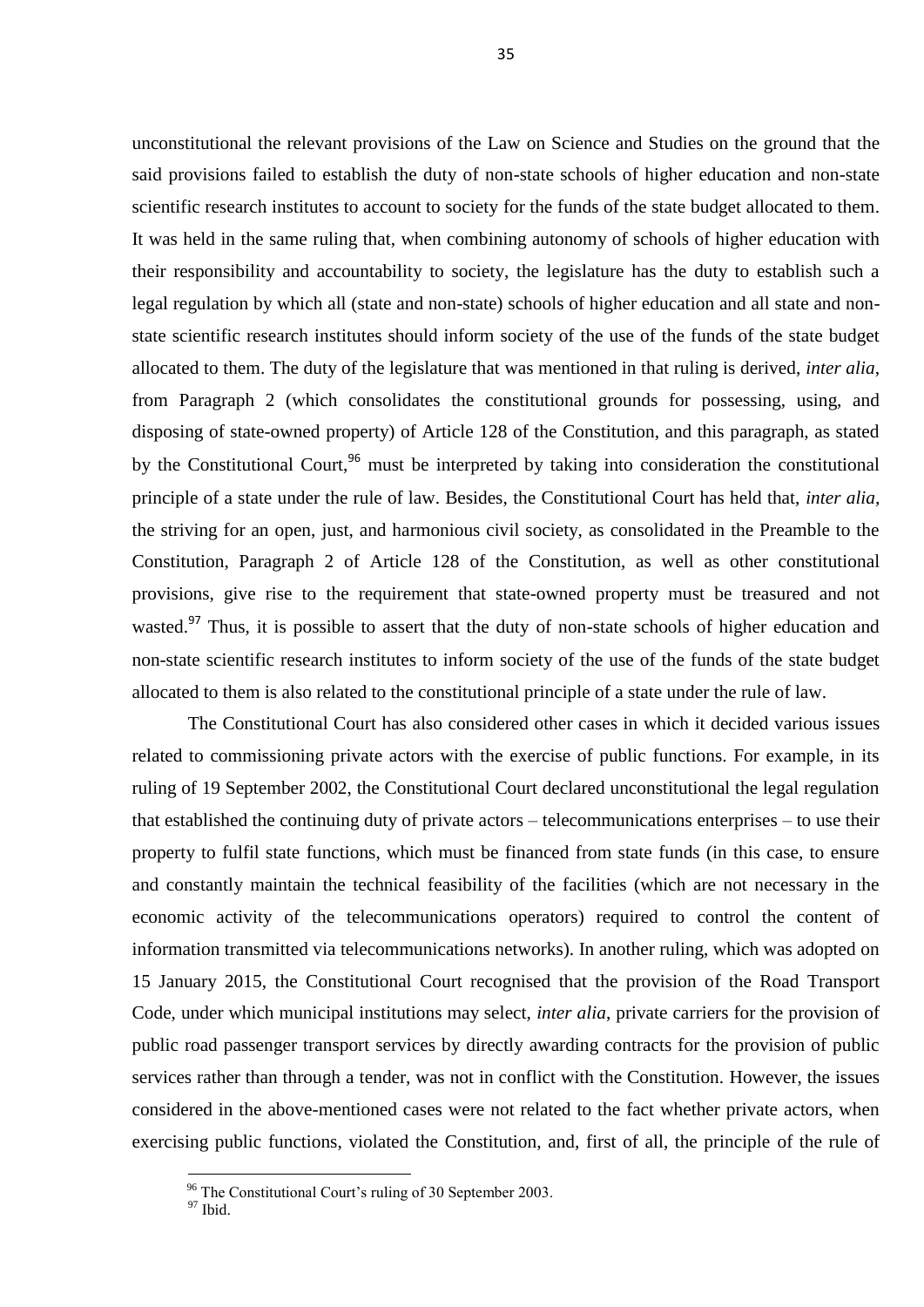law. Therefore, the rulings passed by the Constitutional Court in those cases did not formulate any requirements, arising from the principle of the rule of law, that would be binding on the said private actors.

*14. Are public officials accountable for their actions, both in law and in practice? Are there problems with the scope of immunity for some officials, e.g. by preventing an effective fight against corruption? Do you have case-law related to the accountability of public officials for their actions?*

The constitutional principle of a state under the rule of law is inseparable from the responsibility of state authorities to the public. This responsibility is constitutionally consolidated by stipulating that state institutions serve the people, that the scope of power is limited by the Constitution, and that state officials who violate the Constitution and laws, who raise personal or group interests above the interests of society, and who discredit state power by their actions may be removed from office under the procedure established in laws.<sup>98</sup> In order that citizens – the state community – could reasonably trust state officials, and in order that it would be possible to ascertain that all state institutions and officials follow the Constitution and law, and that those who do not obey the Constitution and law would not hold the office requiring the confidence of citizens, it is necessary that the activity of state officials be subject to public democratic control, comprising the possibility of removing from office those state officials who violate the Constitution and law, bring their personal interests or the interests of the group above public interests, or disgrace state power by their actions.<sup>99</sup> Public democratic control can be realised, among other things, through impeachment: a special procedure provided for in the Constitution and applied in ascertaining the constitutional responsibility of the officials indicated in the Constitution, i.e. in deciding on their removal from office for a gross violation of the Constitution, a breach of the oath, or the commission of a crime. Under the Constitution, the Constitutional Court has the power to present conclusions on whether the concrete actions of state officials against whom impeachment proceedings have been instituted are in conflict with the Constitution.

The Constitutional Court has given three<sup>100</sup> conclusions on the constitutionality of the actions of the members of the Seimas and other state officials against whom impeachment cases were instituted. The Constitutional Court recognised in all those conclusions that the actions of the said officials had been unconstitutional. In one of such conclusions, the Constitutional Court

<sup>&</sup>lt;sup>98</sup> The Constitutional Court's conclusion of 31 March 2004.

<sup>&</sup>lt;sup>99</sup> The Constitutional Court's rulings, *inter alia*, of 25 May 2004 and 13 May 2010.

<sup>&</sup>lt;sup>100</sup> The Constitutional Court's conclusions of 31 March 2004, 27 October 2010, and 3 June 2014.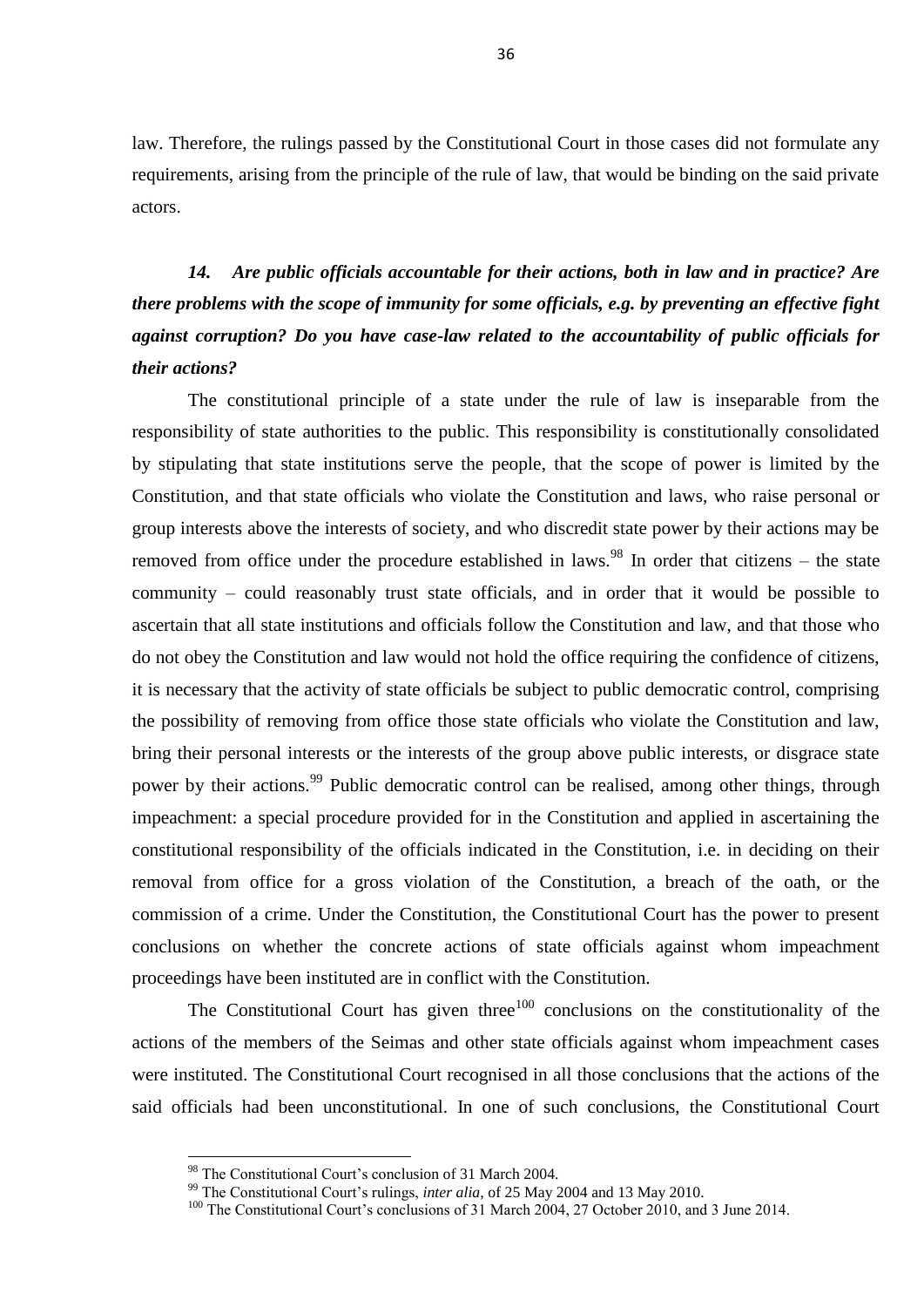recognised that certain actions of the President of the Republic had been unconstitutional and that the Constitution had been violated grossly by the said actions;<sup>101</sup> in the other two conclusions, the Constitutional Court recognised that certain actions of respective members of the Seimas had been unconstitutional and that the said actions resulted both in a breach of the oath and in gross violations of the Constitution.<sup>102</sup>

It should be noted that, in order that certain state officials would be able to carry out unhampered the duties assigned to them by the Constitution and laws, the Constitution consolidates *expressis verbis* the immunity of certain state officials: the person of the President of the Republic is inviolable: while in office, he/she may be neither detained nor held criminally or administratively liable (Paragraph 2 of Article 86); a member of the Seimas may not be held criminally liable or be detained, or have his/her liberty restricted otherwise, without the consent of the Seimas (Paragraph 2 of Article 62); the Prime Minister and ministers may not be held criminally liable or be detained, or have their liberty restricted otherwise, without the prior consent of the Seimas or, in the period between the sessions of the Seimas, without the prior consent of the President of the Republic (Article 100); judges may not be held criminally liable or be detained, or have their liberty restricted otherwise, without the consent of the Seimas or, in the period between the sessions of the Seimas, without the consent of the President of the Republic (Paragraph 2 of Article 114).

The Law on Elections to the Seimas provides that, after the announcement of the names of candidates and lists of candidates by the Central Electoral Commission, as well as until the first meeting of a newly elected Seimas (after a repeat election or a by-election until the oath of a member of the Seimas), a candidate to the post of a member of the Seimas may not be held criminally liable or be detained, or have his/her liberty restricted otherwise, without the consent of the Central Electoral Commission (Paragraph 1 of Article 49).

It should be mentioned that, a while ago, the Constitutional Court received a petition requesting an investigation into the constitutionality of certain provisions of the Law on Elections to the Seimas and those of the Statute of the Seimas insofar as "they do not provide for the immunity of a political party whose list of candidates participates in an election, as well as the immunity of a political party whose list of candidates participates in distribution of mandates, from criminal liability". According to the petitioner, the said provisions of the Law on Elections to the Seimas and the Statute of the Seimas "grant immunity from criminal liability to a candidate for the post of a member of the Seimas and to a member of the Seimas; however, they do not grant immunity from criminal liability to a political party whose list of candidates participates in an election, nor do they

<sup>&</sup>lt;sup>101</sup> The Constitutional Court's conclusion of 31 March 2004.

<sup>&</sup>lt;sup>102</sup> The Constitutional Court's conclusions of 27 October 2010 and 3 June 2014.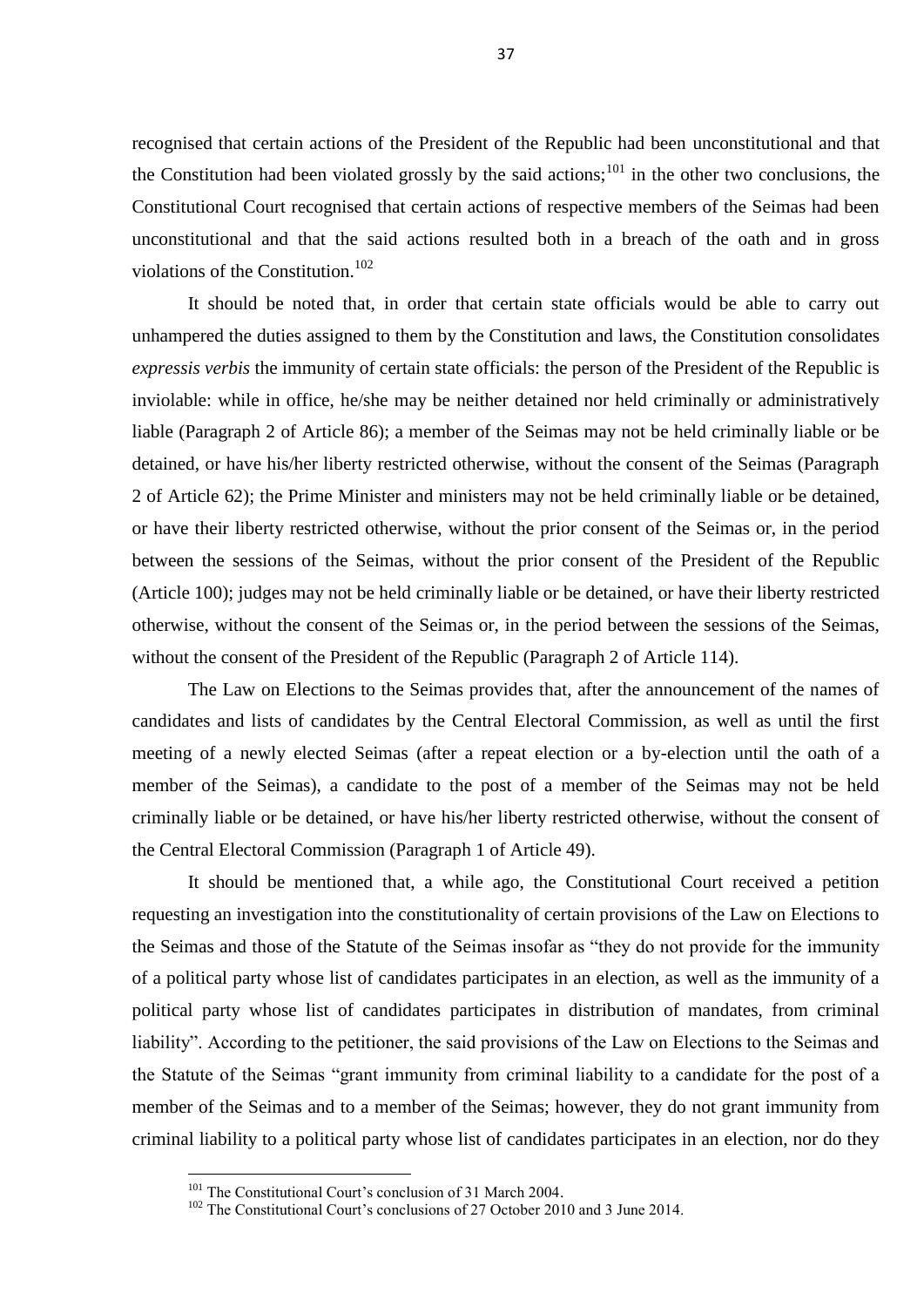grant such immunity to a political party whose list of candidates participates in the distribution of mandates". Nonetheless, the Constitutional Court held that, according to the Constitution, the Statute of the Seimas need not establish the legal regulation – "the immunity of a political party whose list of candidates participates in election, as well as the immunity of a political party whose list of candidates participates in the distribution of mandates, from criminal liability" – as specified by the petitioner; thus, the consideration of this petition was refused.<sup>103</sup>

#### **IV. The law and the individual**

### *15. Is there individual access to your court (direct/indirect) against general acts/individual acts? Please briefly explain the modalities/procedures.*

The Lithuanian legal system does not provide for the institution of the individual constitutional complaint, which would enable individuals to directly apply to the Constitutional Court. According to the Constitution, the right to apply to the Constitutional Court of the Republic of Lithuania is vested in the Seimas *in corpore*, not less than 1/5 of all the members of the Seimas, the President of the Republic, the Government, and courts. In its decision of 28 June of 2016, the Constitutional Court held that, under Article 106 of the Constitution, individuals do not have the right to directly address the Constitutional Court for determining the legality of the acts of the Seimas, the President of the Republic, or the Government even when the constitutional review of such acts falls under the competence of the Constitutional Court and they could violate the rights or freedoms of persons.

Preliminary arrangements for the introduction of the individual constitutional complaint in Lithuania were made on 4 July 2007, when the Seimas approved the Conception of the Individual Constitutional Complaint; however, as the economic crisis broke out, the implementation of the Conception was postponed for an indefinite period of time, as it was believed it might bring an unbearable financial burden on the state.

The Lithuanian legal system provides for the possibility of indirect access to the constitutional justice body (a person may access the constitutional justice body through intermediate bodies, which are courts in the case of Lithuania). In Lithuania, individuals have the possibility of defending their constitutional rights through the courts of general jurisdiction and the courts of special (administrative justice) competence.

This possibility is regulated by Article 110 of the Constitution. The basic provision here is the prohibition precluding the judiciary from applying unconstitutional legal acts: a judge cannot

<sup>&</sup>lt;sup>103</sup> The Constitutional Court's decision of 2 May 2013.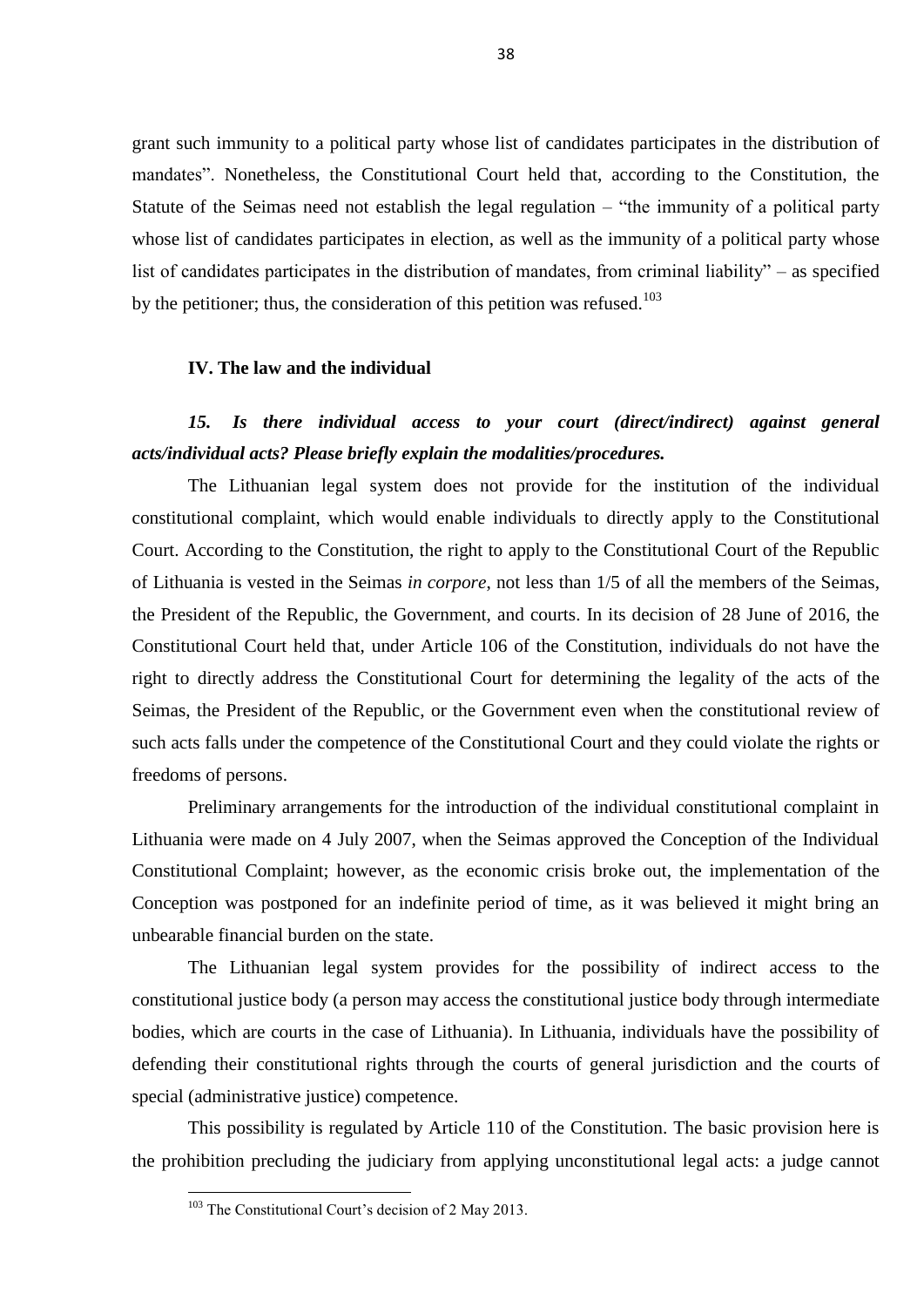apply a law that is in conflict with the Constitution (Paragraph 1 of Article 110 of the Constitution). In its turn, this prohibition logically follows from the constitutional principle of the supremacy of the Constitution, as stated in Paragraph 1 of Article 7 of the Constitution, according to which any law or other act contrary to the Constitution cannot be valid.

The main characteristics of the constitutional legal regulation governing the duty of Lithuanian courts, where they find serious grounds to doubt the constitutionality of the applicable legal act, to apply to the Constitutional Court with the request to rule on this issue (preliminary request procedure) are as follows: (1) the power to apply to the Constitutional Court is granted to all courts; (2) a reasonable doubt that appears during the consideration of a case and concerns the constitutionality of a legal act applicable in the case constitutes the ground to apply to the Constitutional Court; (3) courts are independent from the position of parties to the case in deciding whether to apply to the Constitutional Court, i.e. they can apply to the Constitutional Court both on the initiative of the parties and on their own initiative; (4) the parties to the case under consideration by the applying court are not involved in the proceedings in the Constitutional Court; (5) the preliminary request procedure cannot substitute for the proceedings in the applying court, i.e. it has a limited purpose to answer the question regarding the constitutionality of the act applicable in the case before the applying court; (6) most important is that it is the duty, not only the right or a matter of discretion, of courts to apply to the Constitutional Court in each case when they face serious doubts regarding the constitutionality of the applicable legal act; (7) the accompanying procedural duty of the applying court is to suspend the consideration of the case at the same time when it decides to apply to the Constitutional Court with the preliminary request.<sup>104</sup>

The model of direct preliminary requests when the power to apply to the Constitutional Court is granted to all courts directly, without the involvement of any superior intermediate court, is an important means to ensure the supremacy of the Constitution and protect constitutional rights and freedoms and partly compensates the lack of the institution of the individual constitutional complaint. However, the effectiveness of such indirect access to the Constitutional Court is heavily dependent on the capacity and willingness of courts to identify potentially unconstitutional legal acts and, consequently, to apply to the Constitutional Court.

*16. Has your Court developed case-law concerning access to ordinary/lower courts (e.g. preconditions, including costs, representation by a lawyer, time limits)?*

<sup>&</sup>lt;sup>104</sup> Žalimas, D., "The Individual Constitutional Complaint as an Effective Instrument for the Development of Human Rights Protection and Constitutionalism", 2015, [www.lrkt.lt/data/public/uploads/2016/07/2015-10-02](http://www.lrkt.lt/data/public/uploads/2016/07/2015-10-02-individualcomplaint-kiev.pdf) [individualcomplaint-kiev.pdf.](http://www.lrkt.lt/data/public/uploads/2016/07/2015-10-02-individualcomplaint-kiev.pdf)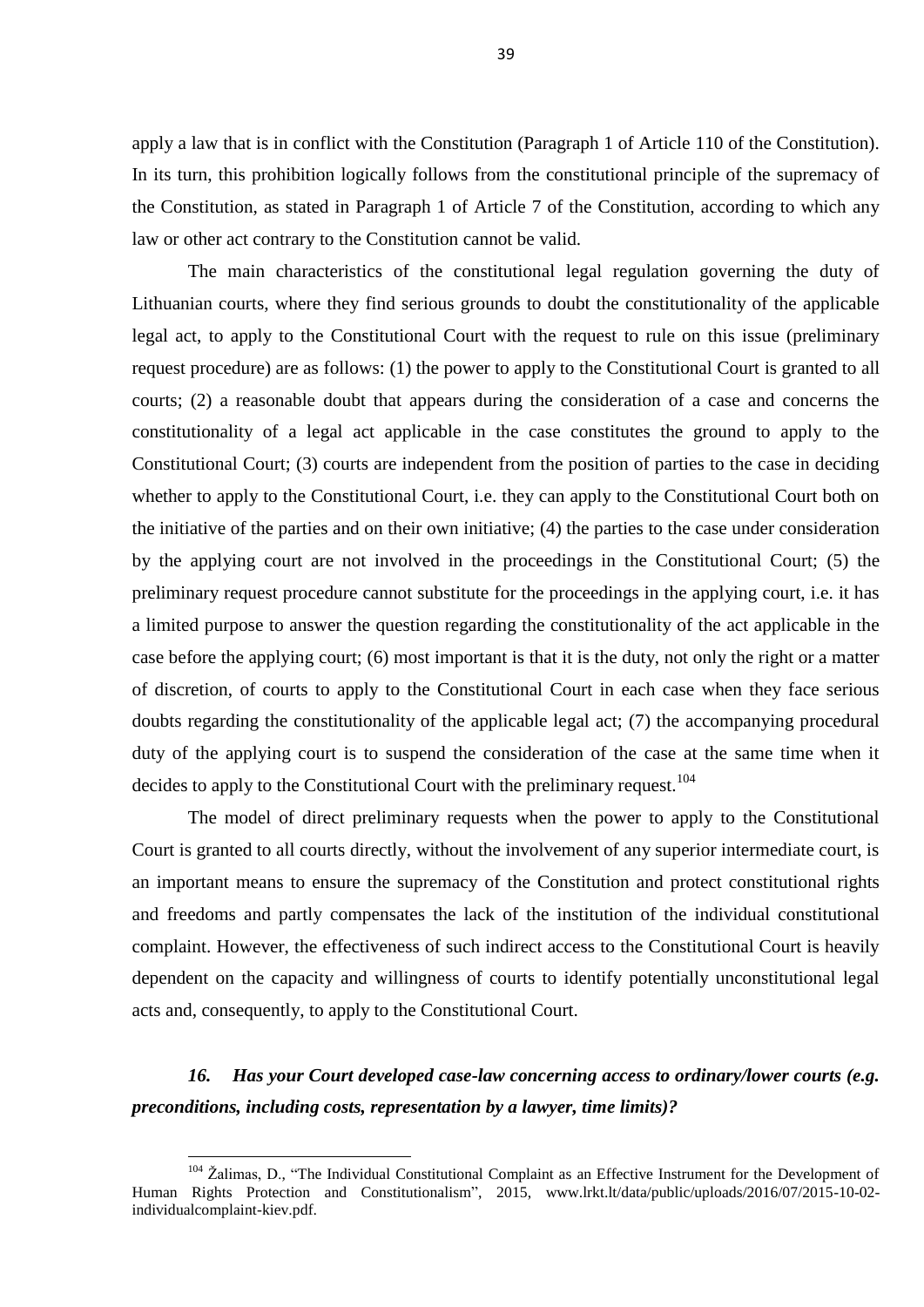It has been mentioned that, in the jurisprudence of the Constitutional Court, the right to judicial protection is deemed to be an element of the principle of a state under the rule of law. In its jurisprudence, the Constitutional Court emphasised in particular the significance of **the right of a person to apply to a court**. The right of a person to apply to a court may not be limited or denied; otherwise, a threat would arise for one of the most significant values of a state under the rule of law. The rights of a person must be defended not formally, but in reality and effectively against unlawful actions of private persons, as well as against those of state institutions or its officials.<sup>105</sup>

The Constitutional Court has also held that Paragraph 1 of Article 30 of the Constitution consolidates the constitutional principle of judicial protection; in a democratic state, courts are the main institutional guarantee of human rights and freedoms; the constitutional principle of judicial protection is a universal one; the defence of violated rights in a court is guaranteed to persons regardless of their legal status; the infringed rights and legitimate interests of persons must be defended in a court irrespective of whether or not they are directly established in the Constitution.

When fulfilling its constitutional duty to lay down such a legal regulation on the basis of which all disputes concerning the violation of the rights and freedoms of a person could be resolved in a court, and by paying regard, *inter alia*, to the imperatives consolidated in Paragraph 2 of Article 29 and Paragraph 1 of Article 30 of the Constitution, the legislature may establish a certain procedure governing the constitutional right to apply to a court, *inter alia*, the conditions, time limits, and means of implementing this right that are determined, *inter alia*, by the public interest; however, the legislature may not establish any such legal regulation that would deny the right of a person to defend his/her rights and freedoms in a court where he/she believes that his/her rights and freedoms are violated.<sup>106</sup>

The right of a person to apply to a court also implies his/her right to the due process of law; the latter right is a necessary condition for the administration of justice.<sup>107</sup> The constitutional right of a person to the due court process implies the duty of the legislature to establish by law such proceedings for consideration of cases in a court that would be in line with the norms and principles of the Constitution. The legislature, when regulating, by means of a law, the relations of the consideration of cases in a court, must pay regard to the Constitution, *inter alia*, to the principles laid down in Article  $117^{108}$  thereof, as well as to the constitutional principle of a state under the rule

<sup>&</sup>lt;sup>105</sup> *Inter alia*, the Constitutional Court's rulings of 1 October 1997, 8 May 2000, 12 July 2001, 17 August 2004, and 29 December 2004.

 $106$  The Constitutional Court's ruling of 5 July 2013.

<sup>&</sup>lt;sup>107</sup> *Inter alia*, the Constitutional Court's ruling of 13 December 2004.

<sup>&</sup>lt;sup>108</sup> Article 117: "In all courts, the consideration of cases shall be public. A closed court hearing may be held in order to protect the secrecy of private or family life, or where the public consideration of the case might disclose a state, professional, or commercial secret.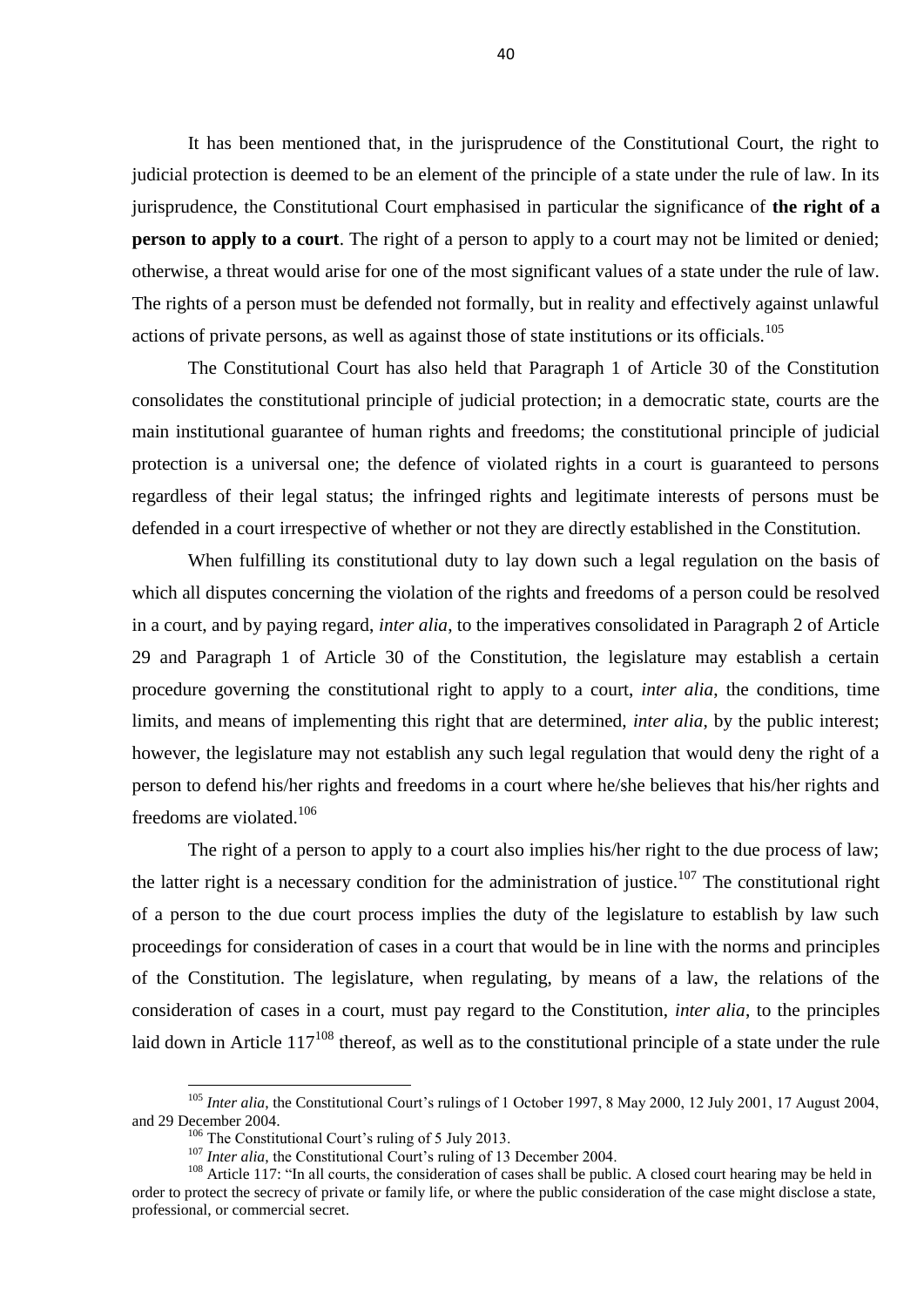of law, those of the equality of rights and justice, and the impartiality and independence of judges.<sup>109</sup>

**In its jurisprudence, the Constitutional Court also attaches high importance to the right of persons to defence and their right to an advocate**; these rights may not be denied or restricted on any grounds or any conditions.<sup>110</sup> The Constitutional Court has held that the right to defence and the right to have an advocate are found among the fundamental human rights. The right to defence and the right to have an advocate help to ensure a person's freedom and inviolability, as well as the protection of other constitutional rights and freedoms.<sup>111</sup>

The Constitutional Court has held that the constitutional right to defence and the right to have an advocate give rise to the duty of the legislature to particularise in laws the implementation of the constitutional right of persons to judicial protection. When it establishes such a legal regulation, the legislature is bound by the Constitution. The constitutional right to defence and the right to have an advocate also give rise to the duty of state institutions to ensure real opportunities for the implementation of these rights.<sup>112</sup> It should be noted that the constitutional right to judicial protection and the right to have an advocate, which are consolidated in the Constitution, *inter alia*, in the provisions of Paragraph 1 of Article 30 and Paragraph 6 of Article 31 thereof, give rise to the duty of the legislature to establish such a legal regulation that would create the preconditions for a person who defends his/her violated rights and legitimate interests to make use of legal assistance rendered by an advocate. *Inter alia*, the legislature should provide for such rights of advocates that would enable them to pursue their professional activity and to render effective legal assistance.<sup>113</sup>

In order to ensure the right of a person to have an advocate as one of the conditions for the effective implementation of the right to judicial defence, the legislature must establish, *inter alia*, such a legal regulation whereby an advocate could receive all information that is held by state and municipal institutions and is necessary for the implementation of the said right of a person.<sup>114</sup>

In its jurisprudence, the Constitutional Court has also held that the Constitution, *inter alia*, the right of a person to apply to a court, as consolidated in Paragraph 1 of Article 30 thereof, the imperative of a public and fair hearing of a case by an independent and impartial court, as guaranteed in Paragraph 2 of Article 31 thereof, and the constitutional principle of a state under the

 $114$  Ibid.

In the Republic of Lithuania, court proceedings shall be conducted in the state language.

Persons who do not have sufficient knowledge of the Lithuanian language shall be guaranteed the right to participate in the investigation and court proceedings through a translator."

<sup>&</sup>lt;sup>109</sup> The Constitutional Court's ruling of 6 December 2012.

<sup>&</sup>lt;sup>110</sup> The Constitutional Court's ruling of 12 February 2001.

<sup>&</sup>lt;sup>111</sup> The Constitutional Court's ruling of 10 July 1996.

<sup>&</sup>lt;sup>112</sup> *Inter alia*, the Constitutional Court's ruling of 12 February 2001.

<sup>&</sup>lt;sup>113</sup> The Constitutional Court's ruling of 9 June 2011.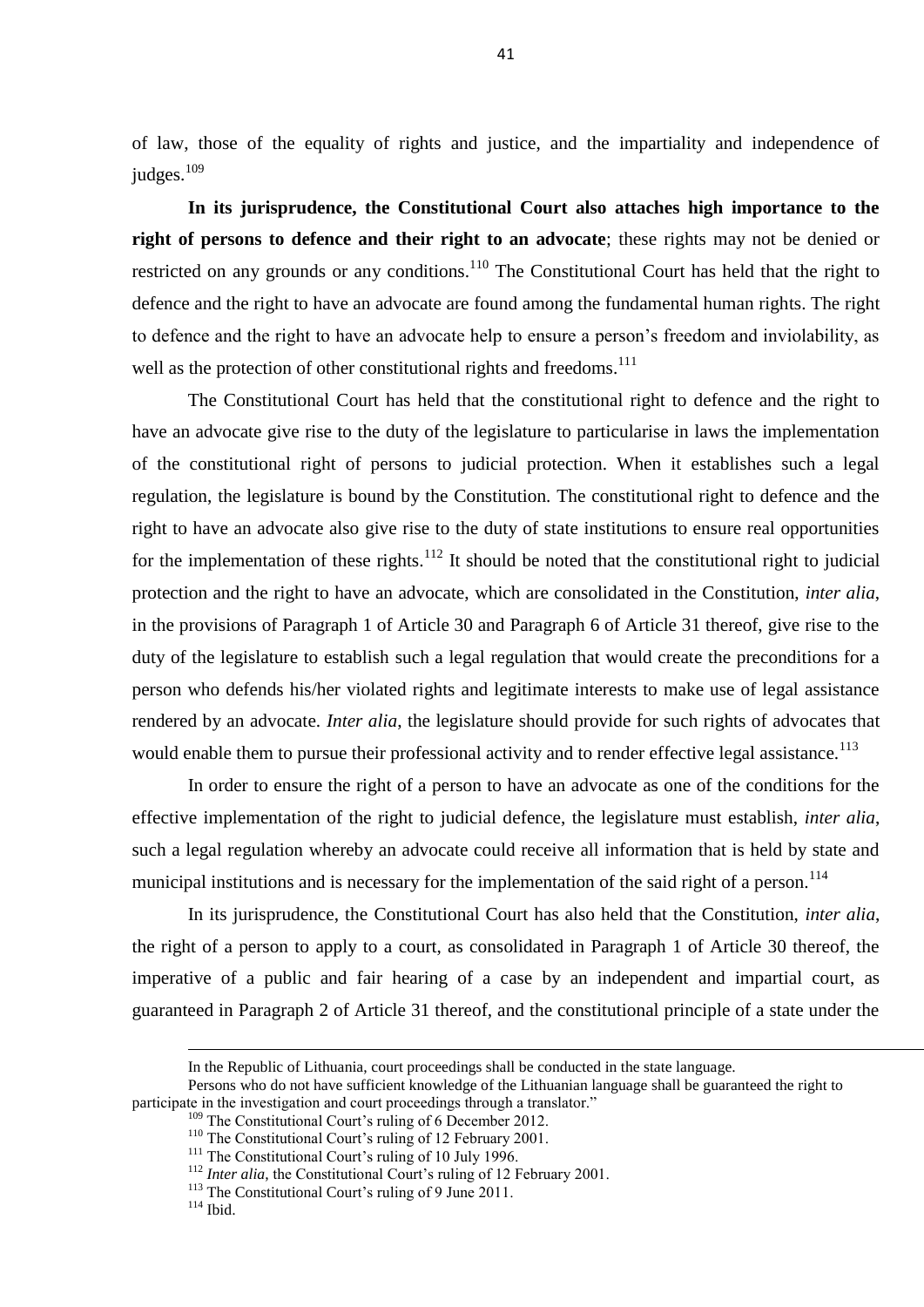rule of law imply the duty of the state to ensure, under the procedure and conditions established in a law and taking account of the financial capacities of the state, the provision of effective legal aid, *inter alia*, legal advice and legal representation services, to those socially sensitive (vulnerable) persons to whom, in the general market of legal services, such legal aid would otherwise either be a sham or its access would be extremely difficult due to financial reasons, as well as in those cases when this is necessary for the interests of justice. $115$ 

### *17. Has your Court developed case-law on other individual rights related to the rule of law?*

In the jurisprudence of the Constitutional Court, the official constitutional doctrine of ensuring human rights and freedoms, as one of the standards found in the principle of a state under the rule of law, was developed in various contexts, *inter alia*, in the contexts of liability for violations of law, the legal regulation related to the definition of the content of human rights and freedoms or that related to the guarantees of implementing human rights and freedoms in legal acts, the protection of legitimate expectations, etc.

When pointing out the requirements, arising from the constitutional principle of a state under the rule of law, for the legislature and other law-making subjects, the Constitutional Court held, *inter alia*, that the legal regulation related to defining the content of human rights and freedoms or consolidating the guarantees of their implementation may be established only by means of a law. On the other hand, in cases where the Constitution does not require that particular relations linked with human rights and with their exercise be regulated by law, such relations may also be regulated by means of substatutory acts – acts that regulate the process (procedural) relations of implementing human rights, the procedure of implementing individual human rights, etc., however, under no circumstances may substatutory acts establish such a legal regulation of the relations linked with human rights and the exercise thereof that would compete with the one established in laws.

Various aspects of ensuring human rights and freedoms were also discussed by identifying the requirements, stemming from the principle of a state under the rule of law, for law-applying subjects: *inter alia*, the prohibition on punishing anyone twice for the same violation of law *(non bis in idem)*; liability (sanction, punishment) for any violations of law must be established in advance *(nulla poena sine lege)*; no act is criminal unless it is defined as such by law *(nullum crimen sine lege*), etc. These aspects were discussed in more depth when answering question no 12.

<sup>&</sup>lt;sup>115</sup> The Constitutional Court's ruling of 9 July 2015.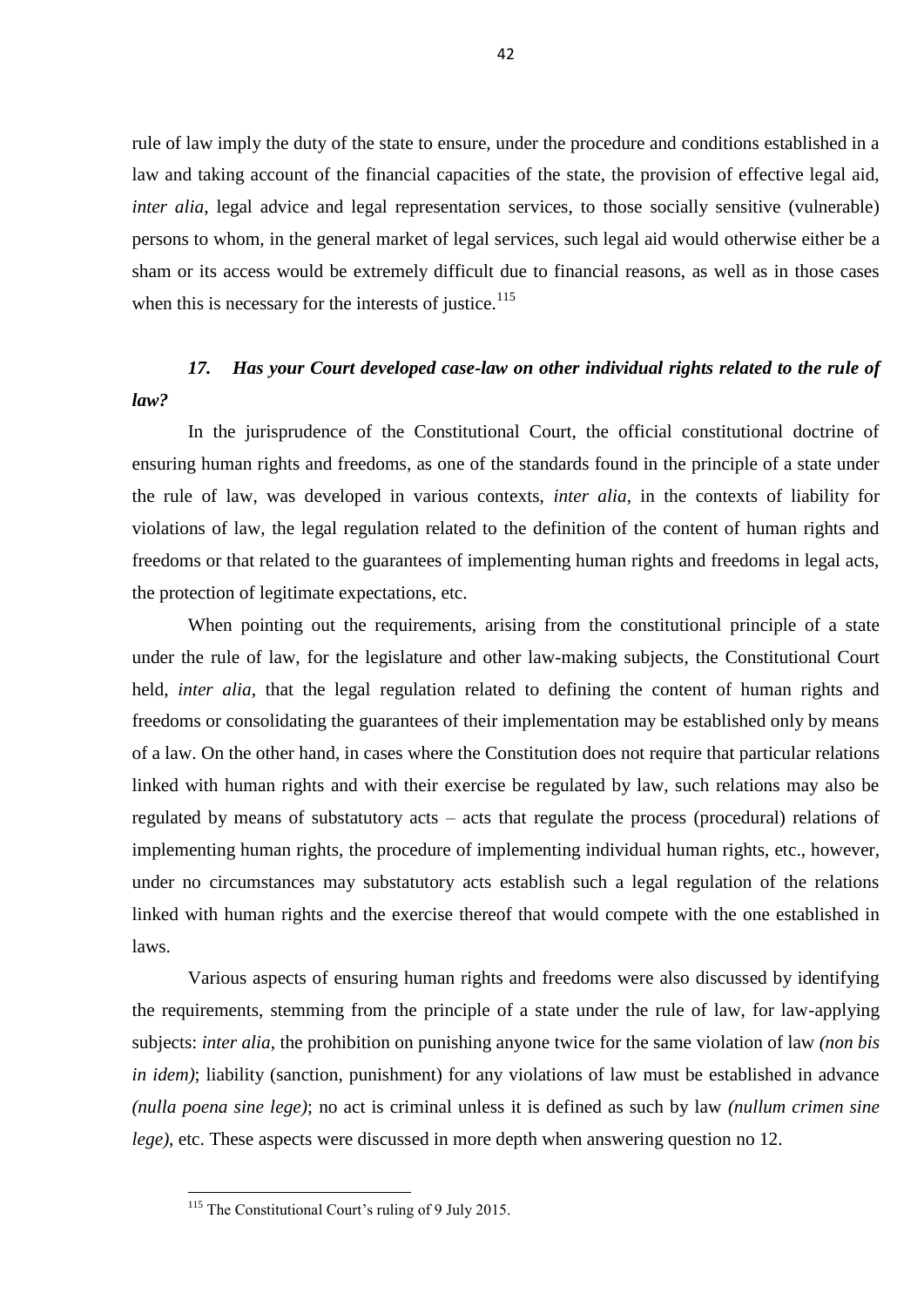The ensuring of human rights and freedoms was also analysed in the context of the protection of legitimate expectations as one of the imperatives found in the principle of a state under the rule of law. The Constitutional Court held that legal certainty, legal security, and the protection of legitimate expectations imply the duty of the state to ensure the certainty and stability of an established legal regulation, to protect the rights (including acquired rights) of persons, to respect legitimate interests and legitimate expectations (otherwise, the trust of persons in the state and law would not be ensured), and to fulfil the obligations undertaken to a person. One of the elements of the protection of the principle of legitimate expectations is the protection of the rights acquired under the Constitution and under the laws and other legal acts that are not in conflict with the Constitution; in the relationships of a person with the state only those expectations of a person are protected and defended that arise from the Constitution itself or from the laws and other legal acts that are not in conflict with the Constitution; only such expectations of a person in relationships with the state are considered legitimate.

In its jurisprudence, when disclosing the content of concrete human rights and freedoms consolidated in the Constitution, the Constitutional Court emphasised on more than one occasion that the said human rights and freedoms are inseparable from the constitutional principle of a state under the rule of law. For example, the Constitutional Court has held that freedom of thought, conscience, and religion is inseparable from the universal constitutional principle of a state under the rule of law;<sup>116</sup> it has held on more than one occasion that the right to receive fair pay for work, which is entrenched in Paragraph 1 of Article 48 of the Constitution, is inseparable from the constitutional principle of a state under the rule of law;<sup>117</sup> the Constitutional Court has held that, when interpreting Article 52 of the Constitution (the provisions of this article guarantee the right to social provision), it is also necessary to take into consideration the constitutional principle of a state under the rule of law. $^{118}$ 

#### *18. Is the rule of law used as a general concept in the absence of specific fundamental rights or guaranties in the text of the Constitution in your country?*

A list of fundamental constitutional rights is enshrined in Chapter II "The Human Being and the State" of the Constitution of the Republic of Lithuania. When applying to the Constitutional Court, the petitioners invoke the provisions of the Constitution that consolidate certain particular rights. Therefore, as a general rule, the Constitutional Court interprets and refers to the rights

<sup>&</sup>lt;sup>116</sup> The Constitutional Court's ruling of 13 June 2000.

<sup>&</sup>lt;sup>117</sup> *Inter alia*, the Constitutional Court's decision of 20 April 2010 and its ruling 9 July 2015.

<sup>&</sup>lt;sup>118</sup> *Inter alia*, the Constitutional Court's rulings of 3 December 2003 and 7 February 2013.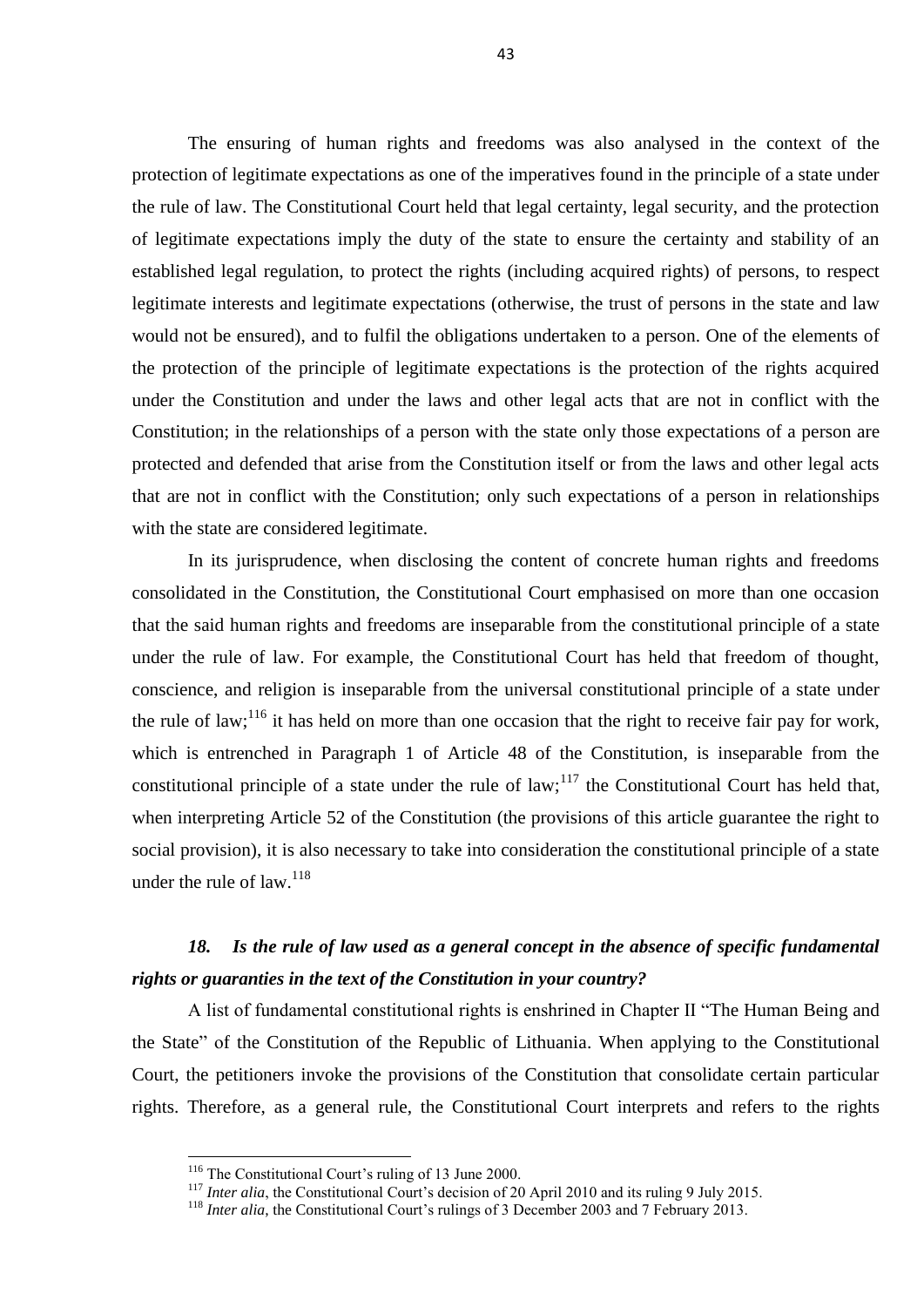consolidated in the Constitution. Nevertheless, it can be mentioned that certain rights (the right to due and fair legal process, the right to an independent and impartial court) are viewed to derive not only from specific provisions of the Constitution, but also from the principle of a state under the rule of law.

It should be noted that certain elements of the principle of a state under the rule of law (in particular, the protection of legitimate expectations) may be relevant **in defending** the rights and guarantees not directly provided for in the Constitution. In this context, mention should be made of the official constitutional doctrine concerning the right to a pension. Old-age and disability pensions are the types of pensions that are *expressis verbis* specified in Article 52 of the Constitution. The Constitutional Court has held that, under the Constitution, in addition to pensions *expressis verbis* specified in Article 52, it is also permitted that other pensions or social assistance be established by means of a law. After the types of pensions, their amounts, the entitled persons, as well as the grounds and conditions for granting and paying pensions, are established by law, the duty arises for the state to follow the constitutional principles of the protection of legitimate expectations and legal certainty in the area of pensionary provision. In cases where pensions that are established by means of a law and are not in conflict with the Constitution are granted and paid, the rights and legitimate expectations acquired by the persons concerned should also be linked to the protection of their ownership rights.<sup>119</sup> Consequently, these persons have the right to reasonably expect that their rights acquired under the valid laws or other legal acts that are not in conflict with the Constitution will be retained for the established period of time and that they will be able to implement them in reality.

It should also be noted that the cases in which the Constitutional Court states that an act conflicts only with the constitutional principle of a state under the rule of law are rare. Nonetheless, there are some examples in the jurisprudence of the Constitutional Court where the conflict of the provisions of a law with the principles of a state under the rule of law and justice provided sufficient grounds for declaring the said provisions to be unconstitutional, as, for instance:

– in its ruling of 6 December 2000, the Constitutional Court recognised that the provisions of the Law on Tax Administration, whereby the minimum amounts of fines to be calculated on the amount of the income of the relevant enterprise (or on the amount of income concealed due to false accounting), where in all cases a fine, depending on the committed violation, could not be smaller than 5 800 and 14 500 euros, were in conflict with the principles of justice and a state under the rule of law, which are entrenched in the Constitution. The Constitutional Court noted that the consolidation of the said minimum amounts of fines led to the legal situation where a fine imposed

<sup>&</sup>lt;sup>119</sup> The Constitutional Court's rulings, *inter alia*, of 4 July 2003, 24 December 2008, and 22 February 2013.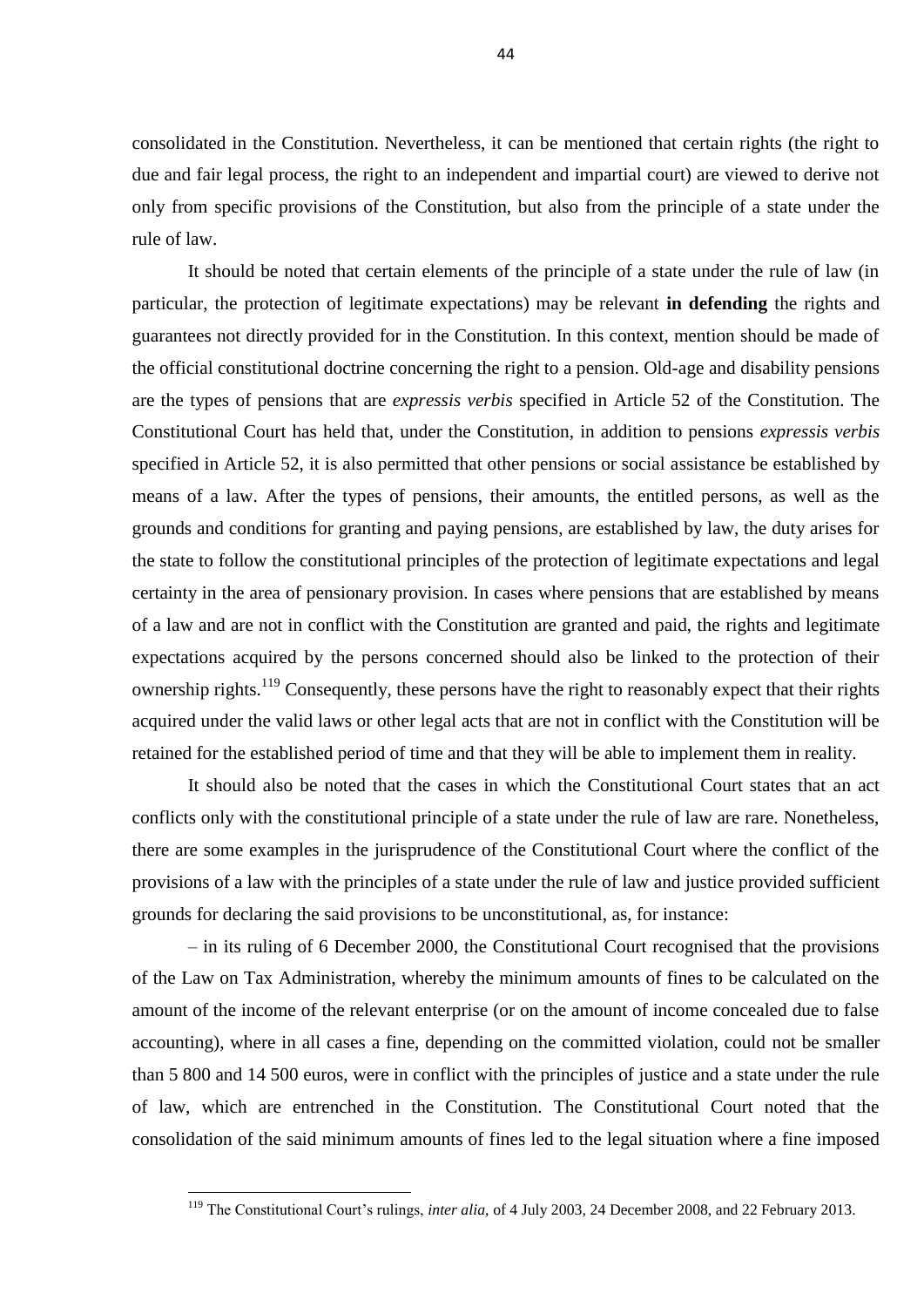on certain economic operators for the same violations of laws comprised a much larger portion of the income of an enterprise (or that of the amount of income concealed due to false accounting) compared with a fine imposed on other economic operators; thus, such a legal regulation did not comply with the principles of justice and a state under the rule of law;

– in its ruling of 24 December 2008, the Constitutional Court recognised that the provisions of the Law on the State Pensions of the Officials and Servicemen of the Interior, the Special Investigation Service, State Security, National Defence, the Prosecution Service, the Department of Prisons and of the Establishments and State Enterprises That Are Subordinate to the Latter, as well as those of the Law on the State Pensions of Officials and Servicemen, according to which the state pensions of officials and servicemen were not paid to the pensioners who were fully supported by the state, were in conflict with the constitutional principle of a state under the rule of law. The Constitutional Court noted that the impugned provisions did not sufficiently disclose the content of the ground – "full support by the state" – for the non-payment of the state pension and that the said vague and unclear formulation could not provide a basis for terminating the payment of the granted and paid state pension of officials and servicemen. Since the legislature had not properly disclosed the content of the impugned provision, it was impossible to assess whether, in limiting the payment of the granted state pension of officials and servicemen to the pensioners who received full support by the state, the requirement of proportionality was followed and whether there was a violation of both the right of a person and his/her legitimate expectation (where the said right and legitimate expectation were related to the protection of the rights of ownership of the person) to receive the granted and paid state pension of officials and servicemen, i.e. it was impossible to assess whether the ground – "full support by the state" – for the non-payment of the state pension of officials and servicemen was established in observance of the Constitution;

– in its ruling of 5 March 2013, the Constitutional Court recognised that the provisions of the Provisional Law on the Recalculation and Payment of Social Benefits and the relevant items of the Regulations on Social Insurance Allowances of Sickness and Maternity, as approved by the Government, where the said provisions and relevant items created the preconditions not only for reducing the granted maternity (paternity) allowances and benefits by 10 per cent, but also for additionally reducing those allowances and benefits that exceeded certain established maximum amounts, were in conflict with the constitutional principle of a state under the rule of law. Such a reduction in granted maternity (paternity) allowances and benefits was uneven; therefore, the said reduction did not comply with the proportionality requirements that arise from the constitutional principle of a state under the rule of law; in view of the fact that proportionality is an element of the